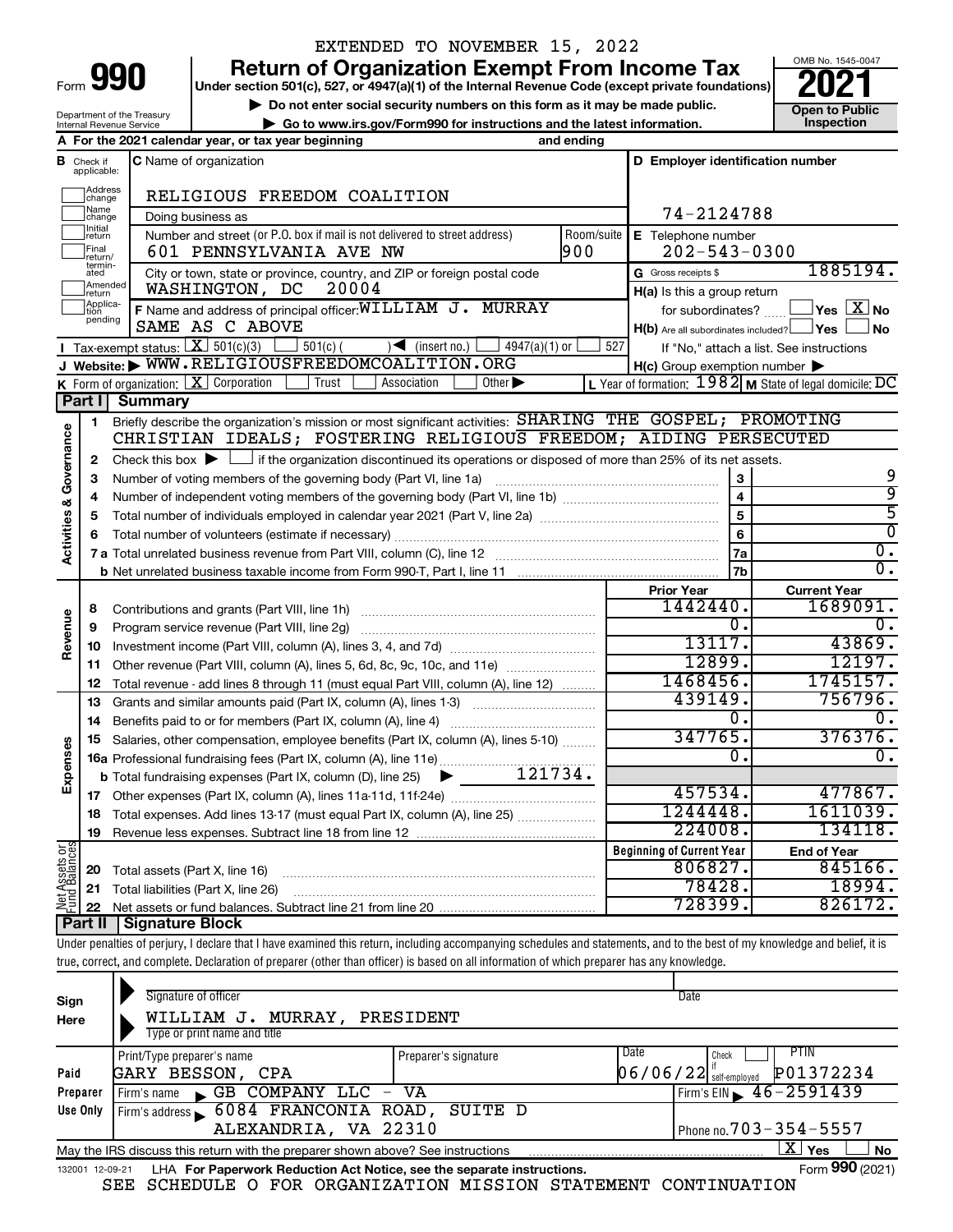|              | 74-2124788<br>RELIGIOUS FREEDOM COALITION<br>Page 2<br>Form 990 (2021)                                                                                                                                      |
|--------------|-------------------------------------------------------------------------------------------------------------------------------------------------------------------------------------------------------------|
|              | Part III   Statement of Program Service Accomplishments                                                                                                                                                     |
|              | $\overline{\mathbf{x}}$<br>Check if Schedule O contains a response or note to any line in this Part III                                                                                                     |
| 1.           | Briefly describe the organization's mission:<br>SHARING THE GOSPEL; PROMOTING CHRISTIAN IDEALS; FOSTERING RELIGIOUS                                                                                         |
|              | FREEDOM; AIDING PERSECUTED CHRISTIANS WORLDWIDE; ALERTING ELECTED<br>OFFICIALS AND THE PUBLIC TO THE PLIGHT OF PERSECUTED CHRISTIANS.                                                                       |
|              |                                                                                                                                                                                                             |
| $\mathbf{2}$ | Did the organization undertake any significant program services during the year which were not listed on the                                                                                                |
|              | $Yes \quad X \quad No$<br>prior Form 990 or 990-EZ?                                                                                                                                                         |
|              | If "Yes," describe these new services on Schedule O.<br>$\exists$ Yes $\boxed{\text{X}}$ No<br>Did the organization cease conducting, or make significant changes in how it conducts, any program services? |
| 3            | If "Yes," describe these changes on Schedule O.                                                                                                                                                             |
| 4            | Describe the organization's program service accomplishments for each of its three largest program services, as measured by expenses.                                                                        |
|              | Section 501(c)(3) and 501(c)(4) organizations are required to report the amount of grants and allocations to others, the total expenses, and                                                                |
|              | revenue, if any, for each program service reported.<br>$262984.$ ) (Revenue \$<br>800063. including grants of \$                                                                                            |
| 4a           | (Code:<br>(Expenses \$<br>EDUCATIONAL: POSCARDS TO CONGRESS PROGRAMS PROMOTING AID AND PROTECTION                                                                                                           |
|              | OF PERSECUTED MIDDLE EASTERN AND AFRICAN CHRISTIAN FAMILIES.<br>THE                                                                                                                                         |
|              | DISTRIBUTION OF EDUCATIONAL PUBLICATIONS AND VIDEOS EXPOSING                                                                                                                                                |
|              | PERSECUTION OF CHRISTIAN WORLDWIDE.                                                                                                                                                                         |
|              |                                                                                                                                                                                                             |
|              | GENERAL CHRISTIAN REFUGEE AID: IDP CAMPS IN NORTHERN IRAQ HAVE BEEN                                                                                                                                         |
|              | SUPPLIED WITH DIESEL FUEL AND WATER BY THE RELIGIOUS FREEDOM COALITION.                                                                                                                                     |
|              | ALSO, THE DIAPER PROGRAM FOR ADULTS HAS ALSO BEEN EXPANDED<br>INTO                                                                                                                                          |
|              | TRADITIONAL ASSYRIAN CHRISTIAN AREAS. AT A CHRISTIAN SUMMER CAMP<br>ΙN                                                                                                                                      |
|              | JORDAN, SUPPORTED FOR DECADES BY THE RFC, THE WATER SYSTEM WAS                                                                                                                                              |
|              | REPLACED, AS WELL AS MATTRESSES, AND ROOFS. A STATE-OF-THE-ART SECURITY                                                                                                                                     |
|              | SYSTEMS AND NEW KITCHEN EQUIPMENT WERE INSTALLED AS WELL.<br>ADDITIONAL                                                                                                                                     |
| 4b           | 266030.<br>$266030.$ (Revenue \$)<br>including grants of \$<br>) (Expenses \$<br>(Code:                                                                                                                     |
|              | CHRISTMAS FOR REFUGEES: THIS PROGRAM PROVIDES CHRISTMAS CELEBRATIONS                                                                                                                                        |
|              | FOR THE CHILDREN OF CHRISTIAN FAMILIES WHO HAVE BEEN DRIVEN FROM THEIR                                                                                                                                      |
|              | HOMES IN SEVERAL NATIONS IN THE MIDDLE EAST AND NIGERIA.<br>CHILDREN AT<br>THESE EVENTS ENJOY SINGING, DANCING, COLORING CONTESTS, A WARM MEAL AND                                                          |
|              | A GIFT, BUT DURING 2021 THE COVID-19 PANDEMIC PRECAUTIONS REDUCED                                                                                                                                           |
|              | SERVICES AND INCREASED COSTS.<br>IN MANY AREAS CHILDREN HAD<br>TO WALK                                                                                                                                      |
|              | THROUGH THE VENUE SINGLE FILE TO PICK UP THEIR MEAL AND GIFTS.                                                                                                                                              |
|              |                                                                                                                                                                                                             |
|              |                                                                                                                                                                                                             |
|              |                                                                                                                                                                                                             |
|              |                                                                                                                                                                                                             |
|              |                                                                                                                                                                                                             |
| 4с           | 227782.<br>227782.<br>) (Revenue \$<br>including grants of \$<br>(Code:<br>) (Expenses \$                                                                                                                   |
|              | DIAPERS FOR REFUGEES: THROUGH THIS PROGRAM, THE RELIGIOUS FREEDOM                                                                                                                                           |
|              | COALITION DISTRIBUTES MILLIONS OF DIAPERS TO DISPLACED AND PERSECUTED                                                                                                                                       |
|              | REFUGEE FAMILIES EACH YEAR.<br>DURING THE COVID-19 PANDEMIC,<br>CHRISTIAN                                                                                                                                   |
|              | TO FAMILIES<br>WITH<br>INFANTS WAS DECREASED.<br>THERE WAS A<br>DI STRI BUTION                                                                                                                              |
|              | INCREASE IN NEED FOR ADULT DIAPERS DURING THE PANDEMIC,<br>LARGE<br>RKEDLY                                                                                                                                  |
|              | ADULT DIAPERS WERE SUPPLIED<br>COST.<br>TO SPECIAL NEEDS<br>A<br>HIGHER UNIT                                                                                                                                |
|              | ADULT REFUGEES AND<br>IDP'S<br>IN JORDAN AND<br>IRAQ.                                                                                                                                                       |
|              |                                                                                                                                                                                                             |
|              |                                                                                                                                                                                                             |
|              |                                                                                                                                                                                                             |
|              |                                                                                                                                                                                                             |
|              | 4d Other program services (Describe on Schedule O.)                                                                                                                                                         |
|              | (Expenses \$<br>including grants of \$<br>(Revenue \$                                                                                                                                                       |
| 4е           | 1293875.<br>Total program service expenses                                                                                                                                                                  |
|              | Form 990 (2021)                                                                                                                                                                                             |
|              | SEE SCHEDULE O FOR CONTINUATION(S)<br>132002 12-09-21                                                                                                                                                       |
|              |                                                                                                                                                                                                             |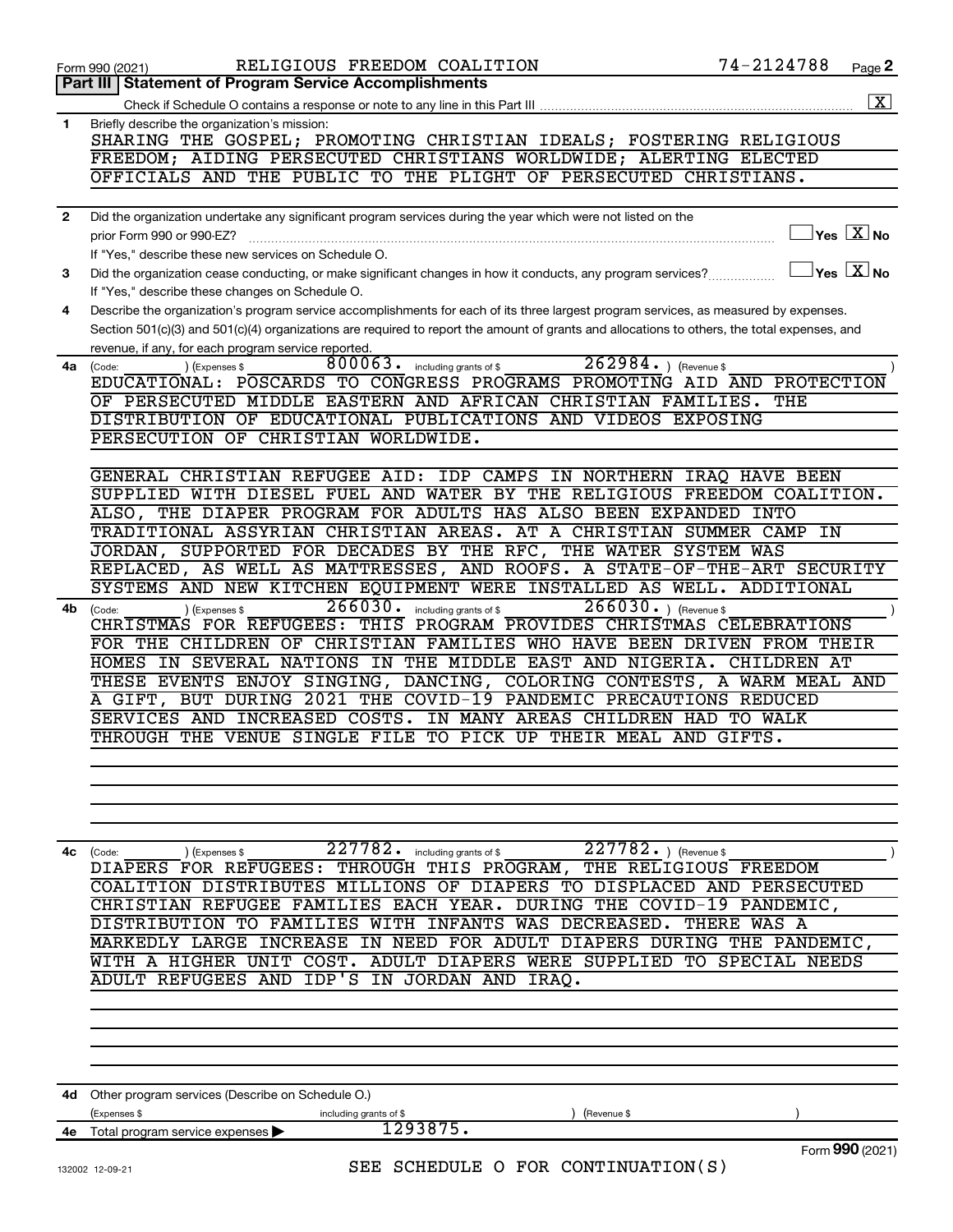|  | Form 990 (2021) |
|--|-----------------|

**Part IV Checklist of Required Schedules**

 $\frac{1}{4}$  -  $\frac{1}{4}$  -  $\frac{1}{4}$  -  $\frac{1}{4}$  -  $\frac{1}{4}$  -  $\frac{1}{4}$  -  $\frac{1}{4}$  -  $\frac{1}{4}$  -  $\frac{1}{4}$  -  $\frac{1}{4}$  -  $\frac{1}{4}$  -  $\frac{1}{4}$  -  $\frac{1}{4}$  -  $\frac{1}{4}$  -  $\frac{1}{4}$  -  $\frac{1}{4}$  -  $\frac{1}{4}$  -  $\frac{1}{4}$  -  $\frac{1$ RELIGIOUS FREEDOM COALITION 74-2124788

|    |                                                                                                                                                                                                                                                             |                 | Yes | No                           |
|----|-------------------------------------------------------------------------------------------------------------------------------------------------------------------------------------------------------------------------------------------------------------|-----------------|-----|------------------------------|
| 1  | Is the organization described in section $501(c)(3)$ or $4947(a)(1)$ (other than a private foundation)?                                                                                                                                                     |                 |     |                              |
|    | If "Yes," complete Schedule A                                                                                                                                                                                                                               | 1               | x   |                              |
| 2  |                                                                                                                                                                                                                                                             | $\overline{2}$  | х   |                              |
| 3  | Did the organization engage in direct or indirect political campaign activities on behalf of or in opposition to candidates for                                                                                                                             |                 |     |                              |
|    | public office? If "Yes," complete Schedule C, Part I                                                                                                                                                                                                        | 3               |     | x                            |
| 4  | Section 501(c)(3) organizations. Did the organization engage in lobbying activities, or have a section 501(h) election in effect                                                                                                                            | 4               |     | x                            |
| 5  | Is the organization a section 501(c)(4), 501(c)(5), or 501(c)(6) organization that receives membership dues, assessments, or                                                                                                                                |                 |     |                              |
|    |                                                                                                                                                                                                                                                             | 5               |     | x                            |
| 6  | Did the organization maintain any donor advised funds or any similar funds or accounts for which donors have the right to                                                                                                                                   |                 |     |                              |
|    | provide advice on the distribution or investment of amounts in such funds or accounts? If "Yes," complete Schedule D, Part I                                                                                                                                | 6               |     | x                            |
| 7  | Did the organization receive or hold a conservation easement, including easements to preserve open space,                                                                                                                                                   |                 |     |                              |
|    | .                                                                                                                                                                                                                                                           | $\overline{7}$  |     | x                            |
| 8  | Did the organization maintain collections of works of art, historical treasures, or other similar assets? If "Yes," complete<br>Schedule D, Part III <b>Marting Commission Commission Commission</b> Commission Commission Commission Commission Commission | 8               |     | x                            |
| 9  | Did the organization report an amount in Part X, line 21, for escrow or custodial account liability, serve as a custodian for                                                                                                                               |                 |     |                              |
|    | amounts not listed in Part X; or provide credit counseling, debt management, credit repair, or debt negotiation services?                                                                                                                                   |                 |     | х                            |
| 10 | Did the organization, directly or through a related organization, hold assets in donor-restricted endowments                                                                                                                                                | 9               |     |                              |
|    |                                                                                                                                                                                                                                                             | 10              |     | x                            |
| 11 | If the organization's answer to any of the following questions is "Yes," then complete Schedule D, Parts VI, VII, VIII, IX, or X,                                                                                                                           |                 |     |                              |
|    | as applicable.                                                                                                                                                                                                                                              |                 |     |                              |
|    | a Did the organization report an amount for land, buildings, and equipment in Part X, line 10? If "Yes," complete Schedule D,                                                                                                                               |                 |     |                              |
|    | Part VI                                                                                                                                                                                                                                                     | 11a             | х   |                              |
|    | <b>b</b> Did the organization report an amount for investments - other securities in Part X, line 12, that is 5% or more of its total                                                                                                                       |                 |     |                              |
|    |                                                                                                                                                                                                                                                             | 11b             |     | x                            |
|    | c Did the organization report an amount for investments - program related in Part X, line 13, that is 5% or more of its total                                                                                                                               | 11c             |     | x                            |
|    | d Did the organization report an amount for other assets in Part X, line 15, that is 5% or more of its total assets reported in                                                                                                                             |                 |     |                              |
|    |                                                                                                                                                                                                                                                             | 11d             |     | x                            |
|    |                                                                                                                                                                                                                                                             | 11e             |     | $\overline{\mathbf{X}}$      |
| f  | Did the organization's separate or consolidated financial statements for the tax year include a footnote that addresses                                                                                                                                     |                 |     |                              |
|    | the organization's liability for uncertain tax positions under FIN 48 (ASC 740)? If "Yes," complete Schedule D, Part X                                                                                                                                      | 11f             | x   |                              |
|    | 12a Did the organization obtain separate, independent audited financial statements for the tax year? If "Yes," complete                                                                                                                                     |                 |     |                              |
|    | Schedule D, Parts XI and XII                                                                                                                                                                                                                                | 12a             | x   |                              |
|    | <b>b</b> Was the organization included in consolidated, independent audited financial statements for the tax year?                                                                                                                                          |                 |     |                              |
|    | If "Yes," and if the organization answered "No" to line 12a, then completing Schedule D, Parts XI and XII is optional www.                                                                                                                                  | 12 <sub>b</sub> |     | Χ<br>$\overline{\textbf{x}}$ |
| 13 |                                                                                                                                                                                                                                                             | 13              |     | x                            |
|    | 14a Did the organization maintain an office, employees, or agents outside of the United States?<br><b>b</b> Did the organization have aggregate revenues or expenses of more than \$10,000 from grantmaking, fundraising, business,                         | <b>14a</b>      |     |                              |
|    | investment, and program service activities outside the United States, or aggregate foreign investments valued at \$100,000                                                                                                                                  |                 |     |                              |
|    |                                                                                                                                                                                                                                                             | 14b             | x   |                              |
| 15 | Did the organization report on Part IX, column (A), line 3, more than \$5,000 of grants or other assistance to or for any                                                                                                                                   |                 |     |                              |
|    |                                                                                                                                                                                                                                                             | 15              | x   |                              |
| 16 | Did the organization report on Part IX, column (A), line 3, more than \$5,000 of aggregate grants or other assistance to                                                                                                                                    |                 |     |                              |
|    |                                                                                                                                                                                                                                                             | 16              |     | x                            |
| 17 | Did the organization report a total of more than \$15,000 of expenses for professional fundraising services on Part IX,                                                                                                                                     |                 |     |                              |
|    |                                                                                                                                                                                                                                                             | 17              |     | x                            |
| 18 | Did the organization report more than \$15,000 total of fundraising event gross income and contributions on Part VIII, lines                                                                                                                                | 18              |     | x                            |
| 19 | Did the organization report more than \$15,000 of gross income from gaming activities on Part VIII, line 9a? If "Yes,"                                                                                                                                      |                 |     |                              |
|    |                                                                                                                                                                                                                                                             | 19              |     | х                            |
|    |                                                                                                                                                                                                                                                             | 20a             |     | x                            |
|    |                                                                                                                                                                                                                                                             | 20 <sub>b</sub> |     |                              |
| 21 | Did the organization report more than \$5,000 of grants or other assistance to any domestic organization or                                                                                                                                                 |                 |     |                              |
|    |                                                                                                                                                                                                                                                             | 21              |     | x                            |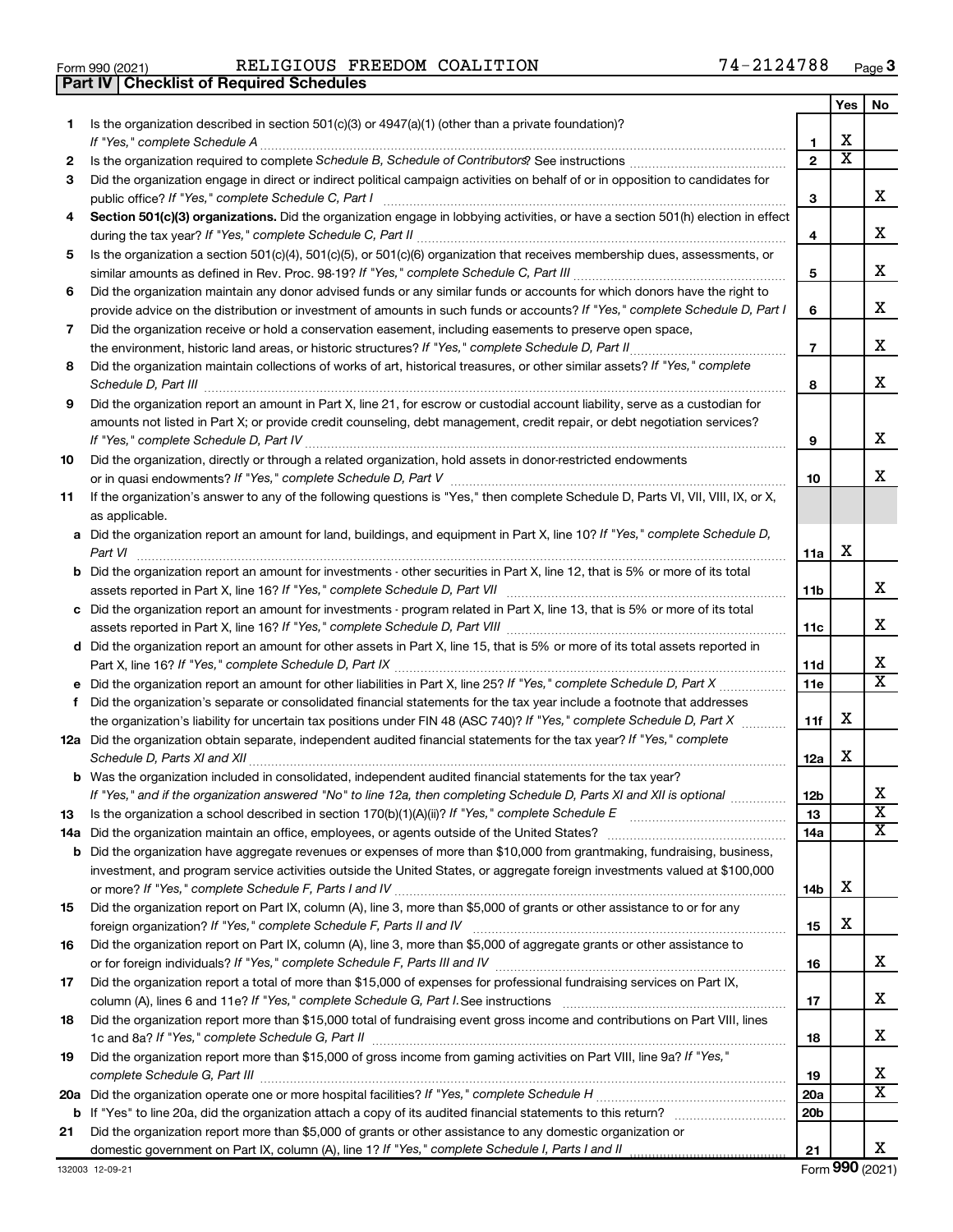|  | Form 990 (2021) |  |
|--|-----------------|--|
|  |                 |  |

Form 990 (2021) RELIGIOUS FREEDOM COALITION  $74-2124788$  Page

*(continued)* **Part IV Checklist of Required Schedules**

|               | <b>Part IV   Checklist of Required Schedules</b> (continued)                                                                                                    |                 |     |                              |
|---------------|-----------------------------------------------------------------------------------------------------------------------------------------------------------------|-----------------|-----|------------------------------|
|               |                                                                                                                                                                 |                 | Yes | No                           |
| 22            | Did the organization report more than \$5,000 of grants or other assistance to or for domestic individuals on                                                   |                 |     |                              |
|               |                                                                                                                                                                 | 22              |     | X                            |
| 23            | Did the organization answer "Yes" to Part VII, Section A, line 3, 4, or 5, about compensation of the organization's current                                     |                 |     |                              |
|               | and former officers, directors, trustees, key employees, and highest compensated employees? If "Yes," complete                                                  |                 |     |                              |
|               | Schedule J                                                                                                                                                      | 23              |     | x                            |
|               | 24a Did the organization have a tax-exempt bond issue with an outstanding principal amount of more than \$100,000 as of the                                     |                 |     |                              |
|               | last day of the year, that was issued after December 31, 2002? If "Yes," answer lines 24b through 24d and complete                                              |                 |     |                              |
|               |                                                                                                                                                                 | 24a             |     | x                            |
|               | <b>b</b> Did the organization invest any proceeds of tax-exempt bonds beyond a temporary period exception?                                                      | 24 <sub>b</sub> |     |                              |
|               | c Did the organization maintain an escrow account other than a refunding escrow at any time during the year to defease                                          |                 |     |                              |
|               |                                                                                                                                                                 | 24c             |     |                              |
|               |                                                                                                                                                                 | 24d             |     |                              |
|               | 25a Section 501(c)(3), 501(c)(4), and 501(c)(29) organizations. Did the organization engage in an excess benefit                                                |                 |     |                              |
|               |                                                                                                                                                                 | 25a             |     | x                            |
|               | b Is the organization aware that it engaged in an excess benefit transaction with a disqualified person in a prior year, and                                    |                 |     |                              |
|               | that the transaction has not been reported on any of the organization's prior Forms 990 or 990-EZ? If "Yes," complete                                           |                 |     |                              |
|               | Schedule L, Part I                                                                                                                                              | 25b             |     | x                            |
| 26            | Did the organization report any amount on Part X, line 5 or 22, for receivables from or payables to any current                                                 |                 |     |                              |
|               | or former officer, director, trustee, key employee, creator or founder, substantial contributor, or 35%                                                         |                 |     |                              |
|               | controlled entity or family member of any of these persons? If "Yes," complete Schedule L, Part II                                                              | 26              |     | X                            |
| 27            | Did the organization provide a grant or other assistance to any current or former officer, director, trustee, key employee,                                     |                 |     |                              |
|               | creator or founder, substantial contributor or employee thereof, a grant selection committee member, or to a 35% controlled                                     |                 |     |                              |
|               | entity (including an employee thereof) or family member of any of these persons? If "Yes," complete Schedule L, Part III                                        | 27              |     | x                            |
|               |                                                                                                                                                                 |                 |     |                              |
| 28            | Was the organization a party to a business transaction with one of the following parties (see the Schedule L, Part IV,                                          |                 |     |                              |
|               | instructions for applicable filing thresholds, conditions, and exceptions):                                                                                     |                 |     |                              |
| а             | A current or former officer, director, trustee, key employee, creator or founder, or substantial contributor? If                                                |                 |     | х                            |
|               |                                                                                                                                                                 | 28a             |     | $\overline{\textbf{X}}$      |
|               |                                                                                                                                                                 | 28 <sub>b</sub> |     |                              |
|               | c A 35% controlled entity of one or more individuals and/or organizations described in line 28a or 28b?/f                                                       |                 |     |                              |
|               |                                                                                                                                                                 | 28c             |     | х<br>$\overline{\textbf{X}}$ |
| 29            |                                                                                                                                                                 | 29              |     |                              |
| 30            | Did the organization receive contributions of art, historical treasures, or other similar assets, or qualified conservation                                     |                 |     |                              |
|               |                                                                                                                                                                 | 30              |     | х<br>$\overline{\text{x}}$   |
| 31            |                                                                                                                                                                 | 31              |     |                              |
| 32            | Did the organization sell, exchange, dispose of, or transfer more than 25% of its net assets? If "Yes," complete                                                |                 |     |                              |
|               |                                                                                                                                                                 | 32              |     | Χ                            |
| 33            | Did the organization own 100% of an entity disregarded as separate from the organization under Regulations                                                      |                 |     |                              |
|               |                                                                                                                                                                 | 33              |     | х                            |
| 34            | Was the organization related to any tax-exempt or taxable entity? If "Yes," complete Schedule R, Part II, III, or IV, and                                       |                 |     |                              |
|               | Part V, line 1                                                                                                                                                  | 34              | х   |                              |
|               |                                                                                                                                                                 | <b>35a</b>      |     | х                            |
|               | b If "Yes" to line 35a, did the organization receive any payment from or engage in any transaction with a controlled entity                                     |                 |     |                              |
|               |                                                                                                                                                                 | 35 <sub>b</sub> |     |                              |
| 36            | Section 501(c)(3) organizations. Did the organization make any transfers to an exempt non-charitable related organization?                                      |                 |     |                              |
|               |                                                                                                                                                                 | 36              |     | х                            |
| 37            | Did the organization conduct more than 5% of its activities through an entity that is not a related organization                                                |                 |     |                              |
|               |                                                                                                                                                                 | 37              |     | х                            |
| 38            | Did the organization complete Schedule O and provide explanations on Schedule O for Part VI, lines 11b and 19?                                                  |                 |     |                              |
|               |                                                                                                                                                                 | 38              | х   |                              |
| <b>Part V</b> | <b>Statements Regarding Other IRS Filings and Tax Compliance</b>                                                                                                |                 |     |                              |
|               | Check if Schedule O contains a response or note to any line in this Part V [11] [12] Check if Schedule O contains a response or note to any line in this Part V |                 |     |                              |
|               |                                                                                                                                                                 |                 | Yes | No                           |
|               | 1a                                                                                                                                                              |                 |     |                              |
| b             | Enter the number of Forms W-2G included on line 1a. Enter -0- if not applicable<br>1b                                                                           |                 |     |                              |
|               | c Did the organization comply with backup withholding rules for reportable payments to vendors and reportable gaming                                            |                 |     |                              |
|               |                                                                                                                                                                 | 1c              | х   |                              |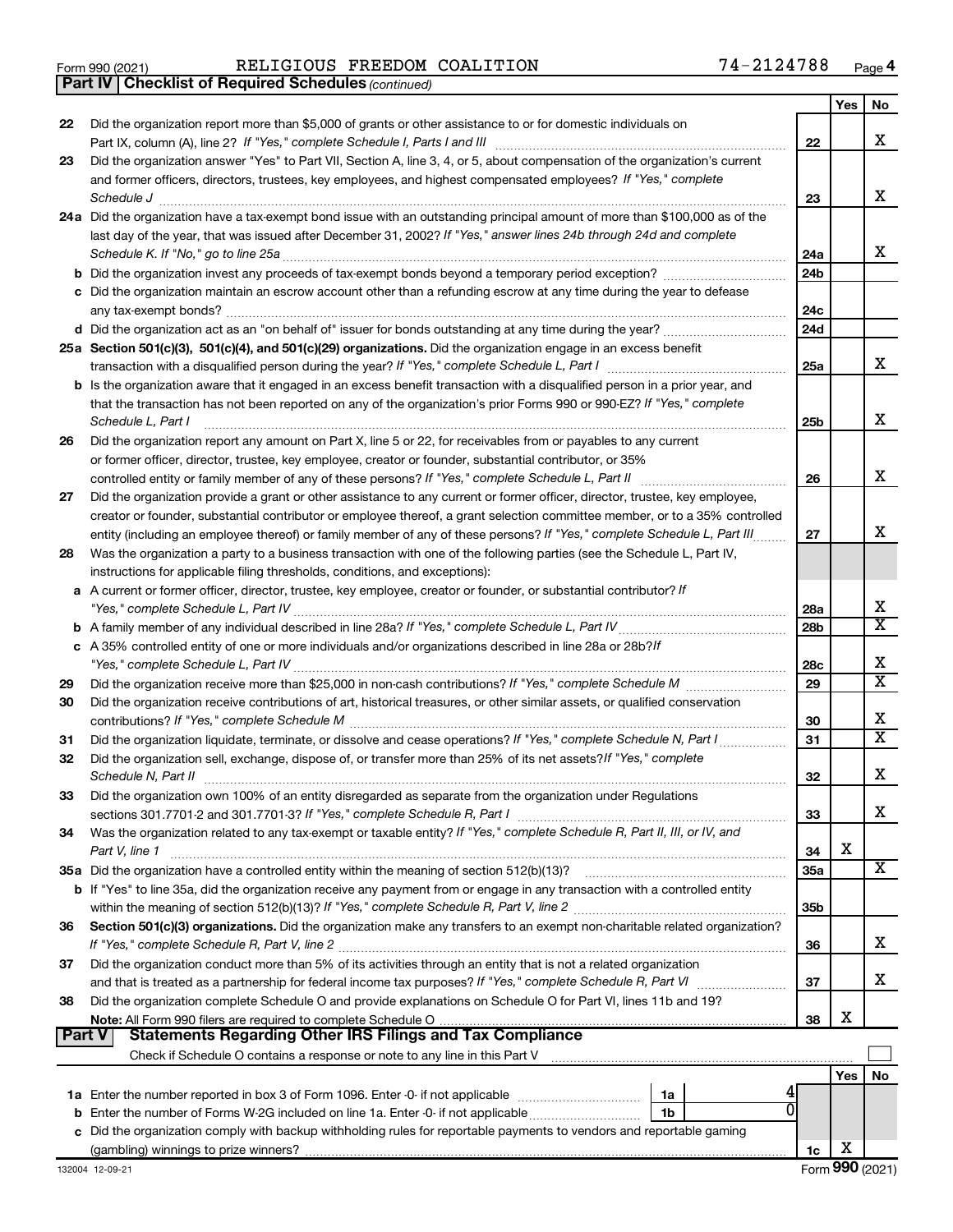|  | Form 990 (2021) |
|--|-----------------|
|  |                 |

**Part V** Statements Regarding Other IRS Filings and Tax Compliance (continued)

|    |                                                                                                                                                                    |                | Yes | No                      |
|----|--------------------------------------------------------------------------------------------------------------------------------------------------------------------|----------------|-----|-------------------------|
|    | 2a Enter the number of employees reported on Form W-3, Transmittal of Wage and Tax Statements,                                                                     |                |     |                         |
|    | 51<br>filed for the calendar year ending with or within the year covered by this return <i>manumumumum</i><br>2a                                                   |                |     |                         |
|    |                                                                                                                                                                    | 2 <sub>b</sub> | х   |                         |
|    |                                                                                                                                                                    |                |     |                         |
|    | 3a Did the organization have unrelated business gross income of \$1,000 or more during the year?                                                                   | 3a             |     | x                       |
|    |                                                                                                                                                                    | 3b             |     |                         |
|    | 4a At any time during the calendar year, did the organization have an interest in, or a signature or other authority over, a                                       |                |     |                         |
|    | financial account in a foreign country (such as a bank account, securities account, or other financial account)?                                                   | 4a             |     | х                       |
|    | <b>b</b> If "Yes," enter the name of the foreign country I                                                                                                         |                |     |                         |
|    | See instructions for filing requirements for FinCEN Form 114, Report of Foreign Bank and Financial Accounts (FBAR).                                                |                |     | х                       |
|    |                                                                                                                                                                    | 5a<br>5b       |     | $\overline{\mathbf{X}}$ |
| b  |                                                                                                                                                                    | 5c             |     |                         |
|    | 6a Does the organization have annual gross receipts that are normally greater than \$100,000, and did the organization solicit                                     |                |     |                         |
|    | any contributions that were not tax deductible as charitable contributions?                                                                                        | 6a             |     | х                       |
|    | <b>b</b> If "Yes," did the organization include with every solicitation an express statement that such contributions or gifts                                      |                |     |                         |
|    | were not tax deductible?                                                                                                                                           | 6b             |     |                         |
| 7  | Organizations that may receive deductible contributions under section 170(c).                                                                                      |                |     |                         |
|    | a Did the organization receive a payment in excess of \$75 made partly as a contribution and partly for goods and services provided to the payor?                  | 7a             |     | x                       |
|    |                                                                                                                                                                    | 7b             |     |                         |
|    | c Did the organization sell, exchange, or otherwise dispose of tangible personal property for which it was required                                                |                |     |                         |
|    | to file Form 8282?                                                                                                                                                 | 7c             |     | х                       |
|    | 7d                                                                                                                                                                 |                |     |                         |
| е  | Did the organization receive any funds, directly or indirectly, to pay premiums on a personal benefit contract?                                                    | 7e             |     |                         |
| f. |                                                                                                                                                                    | 7f             |     |                         |
| g  | If the organization received a contribution of qualified intellectual property, did the organization file Form 8899 as required?                                   | 7g             |     |                         |
| h. | If the organization received a contribution of cars, boats, airplanes, or other vehicles, did the organization file a Form 1098-C?                                 | 7h             |     |                         |
| 8  | Sponsoring organizations maintaining donor advised funds. Did a donor advised fund maintained by the                                                               |                |     |                         |
|    | sponsoring organization have excess business holdings at any time during the year?                                                                                 | 8              |     |                         |
| 9  | Sponsoring organizations maintaining donor advised funds.                                                                                                          |                |     |                         |
| a  | Did the sponsoring organization make any taxable distributions under section 4966?                                                                                 | 9а             |     |                         |
| b  |                                                                                                                                                                    | 9b             |     |                         |
| 10 | Section 501(c)(7) organizations. Enter:                                                                                                                            |                |     |                         |
|    | 10a                                                                                                                                                                |                |     |                         |
|    | 10 <sub>b</sub><br>b Gross receipts, included on Form 990, Part VIII, line 12, for public use of club facilities                                                   |                |     |                         |
| 11 | Section 501(c)(12) organizations. Enter:                                                                                                                           |                |     |                         |
|    | l 11a<br><b>a</b> Gross income from members or shareholders                                                                                                        |                |     |                         |
|    | <b>b</b> Gross income from other sources. (Do not net amounts due or paid to other sources against                                                                 |                |     |                         |
|    | amounts due or received from them.)<br>11b                                                                                                                         |                |     |                         |
|    | 12a Section 4947(a)(1) non-exempt charitable trusts. Is the organization filing Form 990 in lieu of Form 1041?<br>  12b                                            | 12a            |     |                         |
| 13 | <b>b</b> If "Yes," enter the amount of tax-exempt interest received or accrued during the year<br>Section 501(c)(29) qualified nonprofit health insurance issuers. |                |     |                         |
|    | a Is the organization licensed to issue qualified health plans in more than one state?                                                                             | 1За            |     |                         |
|    | Note: See the instructions for additional information the organization must report on Schedule O.                                                                  |                |     |                         |
|    | <b>b</b> Enter the amount of reserves the organization is required to maintain by the states in which the                                                          |                |     |                         |
|    | 13 <sub>b</sub>                                                                                                                                                    |                |     |                         |
|    | 13с                                                                                                                                                                |                |     |                         |
|    | 14a Did the organization receive any payments for indoor tanning services during the tax year?                                                                     | 14a            |     | x                       |
|    | <b>b</b> If "Yes," has it filed a Form 720 to report these payments? If "No," provide an explanation on Schedule O                                                 | 14b            |     |                         |
| 15 | Is the organization subject to the section 4960 tax on payment(s) of more than \$1,000,000 in remuneration or                                                      |                |     |                         |
|    |                                                                                                                                                                    | 15             |     | x                       |
|    | If "Yes," see the instructions and file Form 4720, Schedule N.                                                                                                     |                |     |                         |
| 16 | Is the organization an educational institution subject to the section 4968 excise tax on net investment income?                                                    | 16             |     | x                       |
|    | If "Yes," complete Form 4720, Schedule O.                                                                                                                          |                |     |                         |
| 17 | Section 501(c)(21) organizations. Did the trust, any disqualified person, or mine operator engage in any                                                           |                |     |                         |
|    |                                                                                                                                                                    | 17             |     |                         |
|    | If "Yes," complete Form 6069.                                                                                                                                      |                |     |                         |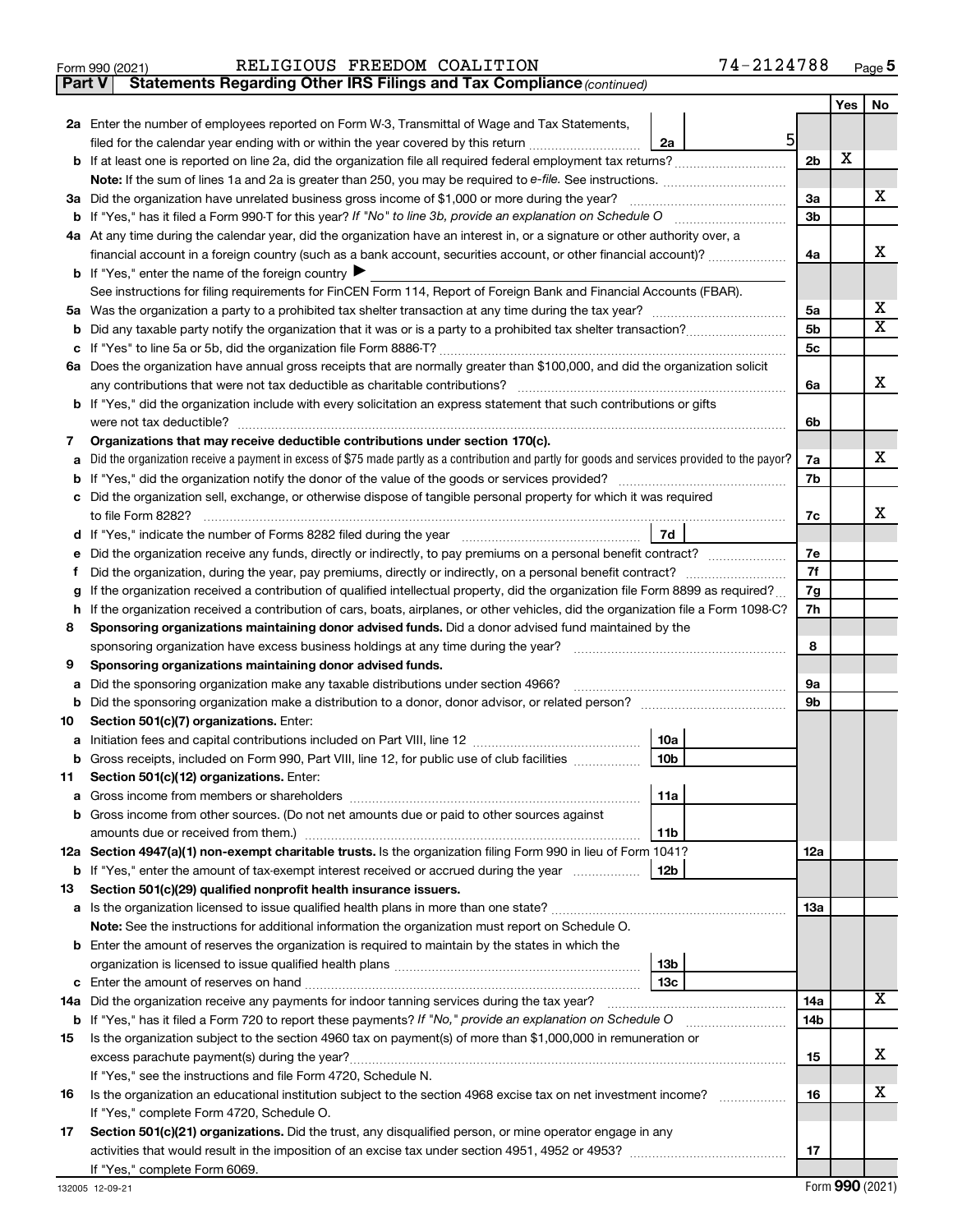| Form 990 (2021) |  |
|-----------------|--|
|-----------------|--|

### Form 990 (2021) RELIGIOUS FREEDOM COALITION  $74-2124788$  Page

**Part VI** Governance, Management, and Disclosure. For each "Yes" response to lines 2 through 7b below, and for a "No" response *to line 8a, 8b, or 10b below, describe the circumstances, processes, or changes on Schedule O. See instructions.*

|     |                                                                                                                                                                                                                               |                 |                         | $\mathbf{X}$            |
|-----|-------------------------------------------------------------------------------------------------------------------------------------------------------------------------------------------------------------------------------|-----------------|-------------------------|-------------------------|
|     | Section A. Governing Body and Management                                                                                                                                                                                      |                 |                         |                         |
|     |                                                                                                                                                                                                                               |                 | Yes                     | No                      |
|     | <b>1a</b> Enter the number of voting members of the governing body at the end of the tax year<br>1a                                                                                                                           | 9               |                         |                         |
|     | If there are material differences in voting rights among members of the governing body, or if the governing                                                                                                                   |                 |                         |                         |
|     | body delegated broad authority to an executive committee or similar committee, explain on Schedule O.                                                                                                                         |                 |                         |                         |
| b   | Enter the number of voting members included on line 1a, above, who are independent<br>1b                                                                                                                                      | 9               |                         |                         |
| 2   | Did any officer, director, trustee, or key employee have a family relationship or a business relationship with any other                                                                                                      |                 |                         |                         |
|     | officer, director, trustee, or key employee?                                                                                                                                                                                  | $\mathbf{2}$    | х                       |                         |
| 3   | Did the organization delegate control over management duties customarily performed by or under the direct supervision                                                                                                         |                 |                         |                         |
|     |                                                                                                                                                                                                                               | з               |                         | х                       |
| 4   | Did the organization make any significant changes to its governing documents since the prior Form 990 was filed?                                                                                                              | 4               |                         | $\overline{\textbf{x}}$ |
| 5   |                                                                                                                                                                                                                               | 5               |                         | $\overline{\textbf{X}}$ |
| 6   | Did the organization have members or stockholders?                                                                                                                                                                            | 6               |                         | $\overline{\textbf{X}}$ |
| 7a  | Did the organization have members, stockholders, or other persons who had the power to elect or appoint one or                                                                                                                |                 |                         |                         |
|     |                                                                                                                                                                                                                               | 7a              |                         | х                       |
|     | <b>b</b> Are any governance decisions of the organization reserved to (or subject to approval by) members, stockholders, or                                                                                                   |                 |                         |                         |
|     | persons other than the governing body?                                                                                                                                                                                        | 7b              |                         | x                       |
| 8   | Did the organization contemporaneously document the meetings held or written actions undertaken during the year by the following:                                                                                             |                 |                         |                         |
| a   |                                                                                                                                                                                                                               | 8а              | х                       |                         |
| b   |                                                                                                                                                                                                                               | 8b              | $\overline{\mathbf{x}}$ |                         |
| 9   | Is there any officer, director, trustee, or key employee listed in Part VII, Section A, who cannot be reached at the                                                                                                          |                 |                         |                         |
|     |                                                                                                                                                                                                                               | 9               |                         | x                       |
|     | Section B. Policies (This Section B requests information about policies not required by the Internal Revenue Code.)                                                                                                           |                 |                         |                         |
|     |                                                                                                                                                                                                                               |                 | Yes                     | No                      |
|     |                                                                                                                                                                                                                               | 10a             |                         | х                       |
|     | <b>b</b> If "Yes," did the organization have written policies and procedures governing the activities of such chapters, affiliates,                                                                                           |                 |                         |                         |
|     | and branches to ensure their operations are consistent with the organization's exempt purposes? www.www.www.www.                                                                                                              | 10 <sub>b</sub> |                         |                         |
|     | 11a Has the organization provided a complete copy of this Form 990 to all members of its governing body before filing the form?                                                                                               | 11a             | X                       |                         |
| b   | Describe on Schedule O the process, if any, used by the organization to review this Form 990.                                                                                                                                 |                 |                         |                         |
| 12a | Did the organization have a written conflict of interest policy? If "No," go to line 13                                                                                                                                       | 12a             | х                       |                         |
| b   | Were officers, directors, or trustees, and key employees required to disclose annually interests that could give rise to conflicts?                                                                                           | 12 <sub>b</sub> | х                       |                         |
| с   | Did the organization regularly and consistently monitor and enforce compliance with the policy? If "Yes," describe                                                                                                            |                 |                         |                         |
|     | on Schedule O how this was done                                                                                                                                                                                               | 12c             | х                       |                         |
| 13  | Did the organization have a written whistleblower policy?                                                                                                                                                                     | 13              | $\overline{\textbf{x}}$ |                         |
| 14  |                                                                                                                                                                                                                               | 14              | $\overline{\mathbf{X}}$ |                         |
| 15  | Did the process for determining compensation of the following persons include a review and approval by independent                                                                                                            |                 |                         |                         |
|     | persons, comparability data, and contemporaneous substantiation of the deliberation and decision?                                                                                                                             |                 |                         |                         |
| а   | The organization's CEO, Executive Director, or top management official manufactured content content of the organization's CEO, executive Director, or top management official manufactured content of the original content of | 15a             | х                       |                         |
|     |                                                                                                                                                                                                                               | 15b             |                         | х                       |
|     | If "Yes" to line 15a or 15b, describe the process on Schedule O. See instructions.                                                                                                                                            |                 |                         |                         |
|     | 16a Did the organization invest in, contribute assets to, or participate in a joint venture or similar arrangement with a                                                                                                     |                 |                         |                         |
|     | taxable entity during the year?                                                                                                                                                                                               | 16a             |                         | х                       |
|     | <b>b</b> If "Yes," did the organization follow a written policy or procedure requiring the organization to evaluate its participation                                                                                         |                 |                         |                         |
|     | in joint venture arrangements under applicable federal tax law, and take steps to safequard the organization's                                                                                                                |                 |                         |                         |
|     | exempt status with respect to such arrangements?                                                                                                                                                                              | 16b             |                         |                         |
|     | <b>Section C. Disclosure</b>                                                                                                                                                                                                  |                 |                         |                         |
| 17  | List the states with which a copy of this Form 990 is required to be filed $\blacktriangleright$ AL, AK, AR, CA, CO, CT, DC, FL, GA, HI, IL, KS                                                                               |                 |                         |                         |
| 18  | Section 6104 requires an organization to make its Forms 1023 (1024 or 1024-A, if applicable), 990, and 990-T (section 501(c)(3)s only) available                                                                              |                 |                         |                         |
|     | for public inspection. Indicate how you made these available. Check all that apply.                                                                                                                                           |                 |                         |                         |
|     | $\lfloor x \rfloor$ Upon request<br>Another's website<br>Other (explain on Schedule O)<br>Own website                                                                                                                         |                 |                         |                         |
| 19  | Describe on Schedule O whether (and if so, how) the organization made its governing documents, conflict of interest policy, and financial                                                                                     |                 |                         |                         |
|     | statements available to the public during the tax year.                                                                                                                                                                       |                 |                         |                         |
| 20  | State the name, address, and telephone number of the person who possesses the organization's books and records                                                                                                                |                 |                         |                         |
|     | THE ORGANIZATION - 202-543-0300                                                                                                                                                                                               |                 |                         |                         |
|     | 20004<br>601 PENNSYLVANIA AVE NW, 900, WASHINGTON, DC                                                                                                                                                                         |                 |                         |                         |

SEE SCHEDULE O FOR FULL LIST OF STATES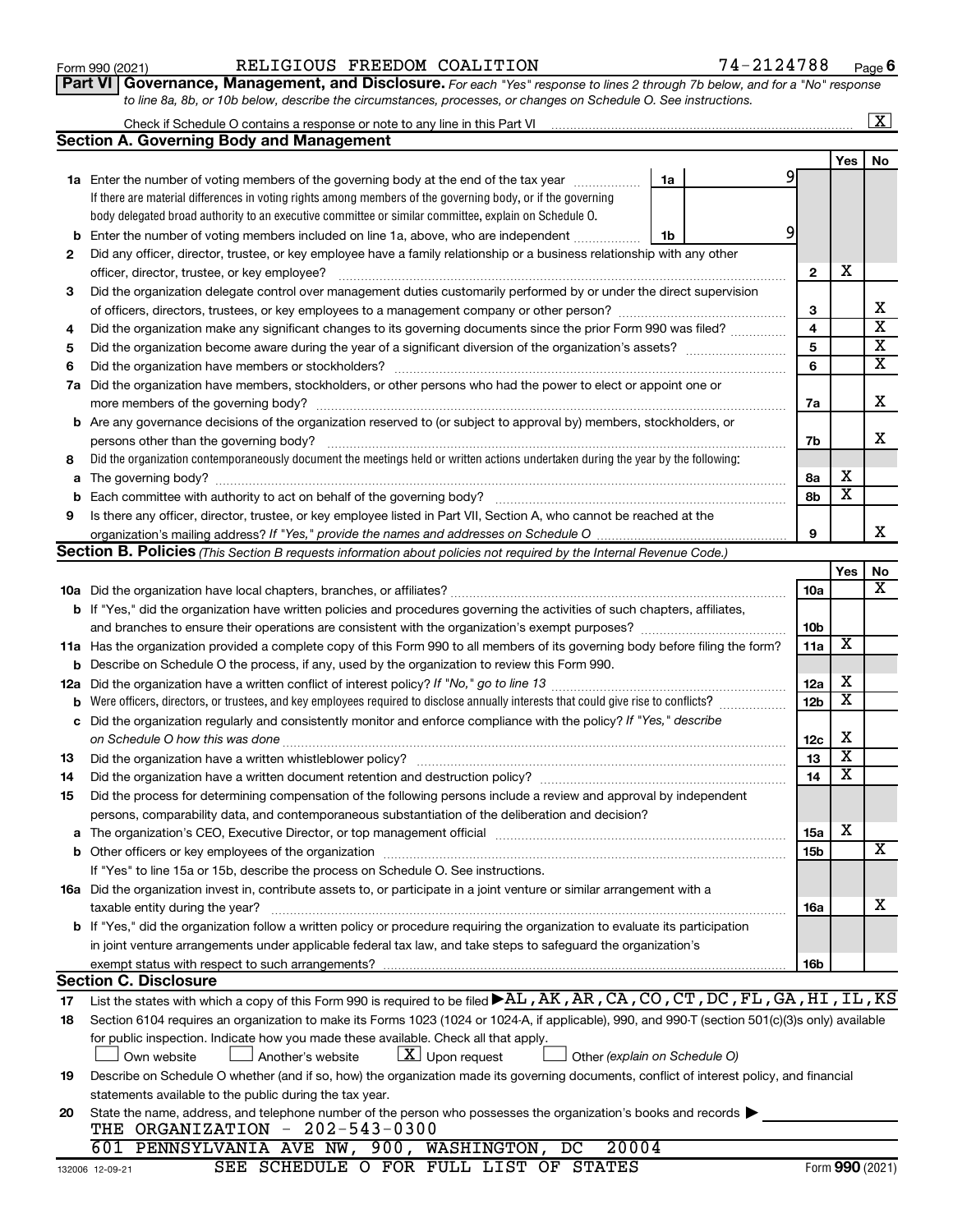$\Box$ 

| Part VII Compensation of Officers, Directors, Trustees, Key Employees, Highest Compensated |  |  |
|--------------------------------------------------------------------------------------------|--|--|
| <b>Employees, and Independent Contractors</b>                                              |  |  |

#### Check if Schedule O contains a response or note to any line in this Part VII

**Section A. Officers, Directors, Trustees, Key Employees, and Highest Compensated Employees**

**1a**  Complete this table for all persons required to be listed. Report compensation for the calendar year ending with or within the organization's tax year.  $\bullet$  List all of the organization's current officers, directors, trustees (whether individuals or organizations), regardless of amount of compensation.

Enter -0- in columns (D), (E), and (F) if no compensation was paid.

**•** List all of the organization's **current** key employees, if any. See the instructions for definition of "key employee."

• List the organization's five *current* highest compensated employees (other than an officer, director, trustee, or key employee) who received reportable compensation (box 5 of Form W-2, Form 1099-MISC, and/or box 1 of Form 1099-NEC) of more than \$100,000 from the organization and any related organizations.

 $\bullet$  List all of the organization's former officers, key employees, and highest compensated employees who received more than \$100,000 of reportable compensation from the organization and any related organizations.

**•** List all of the organization's former directors or trustees that received, in the capacity as a former director or trustee of the organization, more than \$10,000 of reportable compensation from the organization and any related organizations.

See the instructions for the order in which to list the persons above.

Check this box if neither the organization nor any related organization compensated any current officer, director, or trustee.  $\Box$ 

| (A)                      | (B)                    | (C)                            |                                                                  | (D)         | (E)          | (F)                             |           |                 |                 |               |
|--------------------------|------------------------|--------------------------------|------------------------------------------------------------------|-------------|--------------|---------------------------------|-----------|-----------------|-----------------|---------------|
| Name and title           | Average                |                                | Position<br>(do not check more than one                          |             | Reportable   | Reportable                      | Estimated |                 |                 |               |
|                          | hours per              |                                | box, unless person is both an<br>officer and a director/trustee) |             |              |                                 |           | compensation    | compensation    | amount of     |
|                          | week                   |                                |                                                                  |             |              |                                 |           | from            | from related    | other         |
|                          | (list any              |                                |                                                                  |             |              |                                 |           | the             | organizations   | compensation  |
|                          | hours for              |                                |                                                                  |             |              |                                 |           | organization    | (W-2/1099-MISC/ | from the      |
|                          | related                |                                |                                                                  |             |              |                                 |           | (W-2/1099-MISC/ | 1099-NEC)       | organization  |
|                          | organizations<br>below |                                |                                                                  |             |              |                                 |           | 1099-NEC)       |                 | and related   |
|                          | line)                  | Individual trustee or director | Institutional trustee                                            | Officer     | Key employee | Highest compensated<br>employee | Former    |                 |                 | organizations |
| WILLIAM J. MURRAY<br>(1) | 40.00                  |                                |                                                                  |             |              |                                 |           |                 |                 |               |
| PRESIDENT                |                        | X                              |                                                                  | $\mathbf X$ |              |                                 |           | 96355.          | $\mathbf 0$ .   | $\mathbf 0$ . |
| (2)<br>NANCY M. MURRAY   | 40.00                  |                                |                                                                  |             |              |                                 |           |                 |                 |               |
| <b>TREASURER</b>         |                        | $\mathbf x$                    |                                                                  | $\mathbf X$ |              |                                 |           | 58992.          | 0.              | $0$ .         |
| (3)<br>MANDY A. MARLOWE  | 40.00                  |                                |                                                                  |             |              |                                 |           |                 |                 |               |
| <b>SECRETARY</b>         |                        |                                |                                                                  | $\mathbf x$ |              |                                 |           | 56266.          | $\mathbf 0$ .   | $\mathbf 0$ . |
| PEGGY NIENABER<br>(4)    | 1.00                   |                                |                                                                  |             |              |                                 |           |                 |                 |               |
| CHAIRWOMAN               |                        | $\mathbf X$                    |                                                                  |             |              |                                 |           | $\mathbf 0$ .   | 0.              | $\mathbf 0$ . |
| (5)<br>HENRY F. COOPER   | 1.00                   |                                |                                                                  |             |              |                                 |           |                 |                 |               |
| <b>DIRECTOR</b>          |                        | $\mathbf X$                    |                                                                  |             |              |                                 |           | 0.              | 0.              | $\mathbf 0$ . |
| (6)<br>KENNETH TIMMERMAN | 1.00                   |                                |                                                                  |             |              |                                 |           |                 |                 |               |
| <b>DIRECTOR</b>          |                        | $\mathbf X$                    |                                                                  |             |              |                                 |           | $\mathbf 0$ .   | 0.              | $\mathbf 0$ . |
| SCOTT COOPER<br>(7)      | 1.00                   |                                |                                                                  |             |              |                                 |           |                 |                 |               |
| <b>DIRECTOR</b>          |                        | $\mathbf X$                    |                                                                  |             |              |                                 |           | 0.              | 0.              | $\mathbf 0$ . |
| DAVID W. SANDERS<br>(8)  | 1.00                   |                                |                                                                  |             |              |                                 |           |                 |                 |               |
| <b>DIRECTOR</b>          |                        | $\rm X$                        |                                                                  |             |              |                                 |           | 0.              | 0.              | $0$ .         |
| (9)<br>DEBORAH VANDYK    | 1.00                   |                                |                                                                  |             |              |                                 |           |                 |                 |               |
| <b>DIRECTOR</b>          |                        | $\mathbf X$                    |                                                                  |             |              |                                 |           | 0.              | 0.              | $\mathbf 0$ . |
| (10) ROBERT ARMSTRONG    | 1.00                   |                                |                                                                  |             |              |                                 |           |                 |                 |               |
| <b>DIRECTOR</b>          |                        | $\mathbf X$                    |                                                                  |             |              |                                 |           | 0               | 0.              | 0.            |
|                          |                        |                                |                                                                  |             |              |                                 |           |                 |                 |               |
|                          |                        |                                |                                                                  |             |              |                                 |           |                 |                 |               |
|                          |                        |                                |                                                                  |             |              |                                 |           |                 |                 |               |
|                          |                        |                                |                                                                  |             |              |                                 |           |                 |                 |               |
|                          |                        |                                |                                                                  |             |              |                                 |           |                 |                 |               |
|                          |                        |                                |                                                                  |             |              |                                 |           |                 |                 |               |
|                          |                        |                                |                                                                  |             |              |                                 |           |                 |                 |               |
|                          |                        |                                |                                                                  |             |              |                                 |           |                 |                 |               |
|                          |                        |                                |                                                                  |             |              |                                 |           |                 |                 |               |
|                          |                        |                                |                                                                  |             |              |                                 |           |                 |                 |               |
|                          |                        |                                |                                                                  |             |              |                                 |           |                 |                 |               |
|                          |                        |                                |                                                                  |             |              |                                 |           |                 |                 |               |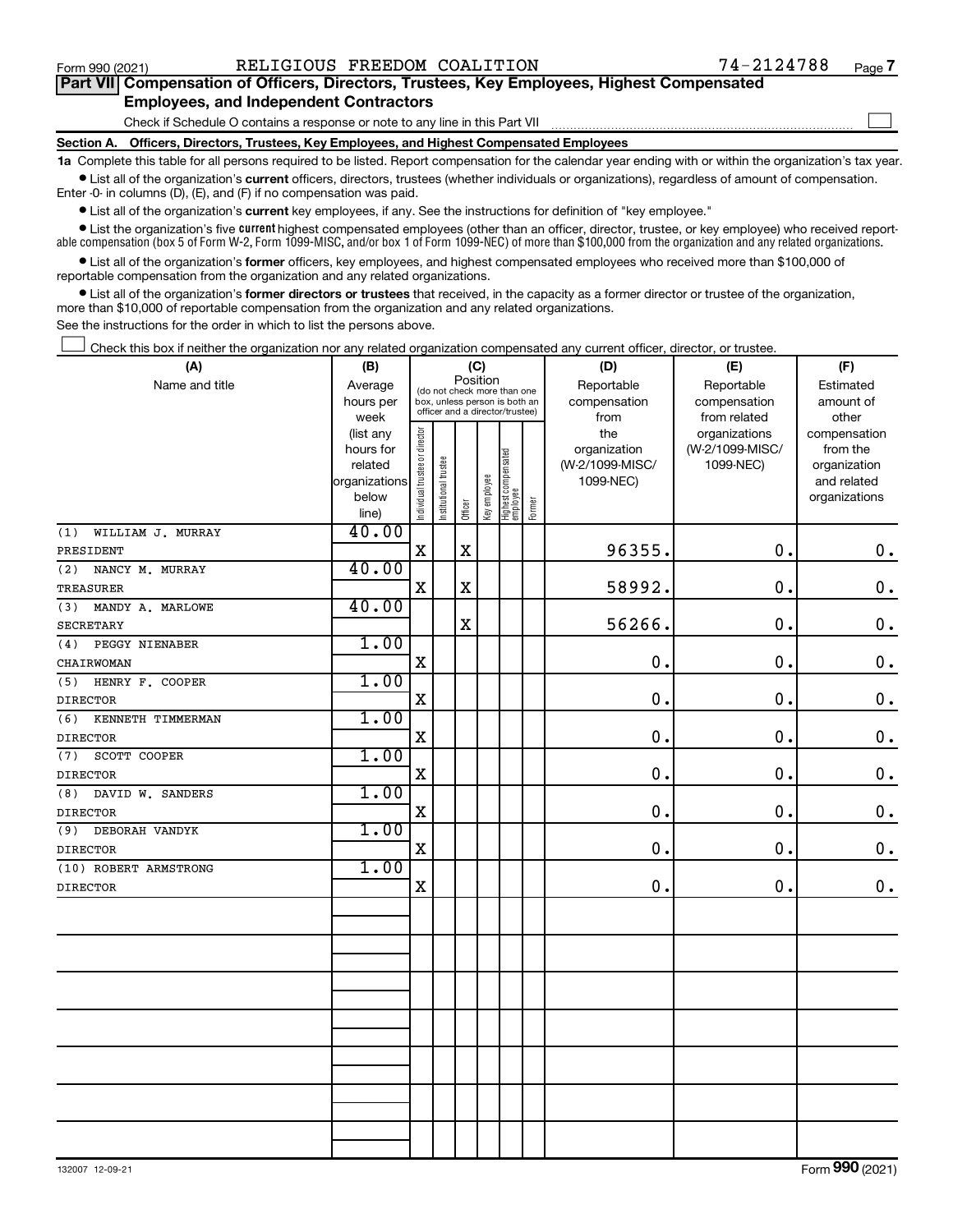|    | RELIGIOUS FREEDOM COALITION<br>Form 990 (2021)                                                                                                                                                                                                                                                                               |                                                                      |                                |                       |                                                                                                                    |              |                                   |        |                                                     | 74-2124788                                        |                                    |  | Page 8                                                                   |
|----|------------------------------------------------------------------------------------------------------------------------------------------------------------------------------------------------------------------------------------------------------------------------------------------------------------------------------|----------------------------------------------------------------------|--------------------------------|-----------------------|--------------------------------------------------------------------------------------------------------------------|--------------|-----------------------------------|--------|-----------------------------------------------------|---------------------------------------------------|------------------------------------|--|--------------------------------------------------------------------------|
|    | <b>Part VII</b><br>Section A. Officers, Directors, Trustees, Key Employees, and Highest Compensated Employees (continued)                                                                                                                                                                                                    |                                                                      |                                |                       |                                                                                                                    |              |                                   |        |                                                     |                                                   |                                    |  |                                                                          |
|    | (A)<br>Name and title                                                                                                                                                                                                                                                                                                        | (B)<br>Average<br>hours per<br>week                                  |                                |                       | (C)<br>Position<br>(do not check more than one<br>box, unless person is both an<br>officer and a director/trustee) |              |                                   |        | (D)<br>Reportable<br>compensation<br>from           | (E)<br>Reportable<br>compensation<br>from related |                                    |  | (F)<br>Estimated<br>amount of<br>other                                   |
|    |                                                                                                                                                                                                                                                                                                                              | (list any<br>hours for<br>related<br>organizations<br>below<br>line) | Individual trustee or director | Institutional trustee | Officer                                                                                                            | Key employee | Highest compensated<br>  employee | Former | the<br>organization<br>(W-2/1099-MISC/<br>1099-NEC) | organizations<br>(W-2/1099-MISC/<br>1099-NEC)     |                                    |  | compensation<br>from the<br>organization<br>and related<br>organizations |
|    |                                                                                                                                                                                                                                                                                                                              |                                                                      |                                |                       |                                                                                                                    |              |                                   |        |                                                     |                                                   |                                    |  |                                                                          |
|    |                                                                                                                                                                                                                                                                                                                              |                                                                      |                                |                       |                                                                                                                    |              |                                   |        |                                                     |                                                   |                                    |  |                                                                          |
|    |                                                                                                                                                                                                                                                                                                                              |                                                                      |                                |                       |                                                                                                                    |              |                                   |        |                                                     |                                                   |                                    |  |                                                                          |
|    |                                                                                                                                                                                                                                                                                                                              |                                                                      |                                |                       |                                                                                                                    |              |                                   |        |                                                     |                                                   |                                    |  |                                                                          |
|    |                                                                                                                                                                                                                                                                                                                              |                                                                      |                                |                       |                                                                                                                    |              |                                   |        |                                                     |                                                   |                                    |  |                                                                          |
|    |                                                                                                                                                                                                                                                                                                                              |                                                                      |                                |                       |                                                                                                                    |              |                                   |        |                                                     |                                                   |                                    |  |                                                                          |
|    |                                                                                                                                                                                                                                                                                                                              |                                                                      |                                |                       |                                                                                                                    |              |                                   |        |                                                     |                                                   |                                    |  |                                                                          |
|    |                                                                                                                                                                                                                                                                                                                              |                                                                      |                                |                       |                                                                                                                    |              |                                   |        |                                                     |                                                   |                                    |  |                                                                          |
|    | 1b Subtotal                                                                                                                                                                                                                                                                                                                  |                                                                      |                                |                       |                                                                                                                    |              |                                   |        | 211613.                                             |                                                   | $\overline{0}$ .                   |  | $\overline{0}$ .                                                         |
|    |                                                                                                                                                                                                                                                                                                                              |                                                                      |                                |                       |                                                                                                                    |              |                                   |        | о.<br>211613.                                       |                                                   | $\overline{0}$ .<br>$\mathbf{0}$ . |  | $\overline{0}$ .<br>$\overline{0}$ .                                     |
| 2  | Total number of individuals (including but not limited to those listed above) who received more than \$100,000 of reportable                                                                                                                                                                                                 |                                                                      |                                |                       |                                                                                                                    |              |                                   |        |                                                     |                                                   |                                    |  |                                                                          |
|    | compensation from the organization $\blacktriangleright$                                                                                                                                                                                                                                                                     |                                                                      |                                |                       |                                                                                                                    |              |                                   |        |                                                     |                                                   |                                    |  | 0                                                                        |
|    |                                                                                                                                                                                                                                                                                                                              |                                                                      |                                |                       |                                                                                                                    |              |                                   |        |                                                     |                                                   |                                    |  | No<br>Yes                                                                |
| 3  | Did the organization list any former officer, director, trustee, key employee, or highest compensated employee on                                                                                                                                                                                                            |                                                                      |                                |                       |                                                                                                                    |              |                                   |        |                                                     |                                                   |                                    |  | х                                                                        |
|    | line 1a? If "Yes," complete Schedule J for such individual manufactured content to the set of the set of the s<br>For any individual listed on line 1a, is the sum of reportable compensation and other compensation from the organization                                                                                   |                                                                      |                                |                       |                                                                                                                    |              |                                   |        |                                                     |                                                   | 3                                  |  |                                                                          |
|    | and related organizations greater than \$150,000? If "Yes," complete Schedule J for such individual                                                                                                                                                                                                                          |                                                                      |                                |                       |                                                                                                                    |              |                                   |        |                                                     |                                                   | 4                                  |  | x                                                                        |
| 5  | Did any person listed on line 1a receive or accrue compensation from any unrelated organization or individual for services<br>rendered to the organization? If "Yes," complete Schedule J for such person manufactured to the organization? If "Yes," complete Schedule J for such person manufactured and the organization? |                                                                      |                                |                       |                                                                                                                    |              |                                   |        |                                                     |                                                   | 5                                  |  | x                                                                        |
|    | <b>Section B. Independent Contractors</b>                                                                                                                                                                                                                                                                                    |                                                                      |                                |                       |                                                                                                                    |              |                                   |        |                                                     |                                                   |                                    |  |                                                                          |
| 1. | Complete this table for your five highest compensated independent contractors that received more than \$100,000 of compensation from<br>the organization. Report compensation for the calendar year ending with or within the organization's tax year.                                                                       |                                                                      |                                |                       |                                                                                                                    |              |                                   |        |                                                     |                                                   |                                    |  |                                                                          |
|    | (A)<br>(B)<br>Name and business address<br>Description of services<br><b>NONE</b>                                                                                                                                                                                                                                            |                                                                      |                                |                       |                                                                                                                    | (C)          | Compensation                      |        |                                                     |                                                   |                                    |  |                                                                          |
|    |                                                                                                                                                                                                                                                                                                                              |                                                                      |                                |                       |                                                                                                                    |              |                                   |        |                                                     |                                                   |                                    |  |                                                                          |
|    |                                                                                                                                                                                                                                                                                                                              |                                                                      |                                |                       |                                                                                                                    |              |                                   |        |                                                     |                                                   |                                    |  |                                                                          |
|    |                                                                                                                                                                                                                                                                                                                              |                                                                      |                                |                       |                                                                                                                    |              |                                   |        |                                                     |                                                   |                                    |  |                                                                          |
|    |                                                                                                                                                                                                                                                                                                                              |                                                                      |                                |                       |                                                                                                                    |              |                                   |        |                                                     |                                                   |                                    |  |                                                                          |
| 2  | Total number of independent contractors (including but not limited to those listed above) who received more than<br>\$100,000 of compensation from the organization                                                                                                                                                          |                                                                      |                                |                       |                                                                                                                    |              | 0                                 |        |                                                     |                                                   |                                    |  |                                                                          |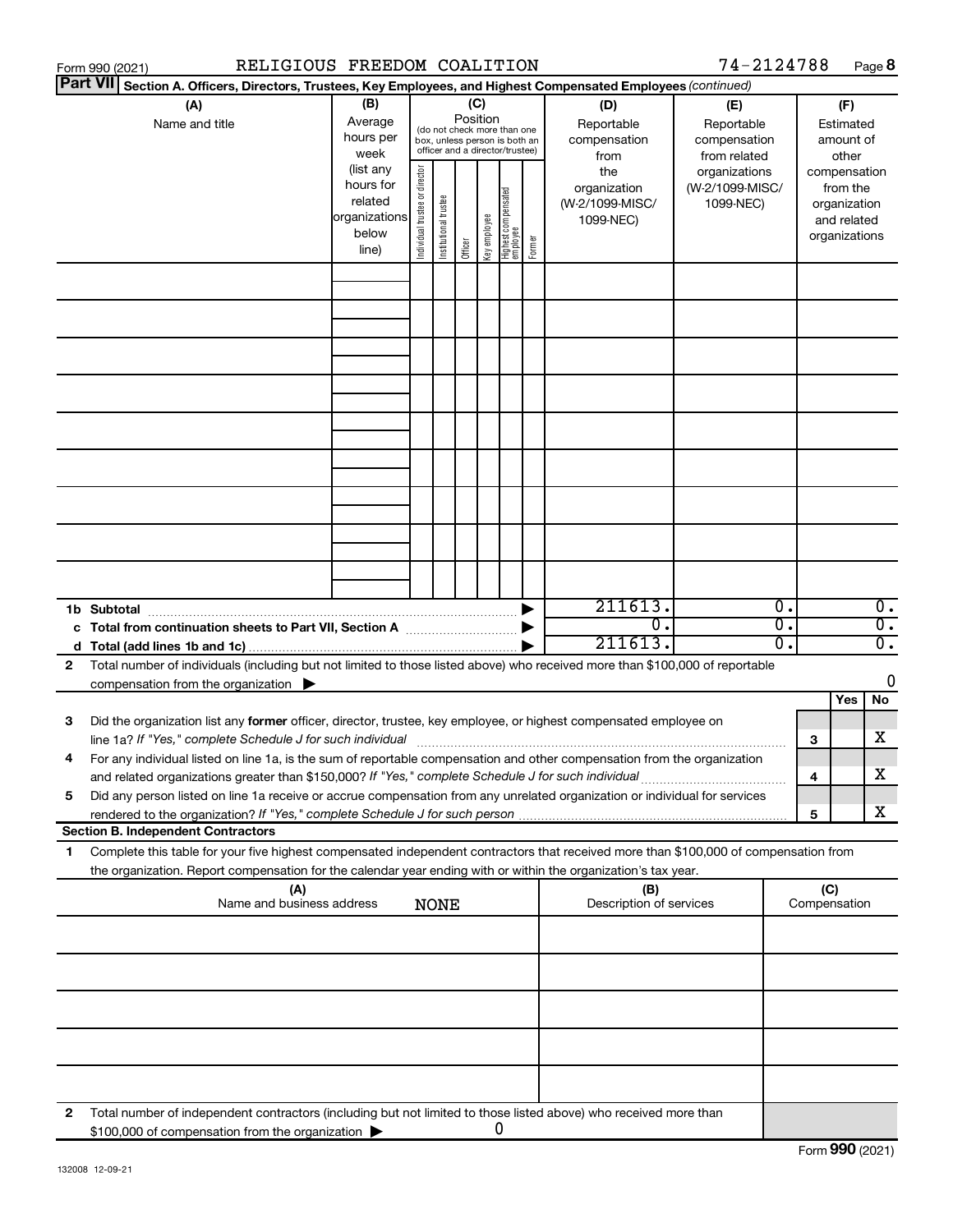|                                                                                         | <b>Part VIII</b>              | <b>Statement of Revenue</b>                                                                                                                                                                                                                                                                                                                                                                                                                                                                                                                                                                                                                             |                                         |                                                                                  |                                  |               |                                                        |                  |                                                          |
|-----------------------------------------------------------------------------------------|-------------------------------|---------------------------------------------------------------------------------------------------------------------------------------------------------------------------------------------------------------------------------------------------------------------------------------------------------------------------------------------------------------------------------------------------------------------------------------------------------------------------------------------------------------------------------------------------------------------------------------------------------------------------------------------------------|-----------------------------------------|----------------------------------------------------------------------------------|----------------------------------|---------------|--------------------------------------------------------|------------------|----------------------------------------------------------|
|                                                                                         |                               |                                                                                                                                                                                                                                                                                                                                                                                                                                                                                                                                                                                                                                                         |                                         |                                                                                  |                                  |               |                                                        |                  | (D)                                                      |
|                                                                                         |                               |                                                                                                                                                                                                                                                                                                                                                                                                                                                                                                                                                                                                                                                         |                                         |                                                                                  |                                  | Total revenue | Related or exempt<br>function revenue business revenue | Unrelated        | Revenue excluded<br>from tax under<br>sections 512 - 514 |
| Contributions, Gifts, Grants<br>and Other Similar Amounts<br>Program Service<br>Revenue | 2 a<br>b<br>с<br>d<br>е<br>f. | 1 a Federated campaigns<br><b>b</b> Membership dues<br>c Fundraising events<br>d Related organizations<br>e Government grants (contributions)<br>f All other contributions, gifts, grants, and<br>similar amounts not included above<br>Noncash contributions included in lines 1a-1f<br><u> 1989 - Johann Barn, mars ann an t-Amhain Aonaich an t-Aonaich an t-Aonaich ann an t-Aonaich ann an t-Aonaich</u><br>the control of the control of the control of the control of the control of<br>the control of the control of the control of the control of the control of<br>the control of the control of the control of the control of the control of | $\ldots \ldots \ldots \ldots \ldots$    | 1a<br>1 <sub>b</sub><br>1 <sub>c</sub><br>1 <sub>d</sub><br>1e<br>1f<br>  1g  \$ | 1689091.<br><b>Business Code</b> | 1689091.      |                                                        |                  |                                                          |
|                                                                                         | 3<br>4<br>5                   | Investment income (including dividends, interest, and<br>Income from investment of tax-exempt bond proceeds                                                                                                                                                                                                                                                                                                                                                                                                                                                                                                                                             |                                         |                                                                                  |                                  | 9280.         |                                                        |                  | 9280.                                                    |
|                                                                                         | b                             | <b>6 a</b> Gross rents<br>Less: rental expenses<br>Rental income or (loss)                                                                                                                                                                                                                                                                                                                                                                                                                                                                                                                                                                              | l 6a<br>6b<br>6с                        | (i) Real                                                                         | (ii) Personal                    |               |                                                        |                  |                                                          |
| Revenue                                                                                 |                               | d Net rental income or (loss)<br>7 a Gross amount from sales of<br>assets other than inventory<br><b>b</b> Less: cost or other basis<br>and sales expenses<br>c Gain or (loss)                                                                                                                                                                                                                                                                                                                                                                                                                                                                          | 7a<br> 7b  140037.<br>$7c$ 34589.       | (i) Securities<br>174626.                                                        | (ii) Other                       |               |                                                        |                  |                                                          |
| $\check{\epsilon}$                                                                      |                               | 8 a Gross income from fundraising events (not  <br>including \$<br>contributions reported on line 1c). See                                                                                                                                                                                                                                                                                                                                                                                                                                                                                                                                              |                                         | of<br>l 8a<br>8b                                                                 |                                  | 34589.        |                                                        |                  | 34589.                                                   |
|                                                                                         |                               | c Net income or (loss) from fundraising events<br>9 a Gross income from gaming activities. See                                                                                                                                                                                                                                                                                                                                                                                                                                                                                                                                                          |                                         | 9a<br>l 9b                                                                       | .                                |               |                                                        |                  |                                                          |
|                                                                                         |                               | 10 a Gross sales of inventory, less returns<br><b>b</b> Less: cost of goods sold<br>c Net income or (loss) from sales of inventory                                                                                                                                                                                                                                                                                                                                                                                                                                                                                                                      |                                         | H <sub>0b</sub>                                                                  |                                  |               |                                                        |                  |                                                          |
| Miscellaneous<br>Revenue                                                                | b<br>с                        | 11 a LIST RENTAL<br>the control of the control of the control of the control of the control of                                                                                                                                                                                                                                                                                                                                                                                                                                                                                                                                                          | <u> 1989 - Johann Barbara, martin a</u> |                                                                                  | <b>Business Code</b><br>900099   | 12197.        |                                                        |                  | 12197.                                                   |
|                                                                                         |                               |                                                                                                                                                                                                                                                                                                                                                                                                                                                                                                                                                                                                                                                         |                                         |                                                                                  |                                  | 12197.        |                                                        |                  |                                                          |
|                                                                                         | 12                            |                                                                                                                                                                                                                                                                                                                                                                                                                                                                                                                                                                                                                                                         |                                         |                                                                                  |                                  | 1745157.      | $\overline{0}$ .                                       | $\overline{0}$ . | 56066.                                                   |

Form 990 (2021) RELIGIOUS FREEDOM COALITION 74-2124788 Page

**9**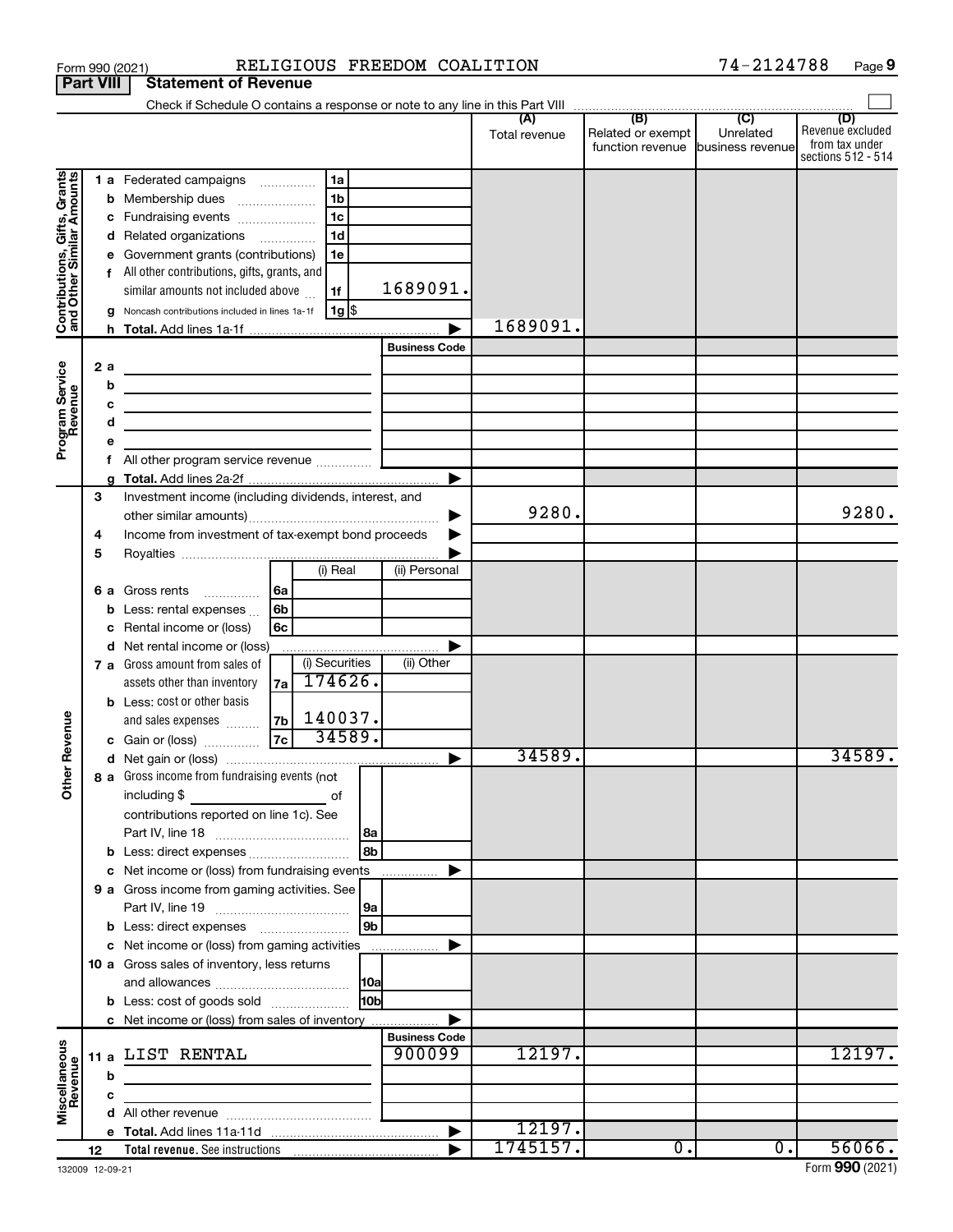Form 990 (2021) RELIGIOUS FREEDOM COALITION  $74-2124788$  Page

|    | <b>Part IX   Statement of Functional Expenses</b>                                                                                                                                                                                                                                                                                                                                              |                       |                                    |                                           |                                |  |  |  |  |  |  |
|----|------------------------------------------------------------------------------------------------------------------------------------------------------------------------------------------------------------------------------------------------------------------------------------------------------------------------------------------------------------------------------------------------|-----------------------|------------------------------------|-------------------------------------------|--------------------------------|--|--|--|--|--|--|
|    | Section 501(c)(3) and 501(c)(4) organizations must complete all columns. All other organizations must complete column (A).                                                                                                                                                                                                                                                                     |                       |                                    |                                           |                                |  |  |  |  |  |  |
|    |                                                                                                                                                                                                                                                                                                                                                                                                |                       |                                    |                                           |                                |  |  |  |  |  |  |
|    | Do not include amounts reported on lines 6b,<br>7b, 8b, 9b, and 10b of Part VIII.                                                                                                                                                                                                                                                                                                              | (A)<br>Total expenses | (B)<br>Program service<br>expenses | (C)<br>Management and<br>general expenses | (D)<br>Fundraising<br>expenses |  |  |  |  |  |  |
| 1. | Grants and other assistance to domestic organizations                                                                                                                                                                                                                                                                                                                                          |                       |                                    |                                           |                                |  |  |  |  |  |  |
|    | and domestic governments. See Part IV, line 21                                                                                                                                                                                                                                                                                                                                                 | 3221.                 | 3221.                              |                                           |                                |  |  |  |  |  |  |
| 2  | Grants and other assistance to domestic                                                                                                                                                                                                                                                                                                                                                        |                       |                                    |                                           |                                |  |  |  |  |  |  |
|    | individuals. See Part IV, line 22<br>$\mathcal{L} = \{1, 2, \ldots, 1, 2, \ldots, 2, \ldots, 2, \ldots, 2, \ldots, 2, \ldots, 2, \ldots, 2, \ldots, 2, \ldots, 2, \ldots, 2, \ldots, 2, \ldots, 2, \ldots, 2, \ldots, 2, \ldots, 2, \ldots, 2, \ldots, 2, \ldots, 2, \ldots, 2, \ldots, 2, \ldots, 2, \ldots, 2, \ldots, 2, \ldots, 2, \ldots, 2, \ldots, 2, \ldots, 2, \ldots, 2, \ldots, 2,$ |                       |                                    |                                           |                                |  |  |  |  |  |  |
| 3  | Grants and other assistance to foreign                                                                                                                                                                                                                                                                                                                                                         |                       |                                    |                                           |                                |  |  |  |  |  |  |
|    | organizations, foreign governments, and foreign                                                                                                                                                                                                                                                                                                                                                |                       |                                    |                                           |                                |  |  |  |  |  |  |
|    | individuals. See Part IV, lines 15 and 16                                                                                                                                                                                                                                                                                                                                                      | 753575.               | 753575.                            |                                           |                                |  |  |  |  |  |  |
| 4  | Benefits paid to or for members                                                                                                                                                                                                                                                                                                                                                                |                       |                                    |                                           |                                |  |  |  |  |  |  |
| 5  | Compensation of current officers, directors,                                                                                                                                                                                                                                                                                                                                                   |                       |                                    |                                           |                                |  |  |  |  |  |  |
|    | trustees, and key employees                                                                                                                                                                                                                                                                                                                                                                    | 145346.               | 104642.                            | 31069.                                    | 9635.                          |  |  |  |  |  |  |
| 6  | Compensation not included above to disqualified                                                                                                                                                                                                                                                                                                                                                |                       |                                    |                                           |                                |  |  |  |  |  |  |
|    | persons (as defined under section 4958(f)(1)) and                                                                                                                                                                                                                                                                                                                                              |                       |                                    |                                           |                                |  |  |  |  |  |  |
|    | persons described in section 4958(c)(3)(B)                                                                                                                                                                                                                                                                                                                                                     |                       |                                    |                                           |                                |  |  |  |  |  |  |
| 7  | Other salaries and wages                                                                                                                                                                                                                                                                                                                                                                       | 167265.               | 83204.                             | 60709.                                    | 23352.                         |  |  |  |  |  |  |
| 8  | Pension plan accruals and contributions (include                                                                                                                                                                                                                                                                                                                                               |                       |                                    |                                           |                                |  |  |  |  |  |  |
|    | section 401(k) and 403(b) employer contributions)                                                                                                                                                                                                                                                                                                                                              |                       |                                    |                                           |                                |  |  |  |  |  |  |
| 9  |                                                                                                                                                                                                                                                                                                                                                                                                | 39116.                | 20574.                             | 13781.                                    | 4761.                          |  |  |  |  |  |  |
| 10 |                                                                                                                                                                                                                                                                                                                                                                                                | 24649.                | 14789.                             | 7395.                                     | 2465.                          |  |  |  |  |  |  |
| 11 | Fees for services (nonemployees):                                                                                                                                                                                                                                                                                                                                                              |                       |                                    |                                           |                                |  |  |  |  |  |  |
| a  |                                                                                                                                                                                                                                                                                                                                                                                                |                       |                                    |                                           |                                |  |  |  |  |  |  |
| b  |                                                                                                                                                                                                                                                                                                                                                                                                | 12195.                |                                    | 12195.                                    |                                |  |  |  |  |  |  |
|    |                                                                                                                                                                                                                                                                                                                                                                                                |                       |                                    |                                           |                                |  |  |  |  |  |  |
| d  |                                                                                                                                                                                                                                                                                                                                                                                                |                       |                                    |                                           |                                |  |  |  |  |  |  |
|    | Professional fundraising services. See Part IV, line 17                                                                                                                                                                                                                                                                                                                                        | 4468.                 |                                    | 4468.                                     |                                |  |  |  |  |  |  |
| f  | Investment management fees                                                                                                                                                                                                                                                                                                                                                                     |                       |                                    |                                           |                                |  |  |  |  |  |  |
| g  | Other. (If line 11g amount exceeds 10% of line 25,<br>column (A), amount, list line 11g expenses on Sch O.)                                                                                                                                                                                                                                                                                    |                       |                                    |                                           |                                |  |  |  |  |  |  |
| 12 |                                                                                                                                                                                                                                                                                                                                                                                                |                       |                                    |                                           |                                |  |  |  |  |  |  |
| 13 |                                                                                                                                                                                                                                                                                                                                                                                                | 8795.                 | 5783.                              | 2105.                                     | 907.                           |  |  |  |  |  |  |
| 14 |                                                                                                                                                                                                                                                                                                                                                                                                | 7516.                 | 6014.                              | 751.                                      | 751.                           |  |  |  |  |  |  |
| 15 |                                                                                                                                                                                                                                                                                                                                                                                                |                       |                                    |                                           |                                |  |  |  |  |  |  |
| 16 |                                                                                                                                                                                                                                                                                                                                                                                                | 29175.                | 19255.                             | 7002.                                     | 2918.                          |  |  |  |  |  |  |
| 17 | Travel                                                                                                                                                                                                                                                                                                                                                                                         | 5999.                 | 5377.                              | 622.                                      |                                |  |  |  |  |  |  |
| 18 | Payments of travel or entertainment expenses                                                                                                                                                                                                                                                                                                                                                   |                       |                                    |                                           |                                |  |  |  |  |  |  |
|    | for any federal, state, or local public officials                                                                                                                                                                                                                                                                                                                                              |                       |                                    |                                           |                                |  |  |  |  |  |  |
| 19 | Conferences, conventions, and meetings                                                                                                                                                                                                                                                                                                                                                         | 5000.                 | 5000.                              |                                           |                                |  |  |  |  |  |  |
| 20 | Interest                                                                                                                                                                                                                                                                                                                                                                                       | 233.                  |                                    | 233.                                      |                                |  |  |  |  |  |  |
| 21 |                                                                                                                                                                                                                                                                                                                                                                                                |                       |                                    |                                           |                                |  |  |  |  |  |  |
| 22 | Depreciation, depletion, and amortization                                                                                                                                                                                                                                                                                                                                                      | 4013.                 | 2649.                              | 963.                                      | 401.                           |  |  |  |  |  |  |
| 23 | Insurance                                                                                                                                                                                                                                                                                                                                                                                      | 1730.                 | 1142.                              | 415.                                      | 173.                           |  |  |  |  |  |  |
| 24 | Other expenses. Itemize expenses not covered<br>above. (List miscellaneous expenses on line 24e. If<br>line 24e amount exceeds 10% of line 25, column (A),<br>amount, list line 24e expenses on Schedule O.)                                                                                                                                                                                   |                       |                                    |                                           |                                |  |  |  |  |  |  |
|    | a POSTAGE AND SHIPPING                                                                                                                                                                                                                                                                                                                                                                         | 166971.               | 116532.                            | 16290.                                    | 34149.                         |  |  |  |  |  |  |
| b  | PRINTING AND PUBLICATIO                                                                                                                                                                                                                                                                                                                                                                        | 162067.               | 122181.                            | 1819.                                     | 38067.                         |  |  |  |  |  |  |
| C  | BANK AND MERCHANT FEES                                                                                                                                                                                                                                                                                                                                                                         | 14884.                |                                    | 14884.                                    |                                |  |  |  |  |  |  |
| d  | STATE REGISTRATIONS                                                                                                                                                                                                                                                                                                                                                                            | 9888.                 |                                    | 9888.                                     |                                |  |  |  |  |  |  |
|    | e All other expenses                                                                                                                                                                                                                                                                                                                                                                           | 44933.                | 29937.                             | 10841                                     | 4155.                          |  |  |  |  |  |  |
| 25 | Total functional expenses. Add lines 1 through 24e                                                                                                                                                                                                                                                                                                                                             | 1611039.              | 1293875.                           | 195430                                    | 121734.                        |  |  |  |  |  |  |
| 26 | Joint costs. Complete this line only if the organization                                                                                                                                                                                                                                                                                                                                       |                       |                                    |                                           |                                |  |  |  |  |  |  |

Check here  $\blacktriangleright \boxed{\text{X}}$  if following SOP 98-2 (ASC 958-720)  $\ket{311867.} \ket{235868.} \ket{4218.} \ket{71781.}$ 

reported in column (B) joint costs from a combined educational campaign and fundraising solicitation.

Form (2021) **990**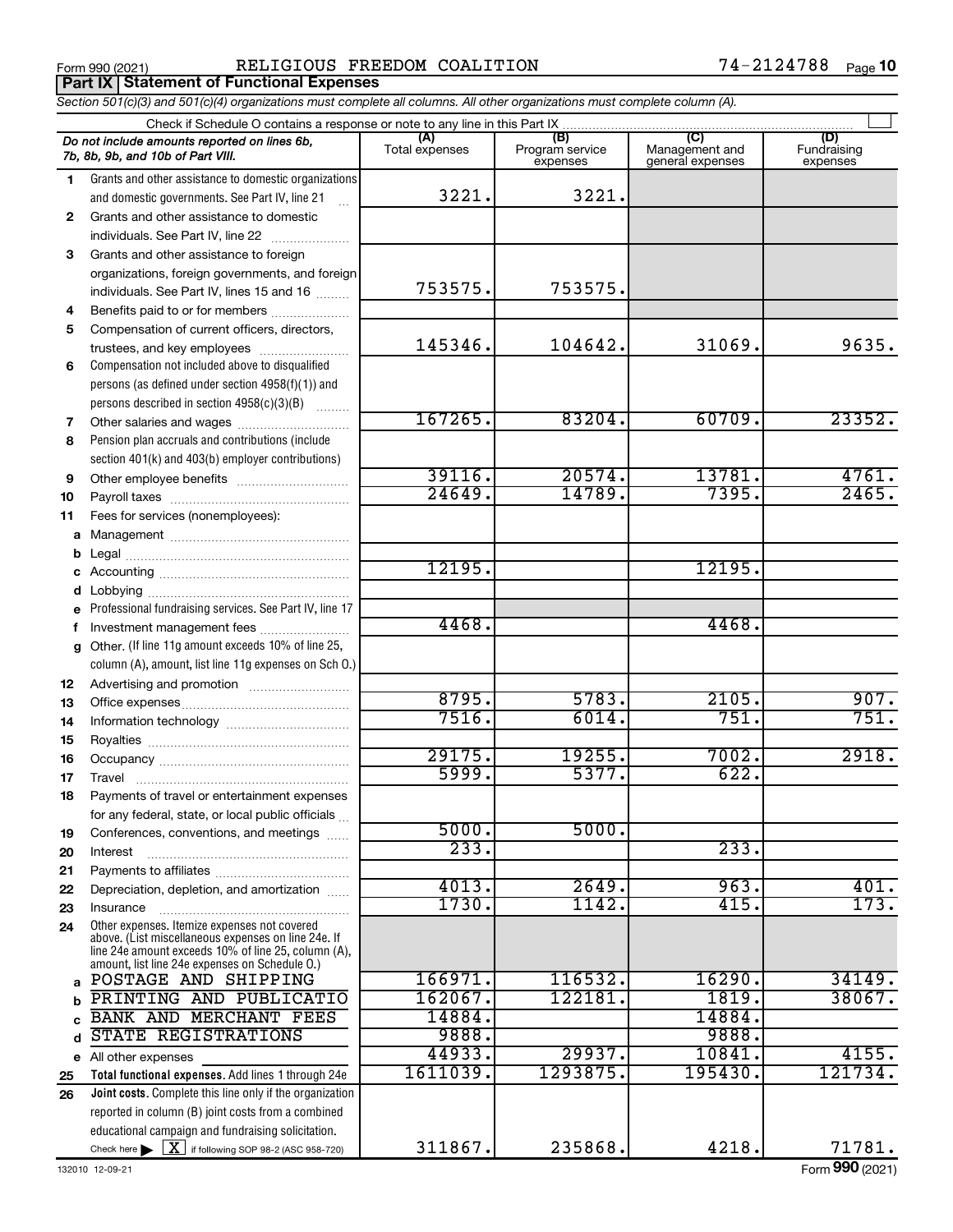| Form 990 (2021) | RELIGIOUS FREEDOM COALITION | 74-2124788<br>Page 11 |
|-----------------|-----------------------------|-----------------------|
|-----------------|-----------------------------|-----------------------|

| $\mathbf{X}$ | <b>Balance Sheet</b>                                                                                                                                                                                                          |                 |        |                          |                 |                    |
|--------------|-------------------------------------------------------------------------------------------------------------------------------------------------------------------------------------------------------------------------------|-----------------|--------|--------------------------|-----------------|--------------------|
|              |                                                                                                                                                                                                                               |                 |        |                          |                 |                    |
|              |                                                                                                                                                                                                                               |                 |        | (A)<br>Beginning of year |                 | (B)<br>End of year |
| 1            | Cash - non-interest-bearing                                                                                                                                                                                                   |                 |        | 462186.                  |                 | 472128.            |
| $\mathbf{2}$ |                                                                                                                                                                                                                               |                 |        |                          | 2               |                    |
| 3            |                                                                                                                                                                                                                               |                 |        | 3                        |                 |                    |
| 4            |                                                                                                                                                                                                                               | 5136.           | 4      |                          |                 |                    |
| 5            | Loans and other receivables from any current or former officer, director,                                                                                                                                                     |                 |        |                          |                 |                    |
|              | trustee, key employee, creator or founder, substantial contributor, or 35%                                                                                                                                                    |                 |        |                          |                 |                    |
|              | controlled entity or family member of any of these persons                                                                                                                                                                    |                 |        |                          | 5               |                    |
| 6            | Loans and other receivables from other disqualified persons (as defined                                                                                                                                                       |                 |        |                          |                 |                    |
|              | under section $4958(f)(1)$ , and persons described in section $4958(c)(3)(B)$                                                                                                                                                 |                 |        |                          | 6               |                    |
| 7            |                                                                                                                                                                                                                               |                 |        | 7                        |                 |                    |
| 8            |                                                                                                                                                                                                                               |                 |        |                          | 8               |                    |
| 9            | Prepaid expenses and deferred charges [11] [11] Prepaid expenses and deferred charges [11] [11] Martin Marian Marian Marian Marian Marian Marian Marian Marian Marian Marian Marian Marian Marian Marian Marian Marian Marian |                 |        | 4324.                    | 9               | 3933.              |
|              | <b>10a</b> Land, buildings, and equipment: cost or other                                                                                                                                                                      |                 |        |                          |                 |                    |
|              | basis. Complete Part VI of Schedule D                                                                                                                                                                                         | 10a             | 40589. |                          |                 |                    |
|              | <b>b</b> Less: accumulated depreciation                                                                                                                                                                                       | 10 <sub>b</sub> | 28038. | 12898.                   | 10 <sub>c</sub> | 12551.             |

|                             |    |                                                                                                        |  | 28038.  | 12898.  | 10 <sub>c</sub> | 12551.  |
|-----------------------------|----|--------------------------------------------------------------------------------------------------------|--|---------|---------|-----------------|---------|
|                             | 11 |                                                                                                        |  |         | 320970. | 11              | 353527. |
|                             | 12 |                                                                                                        |  |         | 12      |                 |         |
|                             | 13 |                                                                                                        |  |         |         | 13              |         |
|                             | 14 |                                                                                                        |  |         |         | 14              |         |
|                             | 15 |                                                                                                        |  |         | 1313.   | 15              | 1313.   |
|                             | 16 |                                                                                                        |  | 806827. | 16      | 845166.         |         |
|                             | 17 |                                                                                                        |  |         | 7228.   | 17              | 18994.  |
|                             | 18 |                                                                                                        |  |         |         | 18              |         |
|                             | 19 |                                                                                                        |  |         |         | 19              |         |
|                             | 20 |                                                                                                        |  |         |         | 20              |         |
|                             | 21 | Escrow or custodial account liability. Complete Part IV of Schedule D                                  |  |         |         | 21              |         |
|                             | 22 | Loans and other payables to any current or former officer, director,                                   |  |         |         |                 |         |
| Liabilities                 |    | trustee, key employee, creator or founder, substantial contributor, or 35%                             |  |         |         |                 |         |
|                             |    | controlled entity or family member of any of these persons                                             |  |         | 22      |                 |         |
|                             | 23 | Secured mortgages and notes payable to unrelated third parties                                         |  |         | 23      |                 |         |
|                             | 24 | Unsecured notes and loans payable to unrelated third parties                                           |  |         |         | 24              |         |
|                             | 25 | Other liabilities (including federal income tax, payables to related third                             |  |         |         |                 |         |
|                             |    | parties, and other liabilities not included on lines 17-24). Complete Part X                           |  |         | 71200.  |                 |         |
|                             |    | of Schedule D                                                                                          |  |         | 78428.  | 25              | 18994.  |
|                             | 26 |                                                                                                        |  |         |         | 26              |         |
|                             |    | Organizations that follow FASB ASC 958, check here $\blacktriangleright \lfloor \underline{X} \rfloor$ |  |         |         |                 |         |
|                             |    | and complete lines 27, 28, 32, and 33.                                                                 |  |         | 728399. | 27              | 826172. |
|                             | 27 |                                                                                                        |  |         |         | 28              |         |
|                             | 28 |                                                                                                        |  |         |         |                 |         |
|                             |    | Organizations that do not follow FASB ASC 958, check here ▶ □                                          |  |         |         |                 |         |
|                             | 29 | and complete lines 29 through 33.                                                                      |  |         | 29      |                 |         |
|                             | 30 | Paid-in or capital surplus, or land, building, or equipment fund <i></i>                               |  |         | 30      |                 |         |
|                             | 31 | Retained earnings, endowment, accumulated income, or other funds                                       |  |         | 31      |                 |         |
| Net Assets or Fund Balances | 32 |                                                                                                        |  |         | 728399. | 32              | 826172. |
|                             | 33 |                                                                                                        |  |         | 806827. | 33              | 845166. |
|                             |    |                                                                                                        |  |         |         |                 |         |

**Part** 

**Assets**

Form (2021) **990**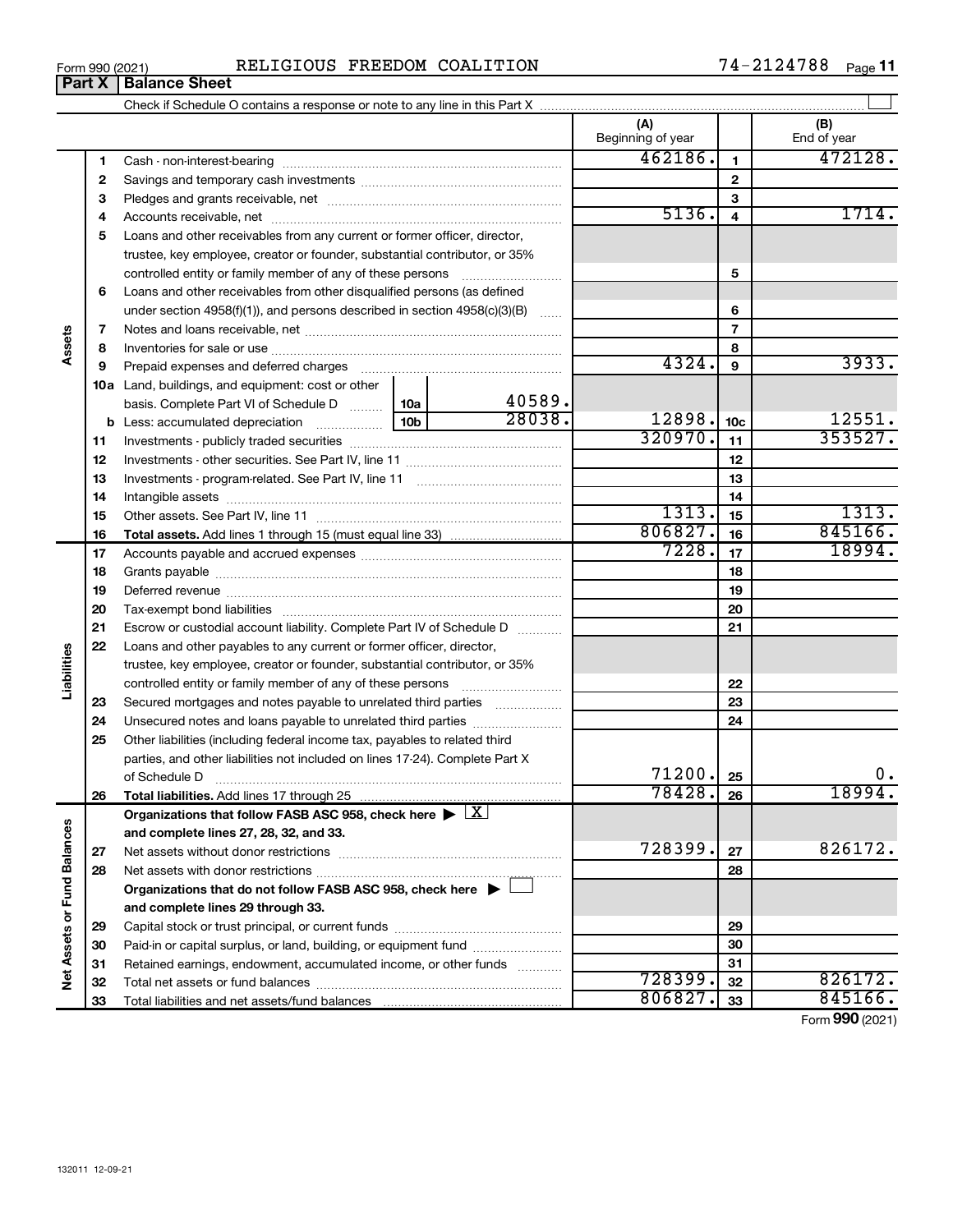|    | RELIGIOUS FREEDOM COALITION<br>Form 990 (2021)                                                                                                                                                                                 | 74-2124788              |                |                      | Page 12           |
|----|--------------------------------------------------------------------------------------------------------------------------------------------------------------------------------------------------------------------------------|-------------------------|----------------|----------------------|-------------------|
|    | Part XI<br><b>Reconciliation of Net Assets</b>                                                                                                                                                                                 |                         |                |                      |                   |
|    |                                                                                                                                                                                                                                |                         |                |                      |                   |
|    |                                                                                                                                                                                                                                |                         |                |                      |                   |
| 1  |                                                                                                                                                                                                                                | $\mathbf{1}$            |                | 1745157.<br>1611039. |                   |
| 2  |                                                                                                                                                                                                                                | $\mathbf{2}$            |                |                      | 134118.           |
| 3  | Revenue less expenses. Subtract line 2 from line 1                                                                                                                                                                             | 3                       |                |                      |                   |
| 4  |                                                                                                                                                                                                                                | $\overline{\mathbf{4}}$ |                |                      | 728399.           |
| 5  | Net unrealized gains (losses) on investments [11] matter in the content of the state of the state of the state of the state of the state of the state of the state of the state of the state of the state of the state of the  | 5                       |                |                      | $-36345.$         |
| 6  |                                                                                                                                                                                                                                | 6                       |                |                      |                   |
| 7  | Investment expenses www.communication.com/www.communication.com/www.communication.com/www.com                                                                                                                                  | $\overline{7}$          |                |                      |                   |
| 8  | Prior period adjustments material contents and content and content and content and content and content and content and content and content and content and content and content and content and content and content and content | 8                       |                |                      |                   |
| 9  | Other changes in net assets or fund balances (explain on Schedule O)                                                                                                                                                           | 9                       |                |                      | $\overline{0}$ .  |
| 10 | Net assets or fund balances at end of year. Combine lines 3 through 9 (must equal Part X, line 32,                                                                                                                             |                         |                |                      |                   |
|    |                                                                                                                                                                                                                                | 10                      |                | 826172.              |                   |
|    | Part XII Financial Statements and Reporting                                                                                                                                                                                    |                         |                |                      |                   |
|    |                                                                                                                                                                                                                                |                         |                |                      |                   |
|    |                                                                                                                                                                                                                                |                         |                | <b>Yes</b>           | No                |
| 1  | $\boxed{\mathbf{X}}$ Accrual $\boxed{\phantom{0}}$ Other<br>Accounting method used to prepare the Form 990: $\Box$ Cash                                                                                                        |                         |                |                      |                   |
|    | If the organization changed its method of accounting from a prior year or checked "Other," explain on Schedule O.                                                                                                              |                         |                |                      |                   |
| 2a |                                                                                                                                                                                                                                |                         | 2a             |                      | x                 |
|    | If "Yes," check a box below to indicate whether the financial statements for the year were compiled or reviewed on a                                                                                                           |                         |                |                      |                   |
|    | separate basis, consolidated basis, or both:                                                                                                                                                                                   |                         |                |                      |                   |
|    | Consolidated basis<br>Both consolidated and separate basis<br>Separate basis                                                                                                                                                   |                         |                |                      |                   |
|    |                                                                                                                                                                                                                                |                         | 2 <sub>b</sub> |                      | x                 |
|    | If "Yes," check a box below to indicate whether the financial statements for the year were audited on a separate basis,                                                                                                        |                         |                |                      |                   |
|    | consolidated basis, or both:                                                                                                                                                                                                   |                         |                |                      |                   |
|    | Both consolidated and separate basis<br>Separate basis<br>Consolidated basis<br>$\mathbf{1}$                                                                                                                                   |                         |                |                      |                   |
|    | c If "Yes" to line 2a or 2b, does the organization have a committee that assumes responsibility for oversight of the audit,                                                                                                    |                         |                |                      |                   |
|    |                                                                                                                                                                                                                                |                         | 2c             |                      |                   |
|    | If the organization changed either its oversight process or selection process during the tax year, explain on Schedule O.                                                                                                      |                         |                |                      |                   |
|    | 3a As a result of a federal award, was the organization required to undergo an audit or audits as set forth in the Single Audit                                                                                                |                         |                |                      |                   |
|    |                                                                                                                                                                                                                                |                         | 3a             |                      | x                 |
|    | <b>b</b> If "Yes," did the organization undergo the required audit or audits? If the organization did not undergo the required audit                                                                                           |                         |                |                      |                   |
|    |                                                                                                                                                                                                                                |                         | 3 <sub>b</sub> |                      |                   |
|    |                                                                                                                                                                                                                                |                         |                |                      | $Form$ 990 (2021) |

Form (2021) **990**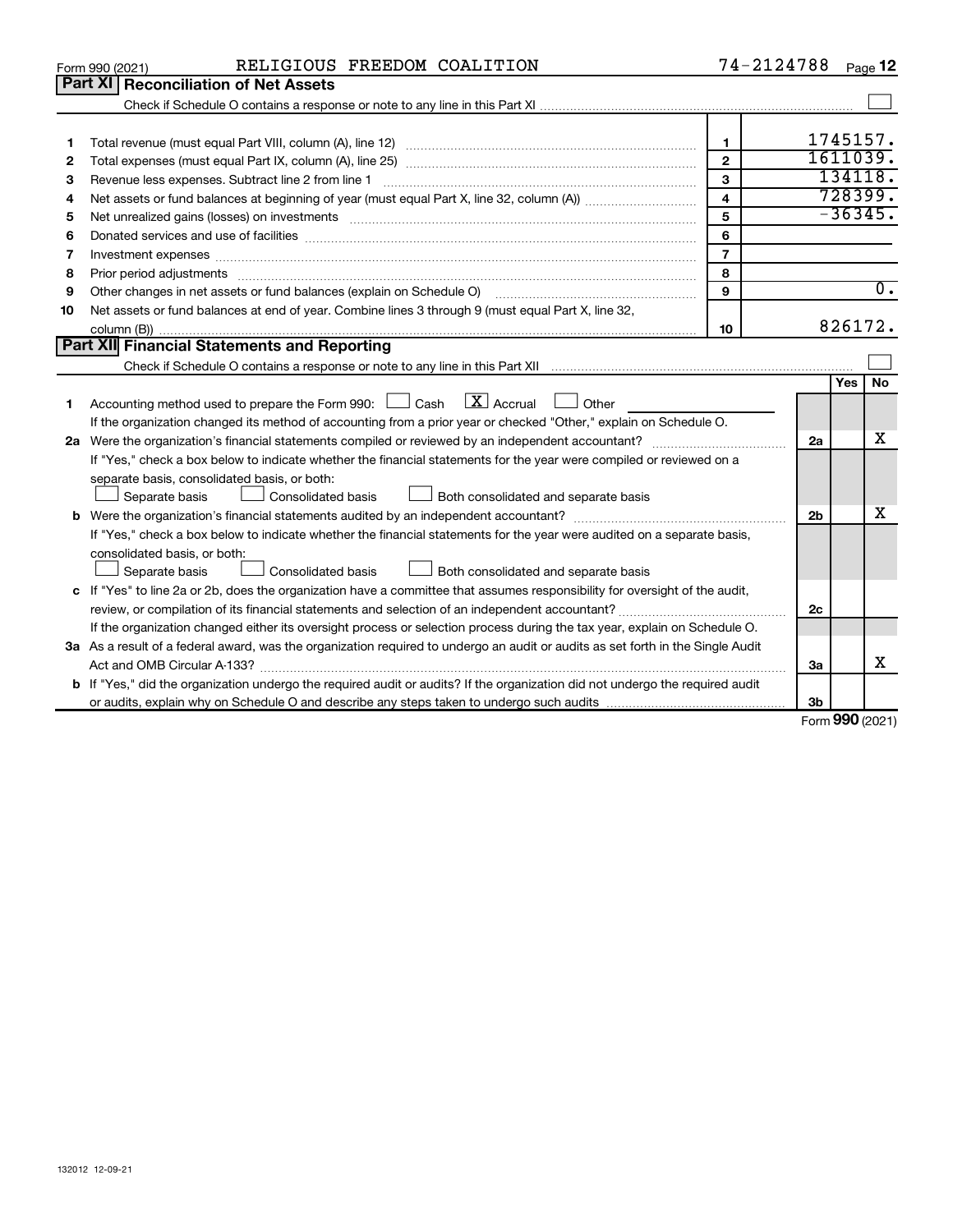Department of the Treasury Internal Revenue Service

# Form 990)<br> **Complete if the organization is a section 501(c)(3) organization or a section**<br> **Public Charity Status and Public Support**

**4947(a)(1) nonexempt charitable trust.**

**| Attach to Form 990 or Form 990-EZ. | Go to www.irs.gov/Form990 for instructions and the latest information.**

| U.                                    |
|---------------------------------------|
| <b>Open to Public</b><br>Inspection   |
| <b>Employer identification number</b> |

OMB No. 1545-0047

| Name of the organization |  |
|--------------------------|--|
|--------------------------|--|

|                |                     |                                                                                                                                              |                                               | RELIGIOUS FREEDOM COALITION                                                                                                           |                                    |    |                            |  | 74-2124788                 |  |  |
|----------------|---------------------|----------------------------------------------------------------------------------------------------------------------------------------------|-----------------------------------------------|---------------------------------------------------------------------------------------------------------------------------------------|------------------------------------|----|----------------------------|--|----------------------------|--|--|
|                | Part I              | Reason for Public Charity Status. (All organizations must complete this part.) See instructions.                                             |                                               |                                                                                                                                       |                                    |    |                            |  |                            |  |  |
|                |                     | The organization is not a private foundation because it is: (For lines 1 through 12, check only one box.)                                    |                                               |                                                                                                                                       |                                    |    |                            |  |                            |  |  |
| 1              |                     | A church, convention of churches, or association of churches described in section 170(b)(1)(A)(i).                                           |                                               |                                                                                                                                       |                                    |    |                            |  |                            |  |  |
| $\mathbf{2}$   |                     | A school described in section 170(b)(1)(A)(ii). (Attach Schedule E (Form 990).)                                                              |                                               |                                                                                                                                       |                                    |    |                            |  |                            |  |  |
| 3              |                     | A hospital or a cooperative hospital service organization described in section 170(b)(1)(A)(iii).                                            |                                               |                                                                                                                                       |                                    |    |                            |  |                            |  |  |
| 4              |                     | A medical research organization operated in conjunction with a hospital described in section 170(b)(1)(A)(iii). Enter the hospital's name,   |                                               |                                                                                                                                       |                                    |    |                            |  |                            |  |  |
|                |                     | city, and state:                                                                                                                             |                                               |                                                                                                                                       |                                    |    |                            |  |                            |  |  |
| 5.             |                     | An organization operated for the benefit of a college or university owned or operated by a governmental unit described in                    |                                               |                                                                                                                                       |                                    |    |                            |  |                            |  |  |
|                |                     | section 170(b)(1)(A)(iv). (Complete Part II.)                                                                                                |                                               |                                                                                                                                       |                                    |    |                            |  |                            |  |  |
| 6.             |                     | A federal, state, or local government or governmental unit described in section 170(b)(1)(A)(v).                                             |                                               |                                                                                                                                       |                                    |    |                            |  |                            |  |  |
| $\overline{7}$ | $\lfloor x \rfloor$ | An organization that normally receives a substantial part of its support from a governmental unit or from the general public described in    |                                               |                                                                                                                                       |                                    |    |                            |  |                            |  |  |
|                |                     |                                                                                                                                              | section 170(b)(1)(A)(vi). (Complete Part II.) |                                                                                                                                       |                                    |    |                            |  |                            |  |  |
| 8              |                     | A community trust described in section 170(b)(1)(A)(vi). (Complete Part II.)                                                                 |                                               |                                                                                                                                       |                                    |    |                            |  |                            |  |  |
| 9              |                     | An agricultural research organization described in section 170(b)(1)(A)(ix) operated in conjunction with a land-grant college                |                                               |                                                                                                                                       |                                    |    |                            |  |                            |  |  |
|                |                     | or university or a non-land-grant college of agriculture (see instructions). Enter the name, city, and state of the college or               |                                               |                                                                                                                                       |                                    |    |                            |  |                            |  |  |
|                |                     | university:                                                                                                                                  |                                               |                                                                                                                                       |                                    |    |                            |  |                            |  |  |
| 10             |                     | An organization that normally receives (1) more than 33 1/3% of its support from contributions, membership fees, and gross receipts from     |                                               |                                                                                                                                       |                                    |    |                            |  |                            |  |  |
|                |                     | activities related to its exempt functions, subject to certain exceptions; and (2) no more than 33 1/3% of its support from gross investment |                                               |                                                                                                                                       |                                    |    |                            |  |                            |  |  |
|                |                     |                                                                                                                                              |                                               |                                                                                                                                       |                                    |    |                            |  |                            |  |  |
|                |                     | See section 509(a)(2). (Complete Part III.)                                                                                                  |                                               | income and unrelated business taxable income (less section 511 tax) from businesses acquired by the organization after June 30, 1975. |                                    |    |                            |  |                            |  |  |
| 11             |                     | An organization organized and operated exclusively to test for public safety. See section 509(a)(4).                                         |                                               |                                                                                                                                       |                                    |    |                            |  |                            |  |  |
| 12             |                     | An organization organized and operated exclusively for the benefit of, to perform the functions of, or to carry out the purposes of one or   |                                               |                                                                                                                                       |                                    |    |                            |  |                            |  |  |
|                |                     | more publicly supported organizations described in section 509(a)(1) or section 509(a)(2). See section 509(a)(3). Check the box on           |                                               |                                                                                                                                       |                                    |    |                            |  |                            |  |  |
|                |                     | lines 12a through 12d that describes the type of supporting organization and complete lines 12e, 12f, and 12g.                               |                                               |                                                                                                                                       |                                    |    |                            |  |                            |  |  |
| а              |                     | Type I. A supporting organization operated, supervised, or controlled by its supported organization(s), typically by giving                  |                                               |                                                                                                                                       |                                    |    |                            |  |                            |  |  |
|                |                     | the supported organization(s) the power to regularly appoint or elect a majority of the directors or trustees of the supporting              |                                               |                                                                                                                                       |                                    |    |                            |  |                            |  |  |
|                |                     | organization. You must complete Part IV, Sections A and B.                                                                                   |                                               |                                                                                                                                       |                                    |    |                            |  |                            |  |  |
| b              |                     | Type II. A supporting organization supervised or controlled in connection with its supported organization(s), by having                      |                                               |                                                                                                                                       |                                    |    |                            |  |                            |  |  |
|                |                     | control or management of the supporting organization vested in the same persons that control or manage the supported                         |                                               |                                                                                                                                       |                                    |    |                            |  |                            |  |  |
|                |                     | organization(s). You must complete Part IV, Sections A and C.                                                                                |                                               |                                                                                                                                       |                                    |    |                            |  |                            |  |  |
| с              |                     | Type III functionally integrated. A supporting organization operated in connection with, and functionally integrated with,                   |                                               |                                                                                                                                       |                                    |    |                            |  |                            |  |  |
|                |                     | its supported organization(s) (see instructions). You must complete Part IV, Sections A, D, and E.                                           |                                               |                                                                                                                                       |                                    |    |                            |  |                            |  |  |
| d              |                     | Type III non-functionally integrated. A supporting organization operated in connection with its supported organization(s)                    |                                               |                                                                                                                                       |                                    |    |                            |  |                            |  |  |
|                |                     | that is not functionally integrated. The organization generally must satisfy a distribution requirement and an attentiveness                 |                                               |                                                                                                                                       |                                    |    |                            |  |                            |  |  |
|                |                     | requirement (see instructions). You must complete Part IV, Sections A and D, and Part V.                                                     |                                               |                                                                                                                                       |                                    |    |                            |  |                            |  |  |
| е              |                     | Check this box if the organization received a written determination from the IRS that it is a Type I, Type II, Type III                      |                                               |                                                                                                                                       |                                    |    |                            |  |                            |  |  |
|                |                     | functionally integrated, or Type III non-functionally integrated supporting organization.                                                    |                                               |                                                                                                                                       |                                    |    |                            |  |                            |  |  |
| f              |                     | Enter the number of supported organizations                                                                                                  |                                               |                                                                                                                                       |                                    |    |                            |  |                            |  |  |
| g              |                     | Provide the following information about the supported organization(s).<br>(i) Name of supported                                              | (ii) EIN                                      | (iii) Type of organization                                                                                                            | (iv) Is the organization listed    |    | (v) Amount of monetary     |  | (vi) Amount of other       |  |  |
|                |                     | organization                                                                                                                                 |                                               | (described on lines 1-10                                                                                                              | in your governing document?<br>Yes | No | support (see instructions) |  | support (see instructions) |  |  |
|                |                     |                                                                                                                                              |                                               | above (see instructions))                                                                                                             |                                    |    |                            |  |                            |  |  |
|                |                     |                                                                                                                                              |                                               |                                                                                                                                       |                                    |    |                            |  |                            |  |  |
|                |                     |                                                                                                                                              |                                               |                                                                                                                                       |                                    |    |                            |  |                            |  |  |
|                |                     |                                                                                                                                              |                                               |                                                                                                                                       |                                    |    |                            |  |                            |  |  |
|                |                     |                                                                                                                                              |                                               |                                                                                                                                       |                                    |    |                            |  |                            |  |  |
|                |                     |                                                                                                                                              |                                               |                                                                                                                                       |                                    |    |                            |  |                            |  |  |
|                |                     |                                                                                                                                              |                                               |                                                                                                                                       |                                    |    |                            |  |                            |  |  |
|                |                     |                                                                                                                                              |                                               |                                                                                                                                       |                                    |    |                            |  |                            |  |  |
|                |                     |                                                                                                                                              |                                               |                                                                                                                                       |                                    |    |                            |  |                            |  |  |
|                |                     |                                                                                                                                              |                                               |                                                                                                                                       |                                    |    |                            |  |                            |  |  |
| <b>Total</b>   |                     |                                                                                                                                              |                                               |                                                                                                                                       |                                    |    |                            |  |                            |  |  |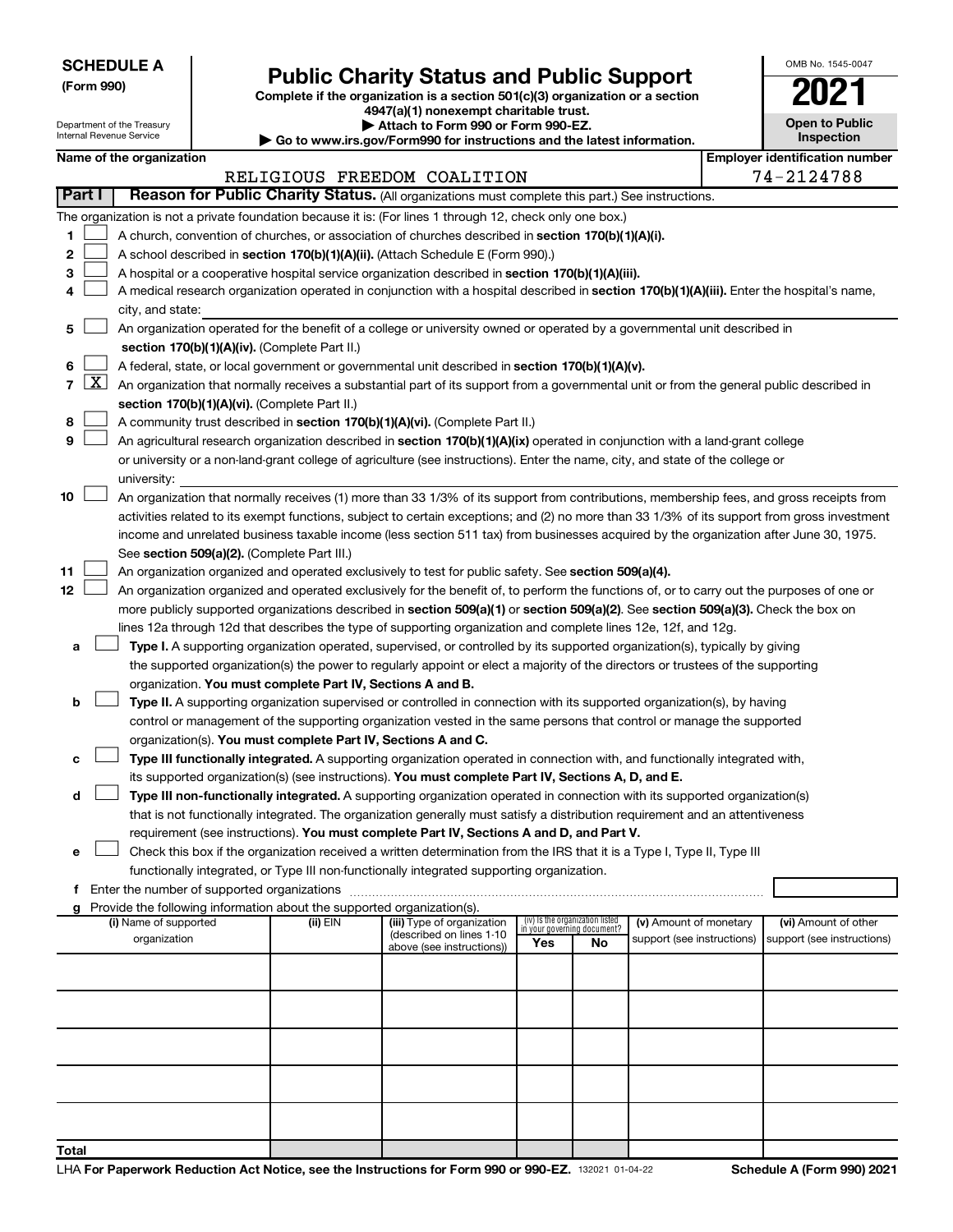Schedule A (Form 990) 2021 RELIGIOUS FREEDOM COALITION 74-2124788 page

**Part II Support Schedule for Organizations Described in Sections 170(b)(1)(A)(iv) and 170(b)(1)(A)(vi)**

(Complete only if you checked the box on line 5, 7, or 8 of Part I or if the organization failed to qualify under Part III. If the organization fails to qualify under the tests listed below, please complete Part III.)

|   | <b>Section A. Public Support</b>                                                                                                                                                                                                                                                                 |          |            |            |            |          |                                    |
|---|--------------------------------------------------------------------------------------------------------------------------------------------------------------------------------------------------------------------------------------------------------------------------------------------------|----------|------------|------------|------------|----------|------------------------------------|
|   | Calendar year (or fiscal year beginning in)                                                                                                                                                                                                                                                      | (a) 2017 | (b) 2018   | $(c)$ 2019 | $(d)$ 2020 | (e) 2021 | (f) Total                          |
|   | 1 Gifts, grants, contributions, and                                                                                                                                                                                                                                                              |          |            |            |            |          |                                    |
|   | membership fees received. (Do not                                                                                                                                                                                                                                                                |          |            |            |            |          |                                    |
|   | include any "unusual grants.")                                                                                                                                                                                                                                                                   | 1510765. | 1925333.   | 1418271.   | 1442440.   | 1689091. | 7985900.                           |
|   | 2 Tax revenues levied for the organ-                                                                                                                                                                                                                                                             |          |            |            |            |          |                                    |
|   | ization's benefit and either paid to                                                                                                                                                                                                                                                             |          |            |            |            |          |                                    |
|   | or expended on its behalf                                                                                                                                                                                                                                                                        |          |            |            |            |          |                                    |
|   | 3 The value of services or facilities                                                                                                                                                                                                                                                            |          |            |            |            |          |                                    |
|   | furnished by a governmental unit to                                                                                                                                                                                                                                                              |          |            |            |            |          |                                    |
|   | the organization without charge                                                                                                                                                                                                                                                                  |          |            |            |            |          |                                    |
|   | 4 Total. Add lines 1 through 3                                                                                                                                                                                                                                                                   | 1510765. | 1925333.   | 1418271    | 1442440.   | 1689091  | 7985900.                           |
|   | 5 The portion of total contributions                                                                                                                                                                                                                                                             |          |            |            |            |          |                                    |
|   | by each person (other than a                                                                                                                                                                                                                                                                     |          |            |            |            |          |                                    |
|   | governmental unit or publicly                                                                                                                                                                                                                                                                    |          |            |            |            |          |                                    |
|   | supported organization) included                                                                                                                                                                                                                                                                 |          |            |            |            |          |                                    |
|   | on line 1 that exceeds 2% of the                                                                                                                                                                                                                                                                 |          |            |            |            |          |                                    |
|   | amount shown on line 11,                                                                                                                                                                                                                                                                         |          |            |            |            |          |                                    |
|   | column (f)                                                                                                                                                                                                                                                                                       |          |            |            |            |          |                                    |
|   | 6 Public support. Subtract line 5 from line 4.                                                                                                                                                                                                                                                   |          |            |            |            |          | 7985900.                           |
|   | <b>Section B. Total Support</b>                                                                                                                                                                                                                                                                  |          |            |            |            |          |                                    |
|   | Calendar year (or fiscal year beginning in)                                                                                                                                                                                                                                                      | (a) 2017 | $(b)$ 2018 | $(c)$ 2019 | $(d)$ 2020 | (e) 2021 | (f) Total                          |
|   | <b>7</b> Amounts from line 4                                                                                                                                                                                                                                                                     | 1510765. | 1925333    | 1418271    | 1442440    | 1689091  | 7985900.                           |
|   | 8 Gross income from interest,                                                                                                                                                                                                                                                                    |          |            |            |            |          |                                    |
|   | dividends, payments received on                                                                                                                                                                                                                                                                  |          |            |            |            |          |                                    |
|   | securities loans, rents, royalties,                                                                                                                                                                                                                                                              |          |            |            |            |          |                                    |
|   | and income from similar sources                                                                                                                                                                                                                                                                  | 18318.   | 17978.     | 33698.     | 26016.     | 56066.   | 152076.                            |
|   | Net income from unrelated business                                                                                                                                                                                                                                                               |          |            |            |            |          |                                    |
| 9 |                                                                                                                                                                                                                                                                                                  |          |            |            |            |          |                                    |
|   | activities, whether or not the                                                                                                                                                                                                                                                                   |          |            |            |            |          |                                    |
|   | business is regularly carried on                                                                                                                                                                                                                                                                 |          |            |            |            |          |                                    |
|   | 10 Other income. Do not include gain                                                                                                                                                                                                                                                             |          |            |            |            |          |                                    |
|   | or loss from the sale of capital                                                                                                                                                                                                                                                                 |          |            |            |            |          |                                    |
|   | assets (Explain in Part VI.)                                                                                                                                                                                                                                                                     |          |            |            |            |          | 8137976.                           |
|   | 11 Total support. Add lines 7 through 10                                                                                                                                                                                                                                                         |          |            |            |            |          |                                    |
|   | <b>12</b> Gross receipts from related activities, etc. (see instructions)                                                                                                                                                                                                                        |          |            |            |            | 12       |                                    |
|   | 13 First 5 years. If the Form 990 is for the organization's first, second, third, fourth, or fifth tax year as a section 501(c)(3)                                                                                                                                                               |          |            |            |            |          |                                    |
|   | organization, check this box and stop here <b>construction and the construction</b> of the construction of the construction of the construction of the construction of the construction of the construction of the construction of<br><b>Section C. Computation of Public Support Percentage</b> |          |            |            |            |          |                                    |
|   |                                                                                                                                                                                                                                                                                                  |          |            |            |            |          | 98.13                              |
|   |                                                                                                                                                                                                                                                                                                  |          |            |            |            | 14       | %<br>98.29                         |
|   |                                                                                                                                                                                                                                                                                                  |          |            |            |            | 15       | %                                  |
|   | 16a 33 1/3% support test - 2021. If the organization did not check the box on line 13, and line 14 is 33 1/3% or more, check this box and                                                                                                                                                        |          |            |            |            |          | $\blacktriangleright$ $\mathbf{X}$ |
|   | stop here. The organization qualifies as a publicly supported organization manufaction manufacture or the organization                                                                                                                                                                           |          |            |            |            |          |                                    |
|   | b 33 1/3% support test - 2020. If the organization did not check a box on line 13 or 16a, and line 15 is 33 1/3% or more, check this box                                                                                                                                                         |          |            |            |            |          |                                    |
|   |                                                                                                                                                                                                                                                                                                  |          |            |            |            |          |                                    |
|   | 17a 10% -facts-and-circumstances test - 2021. If the organization did not check a box on line 13, 16a, or 16b, and line 14 is 10% or more,                                                                                                                                                       |          |            |            |            |          |                                    |
|   | and if the organization meets the facts-and-circumstances test, check this box and stop here. Explain in Part VI how the organization                                                                                                                                                            |          |            |            |            |          |                                    |
|   | meets the facts-and-circumstances test. The organization qualifies as a publicly supported organization                                                                                                                                                                                          |          |            |            |            |          |                                    |
|   | <b>b 10%</b> -facts-and-circumstances test - 2020. If the organization did not check a box on line 13, 16a, 16b, or 17a, and line 15 is 10% or                                                                                                                                                   |          |            |            |            |          |                                    |
|   | more, and if the organization meets the facts-and-circumstances test, check this box and stop here. Explain in Part VI how the                                                                                                                                                                   |          |            |            |            |          |                                    |
|   | organization meets the facts-and-circumstances test. The organization qualifies as a publicly supported organization                                                                                                                                                                             |          |            |            |            |          |                                    |
|   | 18 Private foundation. If the organization did not check a box on line 13, 16a, 16b, 17a, or 17b, check this box and see instructions.                                                                                                                                                           |          |            |            |            |          | Schodule A (Form 000) 2021         |

**Schedule A (Form 990) 2021**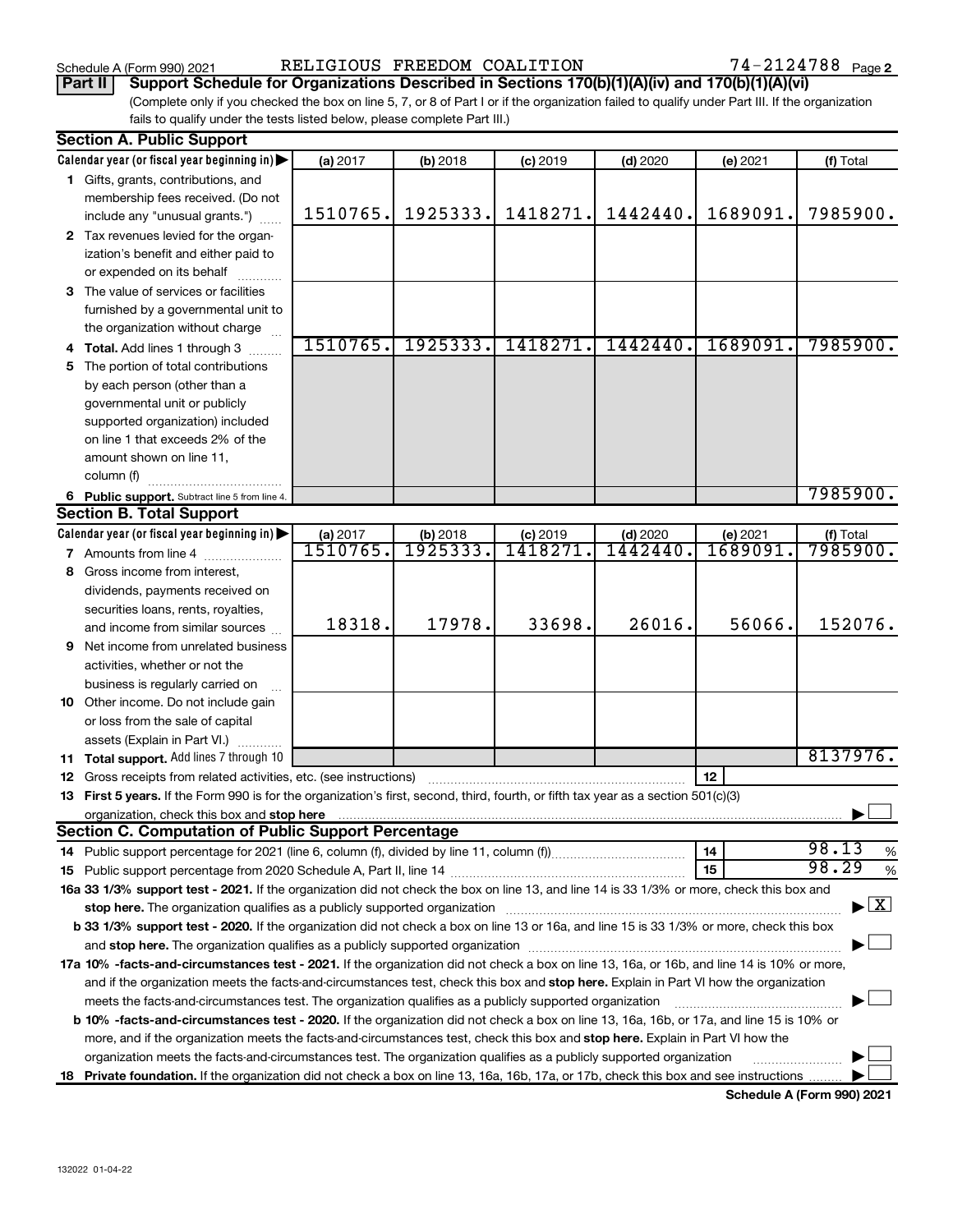# Schedule A (Form 990) 2021 RELIGIOUS FREEDOM COALITION 74-2124788 page

# **Part III** | Schedule A (Form 990) 2021 **RELIGIOUS FREEDOM COALITION**<br>**Part III** | Support Schedule for Organizations Described in Section 509(a)(2)

(Complete only if you checked the box on line 10 of Part I or if the organization failed to qualify under Part II. If the organization fails to qualify under the tests listed below, please complete Part II.)

| <b>Section A. Public Support</b>                                                                                                                                                                                                     |          |            |            |            |          |           |
|--------------------------------------------------------------------------------------------------------------------------------------------------------------------------------------------------------------------------------------|----------|------------|------------|------------|----------|-----------|
| Calendar year (or fiscal year beginning in)                                                                                                                                                                                          | (a) 2017 | (b) 2018   | $(c)$ 2019 | $(d)$ 2020 | (e) 2021 | (f) Total |
| 1 Gifts, grants, contributions, and                                                                                                                                                                                                  |          |            |            |            |          |           |
| membership fees received. (Do not                                                                                                                                                                                                    |          |            |            |            |          |           |
| include any "unusual grants.")                                                                                                                                                                                                       |          |            |            |            |          |           |
| <b>2</b> Gross receipts from admissions,                                                                                                                                                                                             |          |            |            |            |          |           |
| merchandise sold or services per-                                                                                                                                                                                                    |          |            |            |            |          |           |
| formed, or facilities furnished in                                                                                                                                                                                                   |          |            |            |            |          |           |
| any activity that is related to the<br>organization's tax-exempt purpose                                                                                                                                                             |          |            |            |            |          |           |
| 3 Gross receipts from activities that                                                                                                                                                                                                |          |            |            |            |          |           |
| are not an unrelated trade or bus-                                                                                                                                                                                                   |          |            |            |            |          |           |
| iness under section 513                                                                                                                                                                                                              |          |            |            |            |          |           |
| 4 Tax revenues levied for the organ-                                                                                                                                                                                                 |          |            |            |            |          |           |
| ization's benefit and either paid to                                                                                                                                                                                                 |          |            |            |            |          |           |
| or expended on its behalf                                                                                                                                                                                                            |          |            |            |            |          |           |
|                                                                                                                                                                                                                                      |          |            |            |            |          |           |
| 5 The value of services or facilities                                                                                                                                                                                                |          |            |            |            |          |           |
| furnished by a governmental unit to                                                                                                                                                                                                  |          |            |            |            |          |           |
| the organization without charge                                                                                                                                                                                                      |          |            |            |            |          |           |
| 6 Total. Add lines 1 through 5                                                                                                                                                                                                       |          |            |            |            |          |           |
| 7a Amounts included on lines 1, 2, and                                                                                                                                                                                               |          |            |            |            |          |           |
| 3 received from disqualified persons                                                                                                                                                                                                 |          |            |            |            |          |           |
| <b>b</b> Amounts included on lines 2 and 3 received<br>from other than disqualified persons that                                                                                                                                     |          |            |            |            |          |           |
| exceed the greater of \$5,000 or 1% of the                                                                                                                                                                                           |          |            |            |            |          |           |
| amount on line 13 for the year                                                                                                                                                                                                       |          |            |            |            |          |           |
| c Add lines 7a and 7b                                                                                                                                                                                                                |          |            |            |            |          |           |
| 8 Public support. (Subtract line 7c from line 6.)                                                                                                                                                                                    |          |            |            |            |          |           |
| <b>Section B. Total Support</b>                                                                                                                                                                                                      |          |            |            |            |          |           |
| Calendar year (or fiscal year beginning in)                                                                                                                                                                                          | (a) 2017 | $(b)$ 2018 | $(c)$ 2019 | $(d)$ 2020 | (e) 2021 | (f) Total |
| 9 Amounts from line 6                                                                                                                                                                                                                |          |            |            |            |          |           |
| <b>10a</b> Gross income from interest,<br>dividends, payments received on                                                                                                                                                            |          |            |            |            |          |           |
| securities loans, rents, royalties,                                                                                                                                                                                                  |          |            |            |            |          |           |
| and income from similar sources                                                                                                                                                                                                      |          |            |            |            |          |           |
| <b>b</b> Unrelated business taxable income                                                                                                                                                                                           |          |            |            |            |          |           |
| (less section 511 taxes) from businesses                                                                                                                                                                                             |          |            |            |            |          |           |
| acquired after June 30, 1975                                                                                                                                                                                                         |          |            |            |            |          |           |
| c Add lines 10a and 10b                                                                                                                                                                                                              |          |            |            |            |          |           |
| <b>11</b> Net income from unrelated business                                                                                                                                                                                         |          |            |            |            |          |           |
| activities not included on line 10b.<br>whether or not the business is                                                                                                                                                               |          |            |            |            |          |           |
| regularly carried on                                                                                                                                                                                                                 |          |            |            |            |          |           |
| 12 Other income. Do not include gain                                                                                                                                                                                                 |          |            |            |            |          |           |
| or loss from the sale of capital                                                                                                                                                                                                     |          |            |            |            |          |           |
| assets (Explain in Part VI.)<br><b>13</b> Total support. (Add lines 9, 10c, 11, and 12.)                                                                                                                                             |          |            |            |            |          |           |
| 14 First 5 years. If the Form 990 is for the organization's first, second, third, fourth, or fifth tax year as a section 501(c)(3) organization,                                                                                     |          |            |            |            |          |           |
| check this box and stop here <b>contained and according to the set of the set of the set of the set of the set of the set of the set of the set of the set of the set of the set of the set of the set of the set of the set of </b> |          |            |            |            |          |           |
| Section C. Computation of Public Support Percentage                                                                                                                                                                                  |          |            |            |            |          |           |
|                                                                                                                                                                                                                                      |          |            |            |            | 15       | ℅         |
| 16 Public support percentage from 2020 Schedule A, Part III, line 15                                                                                                                                                                 |          |            |            |            | 16       | %         |
| Section D. Computation of Investment Income Percentage                                                                                                                                                                               |          |            |            |            |          |           |
|                                                                                                                                                                                                                                      |          |            |            |            | 17       | %         |
| 18 Investment income percentage from 2020 Schedule A, Part III, line 17                                                                                                                                                              |          |            |            |            | 18       | %         |
| 19a 33 1/3% support tests - 2021. If the organization did not check the box on line 14, and line 15 is more than 33 1/3%, and line 17 is not                                                                                         |          |            |            |            |          |           |
| more than 33 1/3%, check this box and stop here. The organization qualifies as a publicly supported organization                                                                                                                     |          |            |            |            |          |           |
| b 33 1/3% support tests - 2020. If the organization did not check a box on line 14 or line 19a, and line 16 is more than 33 1/3%, and                                                                                                |          |            |            |            |          |           |
| line 18 is not more than 33 1/3%, check this box and stop here. The organization qualifies as a publicly supported organization                                                                                                      |          |            |            |            |          |           |
|                                                                                                                                                                                                                                      |          |            |            |            |          |           |
|                                                                                                                                                                                                                                      |          |            |            |            |          |           |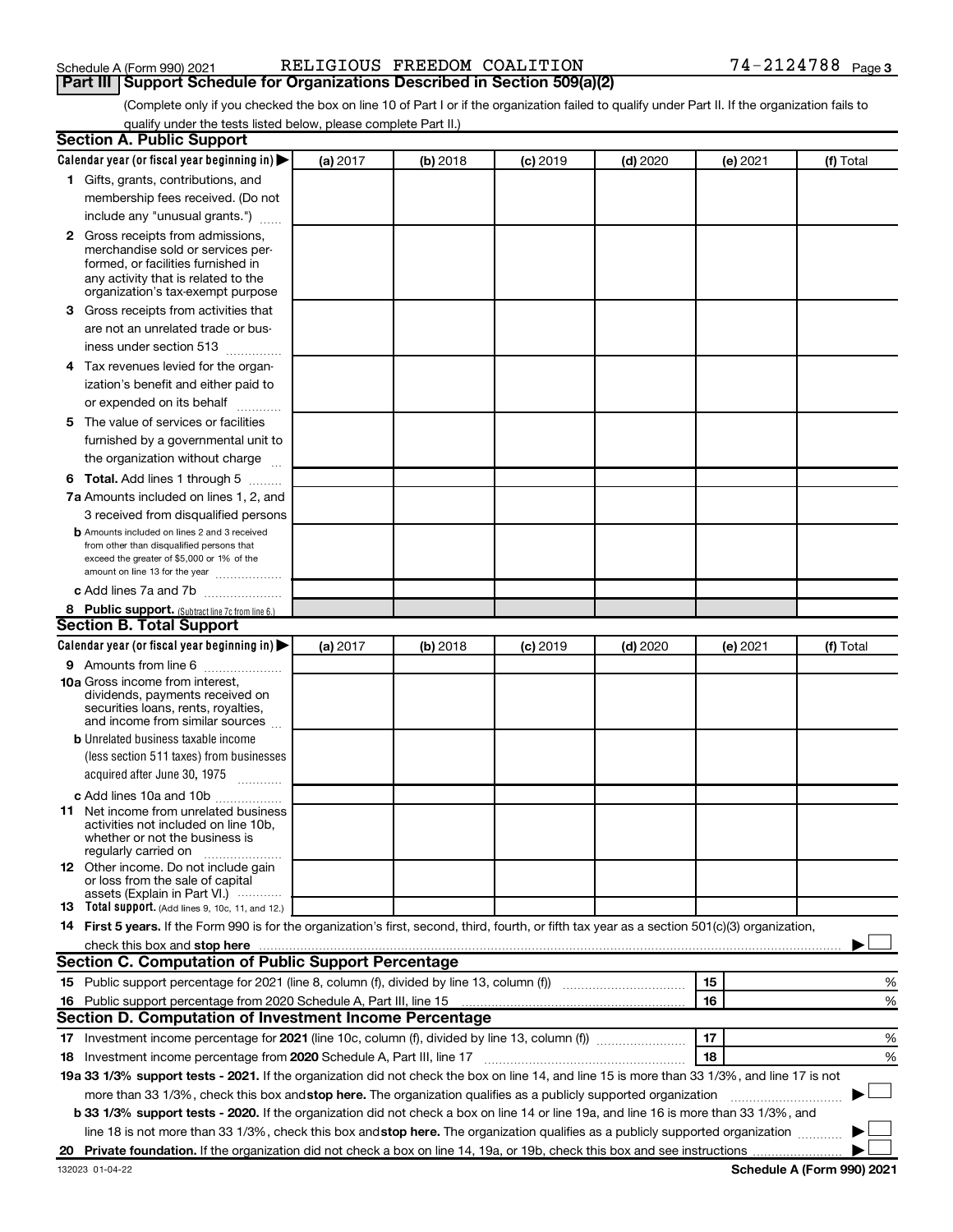## Schedule A (Form 990) 2021 RELIGIOUS FREEDOM COALITION 74-2124788 page

## **Part IV Supporting Organizations**

(Complete only if you checked a box in line 12 on Part I. If you checked box 12a, Part I, complete Sections A and B. If you checked box 12b, Part I, complete Sections A and C. If you checked box 12c, Part I, complete Sections A, D, and E. If you checked box 12d, Part I, complete Sections A and D, and complete Part V.)

## **Section A. All Supporting Organizations**

- **1** Are all of the organization's supported organizations listed by name in the organization's governing documents? If "No," describe in Part VI how the supported organizations are designated. If designated by *class or purpose, describe the designation. If historic and continuing relationship, explain.*
- **2** Did the organization have any supported organization that does not have an IRS determination of status under section 509(a)(1) or (2)? If "Yes," explain in Part **VI** how the organization determined that the supported *organization was described in section 509(a)(1) or (2).*
- **3a** Did the organization have a supported organization described in section 501(c)(4), (5), or (6)? If "Yes," answer *lines 3b and 3c below.*
- **b** Did the organization confirm that each supported organization qualified under section 501(c)(4), (5), or (6) and satisfied the public support tests under section 509(a)(2)? If "Yes," describe in Part VI when and how the *organization made the determination.*
- **c** Did the organization ensure that all support to such organizations was used exclusively for section 170(c)(2)(B) purposes? If "Yes," explain in Part VI what controls the organization put in place to ensure such use.
- **4 a** *If* Was any supported organization not organized in the United States ("foreign supported organization")? *"Yes," and if you checked box 12a or 12b in Part I, answer lines 4b and 4c below.*
- **b** Did the organization have ultimate control and discretion in deciding whether to make grants to the foreign supported organization? If "Yes," describe in Part VI how the organization had such control and discretion *despite being controlled or supervised by or in connection with its supported organizations.*
- **c** Did the organization support any foreign supported organization that does not have an IRS determination under sections 501(c)(3) and 509(a)(1) or (2)? If "Yes," explain in Part VI what controls the organization used *to ensure that all support to the foreign supported organization was used exclusively for section 170(c)(2)(B) purposes.*
- **5a** Did the organization add, substitute, or remove any supported organizations during the tax year? If "Yes," answer lines 5b and 5c below (if applicable). Also, provide detail in **Part VI,** including (i) the names and EIN *numbers of the supported organizations added, substituted, or removed; (ii) the reasons for each such action; (iii) the authority under the organization's organizing document authorizing such action; and (iv) how the action was accomplished (such as by amendment to the organizing document).*
- **b** Type I or Type II only. Was any added or substituted supported organization part of a class already designated in the organization's organizing document?
- **c Substitutions only.**  Was the substitution the result of an event beyond the organization's control?
- **6** Did the organization provide support (whether in the form of grants or the provision of services or facilities) to **Part VI.** support or benefit one or more of the filing organization's supported organizations? If "Yes," provide detail in anyone other than (i) its supported organizations, (ii) individuals that are part of the charitable class benefited by one or more of its supported organizations, or (iii) other supporting organizations that also
- **7** Did the organization provide a grant, loan, compensation, or other similar payment to a substantial contributor regard to a substantial contributor? If "Yes," complete Part I of Schedule L (Form 990). (as defined in section 4958(c)(3)(C)), a family member of a substantial contributor, or a 35% controlled entity with
- **8** Did the organization make a loan to a disqualified person (as defined in section 4958) not described on line 7? *If "Yes," complete Part I of Schedule L (Form 990).*
- **9 a** Was the organization controlled directly or indirectly at any time during the tax year by one or more in section 509(a)(1) or (2))? If "Yes," provide detail in **Part VI.** disqualified persons, as defined in section 4946 (other than foundation managers and organizations described
- **b** Did one or more disqualified persons (as defined on line 9a) hold a controlling interest in any entity in which the supporting organization had an interest? If "Yes," provide detail in Part VI.
- **c** Did a disqualified person (as defined on line 9a) have an ownership interest in, or derive any personal benefit from, assets in which the supporting organization also had an interest? If "Yes," provide detail in Part VI.
- **10 a** Was the organization subject to the excess business holdings rules of section 4943 because of section supporting organizations)? If "Yes," answer line 10b below. 4943(f) (regarding certain Type II supporting organizations, and all Type III non-functionally integrated
	- **b** Did the organization have any excess business holdings in the tax year? (Use Schedule C, Form 4720, to *determine whether the organization had excess business holdings.)*

|                 | <b>Yes</b> | $\lceil \frac{\mathsf{N}}{\mathsf{O}}\rceil$ |
|-----------------|------------|----------------------------------------------|
|                 |            |                                              |
|                 |            |                                              |
|                 |            |                                              |
| 1               |            |                                              |
|                 |            |                                              |
|                 |            |                                              |
| $\overline{2}$  |            |                                              |
|                 |            |                                              |
|                 |            |                                              |
| 3a              |            |                                              |
|                 |            |                                              |
|                 |            |                                              |
| 3b              |            |                                              |
|                 |            |                                              |
| 3c              |            |                                              |
|                 |            |                                              |
|                 |            |                                              |
| 4a              |            |                                              |
|                 |            |                                              |
|                 |            |                                              |
| 4b              |            |                                              |
|                 |            |                                              |
|                 |            |                                              |
|                 |            |                                              |
|                 |            |                                              |
| 4c              |            |                                              |
|                 |            |                                              |
|                 |            |                                              |
|                 |            |                                              |
|                 |            |                                              |
|                 |            |                                              |
| 5a              |            |                                              |
|                 |            |                                              |
| 5b              |            |                                              |
| 5c              |            |                                              |
|                 |            |                                              |
|                 |            |                                              |
|                 |            |                                              |
|                 |            |                                              |
|                 |            |                                              |
| 6               |            |                                              |
|                 |            |                                              |
|                 |            |                                              |
| 7               |            |                                              |
|                 |            |                                              |
|                 |            |                                              |
| 8               |            |                                              |
|                 |            |                                              |
|                 |            |                                              |
| 9a              |            |                                              |
|                 |            |                                              |
|                 |            |                                              |
| 9b              |            |                                              |
|                 |            |                                              |
| 9с              |            |                                              |
|                 |            |                                              |
|                 |            |                                              |
| 10a             |            |                                              |
|                 |            |                                              |
|                 |            |                                              |
| 10 <sub>b</sub> |            |                                              |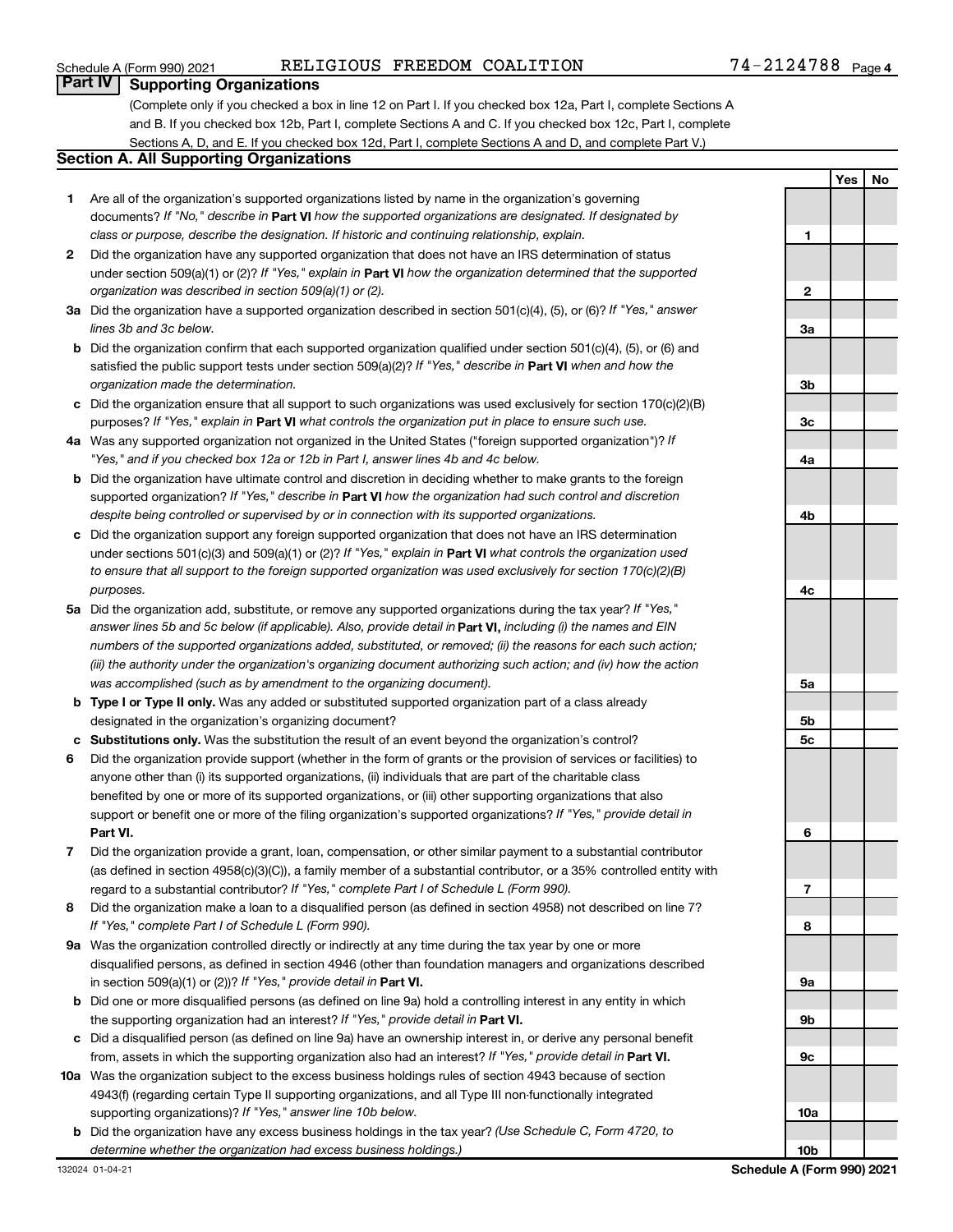| Schedule A (Form 990) 2021 |  |  | RELIGIOUS FREEDOM COALITION |  |  | $74 - 2124788$ Page 5 |  |
|----------------------------|--|--|-----------------------------|--|--|-----------------------|--|
|----------------------------|--|--|-----------------------------|--|--|-----------------------|--|

|              | <b>Supporting Organizations (continued)</b><br>Part IV                                                                                                                                                                                                      |                 |     |    |
|--------------|-------------------------------------------------------------------------------------------------------------------------------------------------------------------------------------------------------------------------------------------------------------|-----------------|-----|----|
|              |                                                                                                                                                                                                                                                             |                 | Yes | No |
| 11           | Has the organization accepted a gift or contribution from any of the following persons?                                                                                                                                                                     |                 |     |    |
|              | a A person who directly or indirectly controls, either alone or together with persons described on lines 11b and                                                                                                                                            |                 |     |    |
|              | 11c below, the governing body of a supported organization?                                                                                                                                                                                                  | 11a             |     |    |
|              | <b>b</b> A family member of a person described on line 11a above?                                                                                                                                                                                           | 11 <sub>b</sub> |     |    |
|              | c A 35% controlled entity of a person described on line 11a or 11b above?If "Yes" to line 11a, 11b, or 11c, provide                                                                                                                                         |                 |     |    |
|              | detail in Part VI.                                                                                                                                                                                                                                          | 11c             |     |    |
|              | <b>Section B. Type I Supporting Organizations</b>                                                                                                                                                                                                           |                 |     |    |
|              |                                                                                                                                                                                                                                                             |                 | Yes | No |
| 1            | Did the governing body, members of the governing body, officers acting in their official capacity, or membership of one or<br>more supported organizations have the power to regularly appoint or elect at least a majority of the organization's officers, |                 |     |    |
|              | directors, or trustees at all times during the tax year? If "No," describe in Part VI how the supported organization(s)                                                                                                                                     |                 |     |    |
|              | effectively operated, supervised, or controlled the organization's activities. If the organization had more than one supported                                                                                                                              |                 |     |    |
|              | organization, describe how the powers to appoint and/or remove officers, directors, or trustees were allocated among the                                                                                                                                    |                 |     |    |
|              | supported organizations and what conditions or restrictions, if any, applied to such powers during the tax year.                                                                                                                                            | 1               |     |    |
| $\mathbf{2}$ | Did the organization operate for the benefit of any supported organization other than the supported                                                                                                                                                         |                 |     |    |
|              | organization(s) that operated, supervised, or controlled the supporting organization? If "Yes," explain in                                                                                                                                                  |                 |     |    |
|              | Part VI how providing such benefit carried out the purposes of the supported organization(s) that operated,<br>supervised, or controlled the supporting organization.                                                                                       | $\mathbf{2}$    |     |    |
|              | <b>Section C. Type II Supporting Organizations</b>                                                                                                                                                                                                          |                 |     |    |
|              |                                                                                                                                                                                                                                                             |                 | Yes | No |
| 1            | Were a majority of the organization's directors or trustees during the tax year also a majority of the directors                                                                                                                                            |                 |     |    |
|              | or trustees of each of the organization's supported organization(s)? If "No," describe in Part VI how control                                                                                                                                               |                 |     |    |
|              | or management of the supporting organization was vested in the same persons that controlled or managed                                                                                                                                                      |                 |     |    |
|              | the supported organization(s).                                                                                                                                                                                                                              | 1               |     |    |
|              | <b>Section D. All Type III Supporting Organizations</b>                                                                                                                                                                                                     |                 |     |    |
|              |                                                                                                                                                                                                                                                             |                 | Yes | No |
| 1            | Did the organization provide to each of its supported organizations, by the last day of the fifth month of the                                                                                                                                              |                 |     |    |
|              | organization's tax year, (i) a written notice describing the type and amount of support provided during the prior tax                                                                                                                                       |                 |     |    |
|              | year, (ii) a copy of the Form 990 that was most recently filed as of the date of notification, and (iii) copies of the                                                                                                                                      |                 |     |    |
|              | organization's governing documents in effect on the date of notification, to the extent not previously provided?                                                                                                                                            | 1               |     |    |
| 2            | Were any of the organization's officers, directors, or trustees either (i) appointed or elected by the supported                                                                                                                                            |                 |     |    |
|              | organization(s) or (ii) serving on the governing body of a supported organization? If "No," explain in Part VI how                                                                                                                                          |                 |     |    |
|              | the organization maintained a close and continuous working relationship with the supported organization(s).                                                                                                                                                 | 2               |     |    |
| З            | By reason of the relationship described on line 2, above, did the organization's supported organizations have a                                                                                                                                             |                 |     |    |
|              | significant voice in the organization's investment policies and in directing the use of the organization's                                                                                                                                                  |                 |     |    |
|              | income or assets at all times during the tax year? If "Yes," describe in Part VI the role the organization's                                                                                                                                                |                 |     |    |
|              | supported organizations played in this regard.                                                                                                                                                                                                              | 3               |     |    |
|              | Section E. Type III Functionally Integrated Supporting Organizations                                                                                                                                                                                        |                 |     |    |
| 1            | Check the box next to the method that the organization used to satisfy the Integral Part Test during the yealsee instructions).                                                                                                                             |                 |     |    |
| a            | The organization satisfied the Activities Test. Complete line 2 below.                                                                                                                                                                                      |                 |     |    |
| b            | The organization is the parent of each of its supported organizations. Complete line 3 below.                                                                                                                                                               |                 |     |    |
| c            | The organization supported a governmental entity. Describe in Part VI how you supported a governmental entity (see instructions).                                                                                                                           |                 |     |    |
| 2            | Activities Test. Answer lines 2a and 2b below.                                                                                                                                                                                                              |                 | Yes | No |
| а            | Did substantially all of the organization's activities during the tax year directly further the exempt purposes of<br>the supported organization(s) to which the organization was responsive? If "Yes," then in Part VI identify                            |                 |     |    |
|              | those supported organizations and explain how these activities directly furthered their exempt purposes,                                                                                                                                                    |                 |     |    |
|              | how the organization was responsive to those supported organizations, and how the organization determined                                                                                                                                                   |                 |     |    |
|              | that these activities constituted substantially all of its activities.                                                                                                                                                                                      | 2a              |     |    |
|              | <b>b</b> Did the activities described on line 2a, above, constitute activities that, but for the organization's involvement,                                                                                                                                |                 |     |    |
|              | one or more of the organization's supported organization(s) would have been engaged in? If "Yes," explain in                                                                                                                                                |                 |     |    |
|              | Part VI the reasons for the organization's position that its supported organization(s) would have engaged in                                                                                                                                                |                 |     |    |
|              | these activities but for the organization's involvement.                                                                                                                                                                                                    | 2b              |     |    |
| з            | Parent of Supported Organizations. Answer lines 3a and 3b below.                                                                                                                                                                                            |                 |     |    |
| а            | Did the organization have the power to regularly appoint or elect a majority of the officers, directors, or                                                                                                                                                 |                 |     |    |
|              | trustees of each of the supported organizations? If "Yes" or "No" provide details in Part VI.                                                                                                                                                               | За              |     |    |

**b** Did the organization exercise a substantial degree of direction over the policies, programs, and activities of each of its supported organizations? If "Yes," describe in Part VI the role played by the organization in this regard.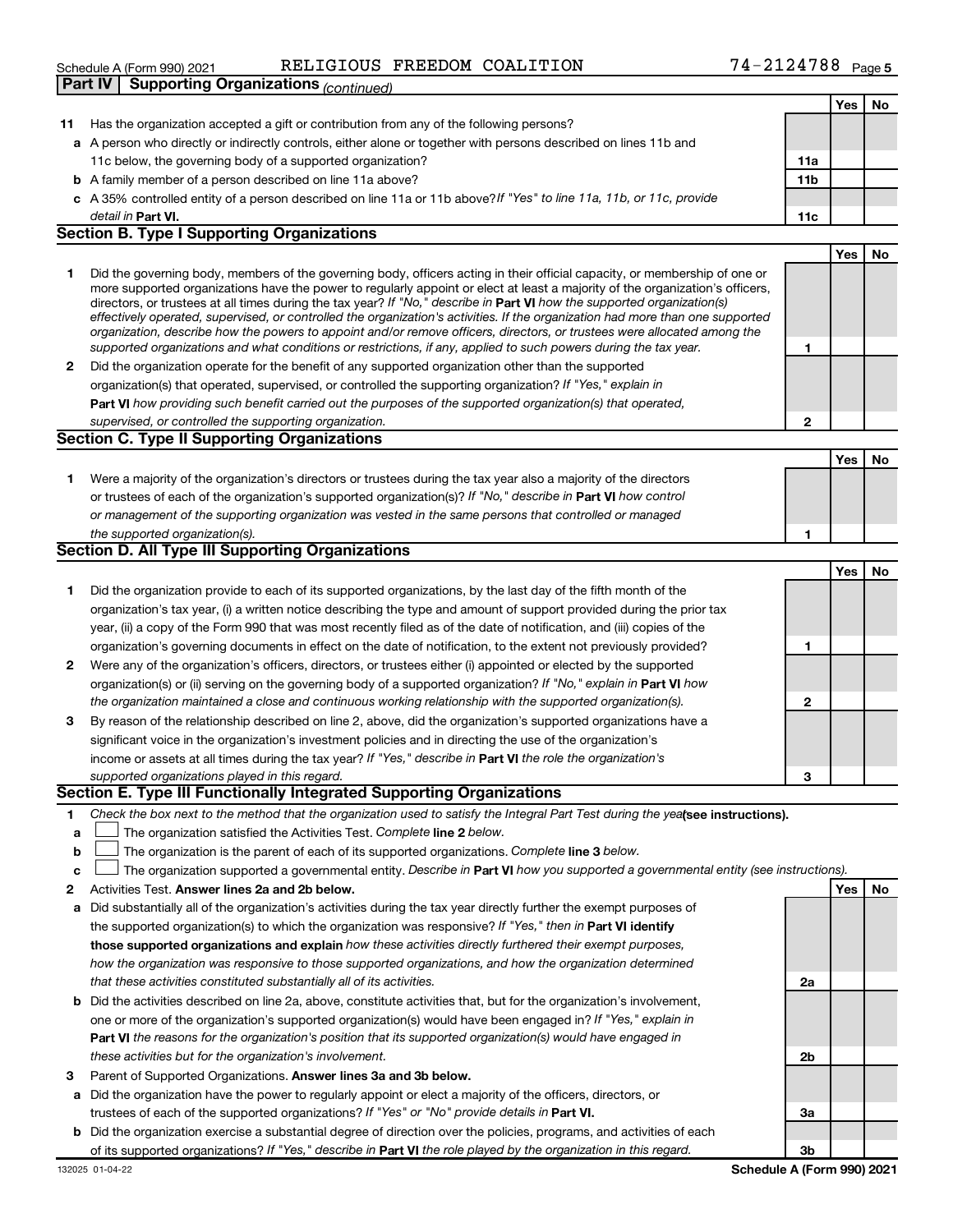| 1            | Check here if the organization satisfied the Integral Part Test as a qualifying trust on Nov. 20, 1970 (explain in Part VI). See instructions. |                          |                |                                |
|--------------|------------------------------------------------------------------------------------------------------------------------------------------------|--------------------------|----------------|--------------------------------|
|              | All other Type III non-functionally integrated supporting organizations must complete Sections A through E.                                    |                          |                |                                |
|              | Section A - Adjusted Net Income                                                                                                                |                          | (A) Prior Year | (B) Current Year<br>(optional) |
| 1            | Net short-term capital gain                                                                                                                    | 1                        |                |                                |
| $\mathbf 2$  | Recoveries of prior-year distributions                                                                                                         | $\overline{2}$           |                |                                |
| 3            | Other gross income (see instructions)                                                                                                          | 3                        |                |                                |
| 4            | Add lines 1 through 3.                                                                                                                         | 4                        |                |                                |
| 5            | Depreciation and depletion                                                                                                                     | 5                        |                |                                |
| 6            | Portion of operating expenses paid or incurred for production or                                                                               |                          |                |                                |
|              | collection of gross income or for management, conservation, or                                                                                 |                          |                |                                |
|              | maintenance of property held for production of income (see instructions)                                                                       | 6                        |                |                                |
| 7            | Other expenses (see instructions)                                                                                                              | $\overline{7}$           |                |                                |
| 8            | Adjusted Net Income (subtract lines 5, 6, and 7 from line 4)                                                                                   | 8                        |                |                                |
|              | Section B - Minimum Asset Amount                                                                                                               |                          | (A) Prior Year | (B) Current Year<br>(optional) |
| 1            | Aggregate fair market value of all non-exempt-use assets (see                                                                                  |                          |                |                                |
|              | instructions for short tax year or assets held for part of year):                                                                              |                          |                |                                |
|              | a Average monthly value of securities                                                                                                          | 1a                       |                |                                |
|              | <b>b</b> Average monthly cash balances                                                                                                         | 1b                       |                |                                |
|              | c Fair market value of other non-exempt-use assets                                                                                             | 1c                       |                |                                |
|              | <b>d</b> Total (add lines 1a, 1b, and 1c)                                                                                                      | 1d                       |                |                                |
|              | e Discount claimed for blockage or other factors                                                                                               |                          |                |                                |
|              | (explain in detail in <b>Part VI</b> ):                                                                                                        |                          |                |                                |
| 2            | Acquisition indebtedness applicable to non-exempt-use assets                                                                                   | $\mathbf{2}$             |                |                                |
| 3            | Subtract line 2 from line 1d.                                                                                                                  | 3                        |                |                                |
| 4            | Cash deemed held for exempt use. Enter 0.015 of line 3 (for greater amount,                                                                    |                          |                |                                |
|              | see instructions).                                                                                                                             | 4                        |                |                                |
| 5            | Net value of non-exempt-use assets (subtract line 4 from line 3)                                                                               | 5                        |                |                                |
| 6            | Multiply line 5 by 0.035.                                                                                                                      | 6                        |                |                                |
| 7            | Recoveries of prior-year distributions                                                                                                         | $\overline{\phantom{a}}$ |                |                                |
| 8            | <b>Minimum Asset Amount (add line 7 to line 6)</b>                                                                                             | 8                        |                |                                |
|              | <b>Section C - Distributable Amount</b>                                                                                                        |                          |                | <b>Current Year</b>            |
| 1            | Adjusted net income for prior year (from Section A, line 8, column A)                                                                          | 1                        |                |                                |
| $\mathbf{2}$ | Enter 0.85 of line 1.                                                                                                                          | $\mathbf{2}$             |                |                                |
| 3            | Minimum asset amount for prior year (from Section B, line 8, column A)                                                                         | 3                        |                |                                |
| 4            | Enter greater of line 2 or line 3.                                                                                                             | 4                        |                |                                |
| 5            | Income tax imposed in prior year                                                                                                               | 5                        |                |                                |
| 6            | <b>Distributable Amount.</b> Subtract line 5 from line 4, unless subject to                                                                    |                          |                |                                |
|              | emergency temporary reduction (see instructions).                                                                                              | 6                        |                |                                |

**7** Let Check here if the current year is the organization's first as a non-functionally integrated Type III supporting organization (see instructions).

**Schedule A (Form 990) 2021**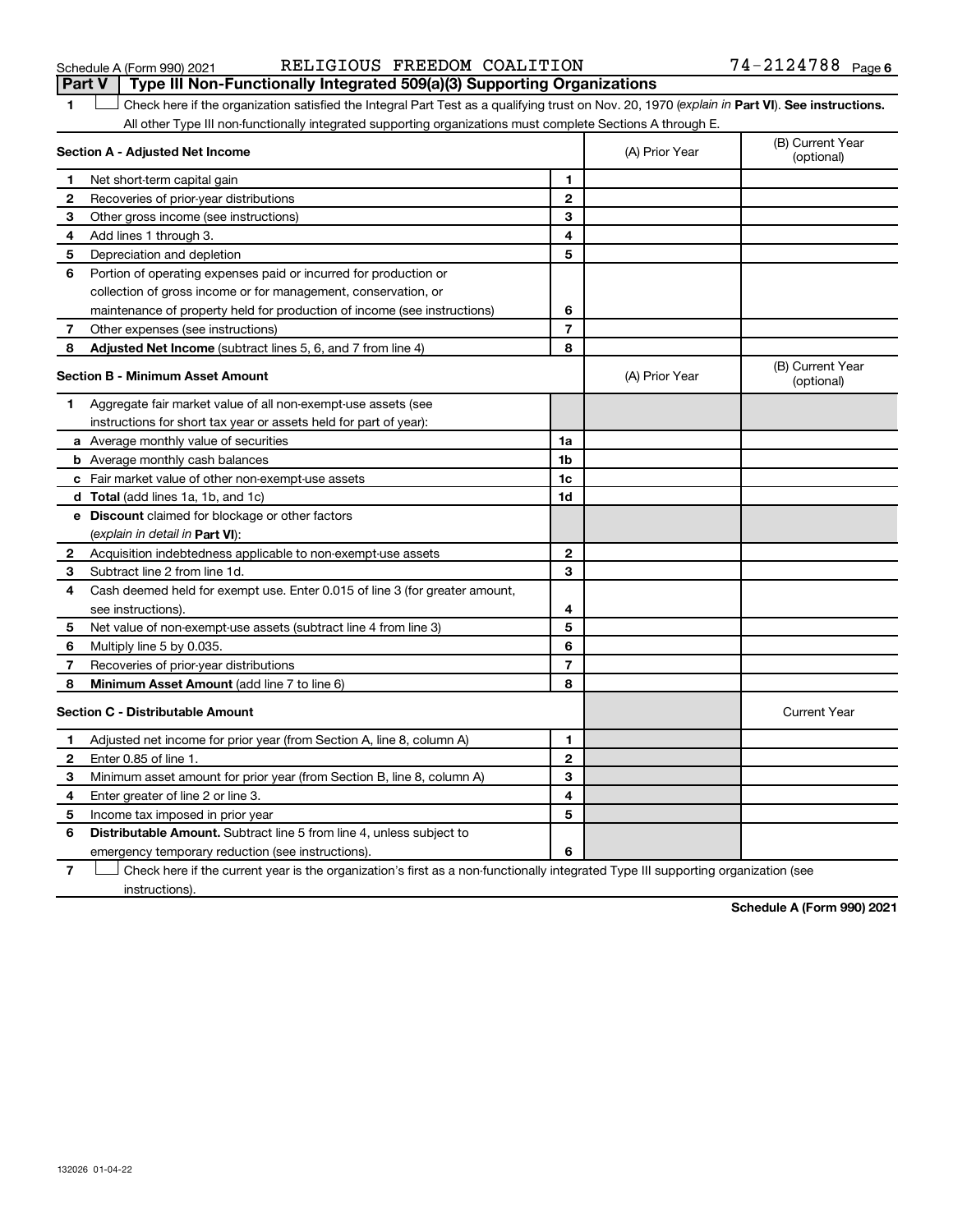132027 01-04-22

| 1  | Amounts paid to supported organizations to accomplish exempt purposes                      |                           | 1                                                |   |                            |
|----|--------------------------------------------------------------------------------------------|---------------------------|--------------------------------------------------|---|----------------------------|
| 2  | Amounts paid to perform activity that directly furthers exempt purposes of supported       |                           |                                                  |   |                            |
|    | organizations, in excess of income from activity                                           |                           | 2                                                |   |                            |
| 3  | Administrative expenses paid to accomplish exempt purposes of supported organizations      |                           |                                                  | 3 |                            |
| 4  | Amounts paid to acquire exempt-use assets                                                  |                           |                                                  | 4 |                            |
| 5  | Qualified set-aside amounts (prior IRS approval required - provide details in Part VI)     |                           |                                                  | 5 |                            |
| 6  | Other distributions (describe in Part VI). See instructions.                               |                           |                                                  | 6 |                            |
| 7  | Total annual distributions. Add lines 1 through 6.                                         |                           |                                                  | 7 |                            |
| 8  | Distributions to attentive supported organizations to which the organization is responsive |                           |                                                  |   |                            |
|    | (provide details in Part VI). See instructions.                                            |                           |                                                  | 8 |                            |
| 9  | Distributable amount for 2021 from Section C, line 6                                       |                           |                                                  | 9 |                            |
| 10 | Line 8 amount divided by line 9 amount                                                     |                           | 10                                               |   |                            |
|    | <b>Section E - Distribution Allocations (see instructions)</b>                             | <b>Underdistributions</b> | (iii)<br><b>Distributable</b><br>Amount for 2021 |   |                            |
| 1. | Distributable amount for 2021 from Section C, line 6                                       |                           |                                                  |   |                            |
| 2  | Underdistributions, if any, for years prior to 2021 (reason-                               |                           |                                                  |   |                            |
|    | able cause required - explain in Part VI). See instructions.                               |                           |                                                  |   |                            |
| З  | Excess distributions carryover, if any, to 2021                                            |                           |                                                  |   |                            |
|    | <b>a</b> From 2016                                                                         |                           |                                                  |   |                            |
|    | $b$ From 2017                                                                              |                           |                                                  |   |                            |
|    | $c$ From 2018                                                                              |                           |                                                  |   |                            |
|    | <b>d</b> From 2019                                                                         |                           |                                                  |   |                            |
|    | e From 2020                                                                                |                           |                                                  |   |                            |
| f  | <b>Total</b> of lines 3a through 3e                                                        |                           |                                                  |   |                            |
|    | g Applied to underdistributions of prior years                                             |                           |                                                  |   |                            |
|    | <b>h</b> Applied to 2021 distributable amount                                              |                           |                                                  |   |                            |
| j. | Carryover from 2016 not applied (see instructions)                                         |                           |                                                  |   |                            |
|    | Remainder. Subtract lines 3g, 3h, and 3i from line 3f.                                     |                           |                                                  |   |                            |
| 4  | Distributions for 2021 from Section D,                                                     |                           |                                                  |   |                            |
|    | line $7:$                                                                                  |                           |                                                  |   |                            |
|    | a Applied to underdistributions of prior years                                             |                           |                                                  |   |                            |
|    | <b>b</b> Applied to 2021 distributable amount                                              |                           |                                                  |   |                            |
|    | c Remainder. Subtract lines 4a and 4b from line 4.                                         |                           |                                                  |   |                            |
| 5  | Remaining underdistributions for years prior to 2021, if                                   |                           |                                                  |   |                            |
|    | any. Subtract lines 3g and 4a from line 2. For result greater                              |                           |                                                  |   |                            |
|    | than zero, explain in Part VI. See instructions.                                           |                           |                                                  |   |                            |
| 6  | Remaining underdistributions for 2021. Subtract lines 3h                                   |                           |                                                  |   |                            |
|    | and 4b from line 1. For result greater than zero, explain in                               |                           |                                                  |   |                            |
|    | <b>Part VI.</b> See instructions.                                                          |                           |                                                  |   |                            |
| 7  | Excess distributions carryover to 2022. Add lines 3j                                       |                           |                                                  |   |                            |
|    | and 4c.                                                                                    |                           |                                                  |   |                            |
| 8  | Breakdown of line 7:                                                                       |                           |                                                  |   |                            |
|    | a Excess from 2017                                                                         |                           |                                                  |   |                            |
|    | <b>b</b> Excess from 2018                                                                  |                           |                                                  |   |                            |
|    | c Excess from 2019                                                                         |                           |                                                  |   |                            |
|    | d Excess from 2020                                                                         |                           |                                                  |   |                            |
|    | e Excess from 2021                                                                         |                           |                                                  |   |                            |
|    |                                                                                            |                           |                                                  |   | Schedule A (Form 990) 2021 |

**Part V Type III Non-Functionally Integrated 509(a)(3) Supporting Organizations** *(continued)* 

**Section D - Distributions Current Year**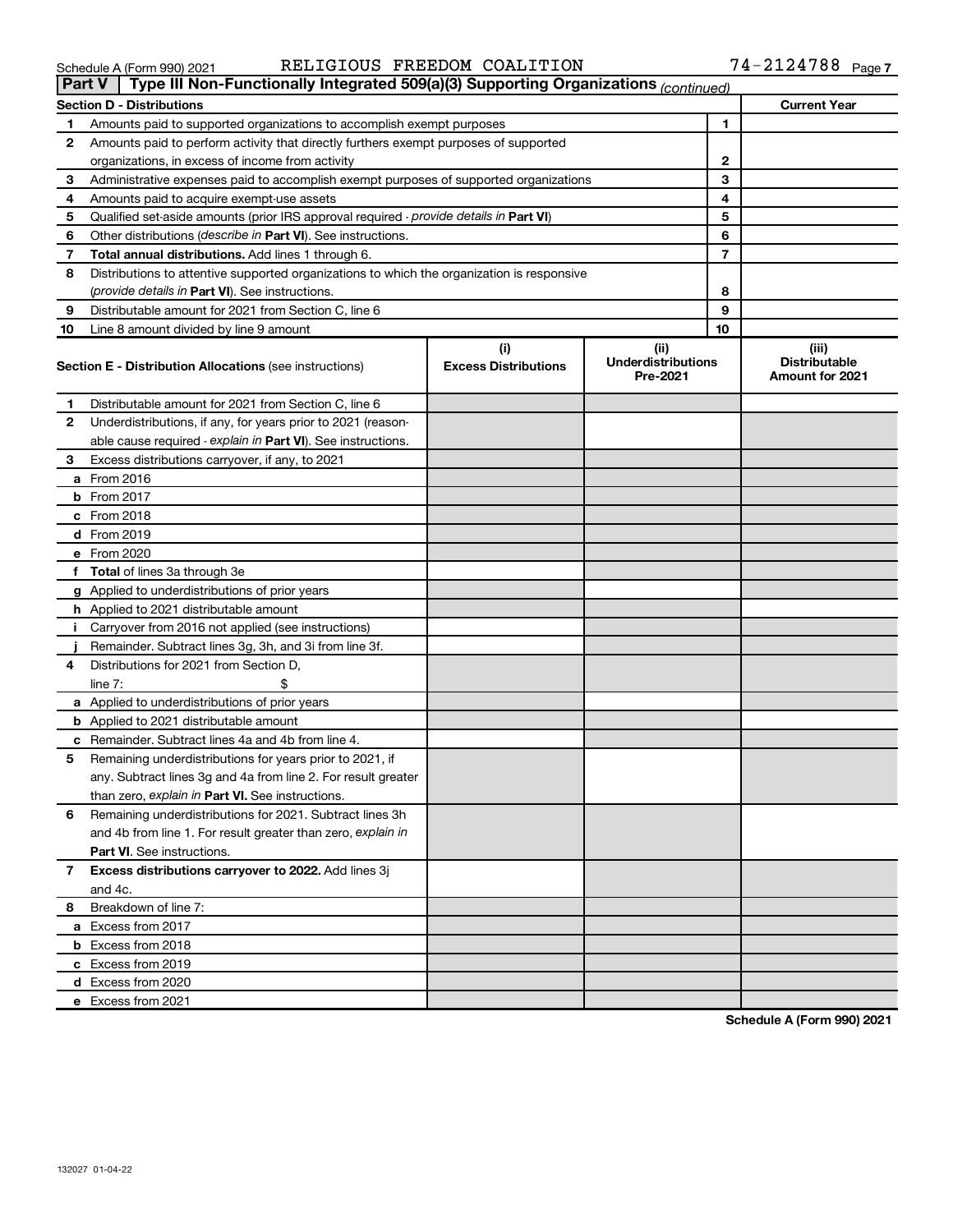|                | Schedule A (Form 990) 2021                                                                                                                                                                                                                                                    | RELIGIOUS FREEDOM COALITION |  | 74-2124788 Page 8                                                                                                                                |
|----------------|-------------------------------------------------------------------------------------------------------------------------------------------------------------------------------------------------------------------------------------------------------------------------------|-----------------------------|--|--------------------------------------------------------------------------------------------------------------------------------------------------|
| <b>Part VI</b> | Supplemental Information. Provide the explanations required by Part II, line 10; Part II, line 17a or 17b; Part III, line 12;<br>Part IV, Section A, lines 1, 2, 3b, 3c, 4b, 4c, 5a, 6, 9a, 9b, 9c, 11a, 11b, and 11c; Part IV, Section B, lines 1 and 2; Part IV, Section C, |                             |  | line 1; Part IV, Section D, lines 2 and 3; Part IV, Section E, lines 1c, 2a, 2b, 3a, and 3b; Part V, line 1; Part V, Section B, line 1e; Part V, |
|                | Section D, lines 5, 6, and 8; and Part V, Section E, lines 2, 5, and 6. Also complete this part for any additional information.<br>(See instructions.)                                                                                                                        |                             |  |                                                                                                                                                  |
|                |                                                                                                                                                                                                                                                                               |                             |  |                                                                                                                                                  |
|                |                                                                                                                                                                                                                                                                               |                             |  |                                                                                                                                                  |
|                |                                                                                                                                                                                                                                                                               |                             |  |                                                                                                                                                  |
|                |                                                                                                                                                                                                                                                                               |                             |  |                                                                                                                                                  |
|                |                                                                                                                                                                                                                                                                               |                             |  |                                                                                                                                                  |
|                |                                                                                                                                                                                                                                                                               |                             |  |                                                                                                                                                  |
|                |                                                                                                                                                                                                                                                                               |                             |  |                                                                                                                                                  |
|                |                                                                                                                                                                                                                                                                               |                             |  |                                                                                                                                                  |
|                |                                                                                                                                                                                                                                                                               |                             |  |                                                                                                                                                  |
|                |                                                                                                                                                                                                                                                                               |                             |  |                                                                                                                                                  |
|                |                                                                                                                                                                                                                                                                               |                             |  |                                                                                                                                                  |
|                |                                                                                                                                                                                                                                                                               |                             |  |                                                                                                                                                  |
|                |                                                                                                                                                                                                                                                                               |                             |  |                                                                                                                                                  |
|                |                                                                                                                                                                                                                                                                               |                             |  |                                                                                                                                                  |
|                |                                                                                                                                                                                                                                                                               |                             |  |                                                                                                                                                  |
|                |                                                                                                                                                                                                                                                                               |                             |  |                                                                                                                                                  |
|                |                                                                                                                                                                                                                                                                               |                             |  |                                                                                                                                                  |
|                |                                                                                                                                                                                                                                                                               |                             |  |                                                                                                                                                  |
|                |                                                                                                                                                                                                                                                                               |                             |  |                                                                                                                                                  |
|                |                                                                                                                                                                                                                                                                               |                             |  |                                                                                                                                                  |
|                |                                                                                                                                                                                                                                                                               |                             |  |                                                                                                                                                  |
|                |                                                                                                                                                                                                                                                                               |                             |  |                                                                                                                                                  |
|                |                                                                                                                                                                                                                                                                               |                             |  |                                                                                                                                                  |
|                |                                                                                                                                                                                                                                                                               |                             |  |                                                                                                                                                  |
|                |                                                                                                                                                                                                                                                                               |                             |  |                                                                                                                                                  |
|                |                                                                                                                                                                                                                                                                               |                             |  |                                                                                                                                                  |
|                |                                                                                                                                                                                                                                                                               |                             |  |                                                                                                                                                  |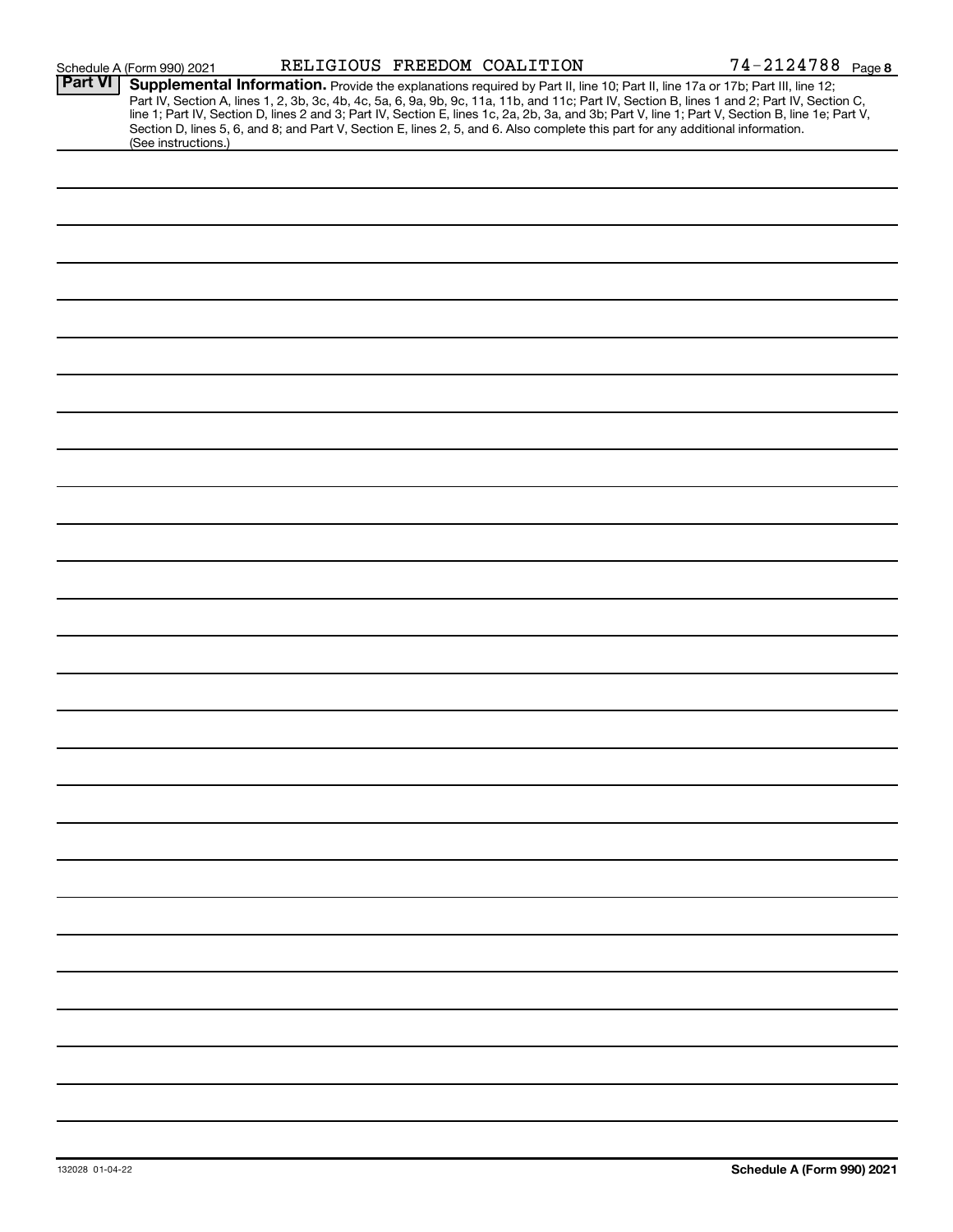| <b>SCHEDULE D</b> |  |
|-------------------|--|
|-------------------|--|

| (Form 990) |
|------------|
|            |

**| Complete if the organization answered "Yes" on Form 990, Part IV, line 6, 7, 8, 9, 10, 11a, 11b, 11c, 11d, 11e, 11f, 12a, or 12b. SCHEDULE D Supplemental Financial Statements**<br> **Form 990 Example 5 2021**<br>
Part IV. line 6, 7, 8, 9, 10, 11a, 11b, 11c, 11d, 11e, 11f, 12a, or 12b.

**| Attach to Form 990. |Go to www.irs.gov/Form990 for instructions and the latest information.**



Department of the Treasury Internal Revenue Service

#### Name of the organization<br>**RELIGIOUS FREEDOM COALITION Employer identification number**<br>74 - 2124 788 RELIGIOUS FREEDOM COALITION

| <b>Part I</b>  | Organizations Maintaining Donor Advised Funds or Other Similar Funds or Accounts. Complete if the<br>organization answered "Yes" on Form 990, Part IV, line 6.                                                                 |                         |                                                    |
|----------------|--------------------------------------------------------------------------------------------------------------------------------------------------------------------------------------------------------------------------------|-------------------------|----------------------------------------------------|
|                |                                                                                                                                                                                                                                | (a) Donor advised funds | (b) Funds and other accounts                       |
| 1              |                                                                                                                                                                                                                                |                         |                                                    |
| 2              | Aggregate value of contributions to (during year)                                                                                                                                                                              |                         |                                                    |
| з              |                                                                                                                                                                                                                                |                         |                                                    |
| 4              |                                                                                                                                                                                                                                |                         |                                                    |
| 5              | Did the organization inform all donors and donor advisors in writing that the assets held in donor advised funds                                                                                                               |                         |                                                    |
|                |                                                                                                                                                                                                                                |                         | Yes<br>No                                          |
| 6              | Did the organization inform all grantees, donors, and donor advisors in writing that grant funds can be used only                                                                                                              |                         |                                                    |
|                | for charitable purposes and not for the benefit of the donor or donor advisor, or for any other purpose conferring                                                                                                             |                         |                                                    |
|                |                                                                                                                                                                                                                                |                         | Yes<br>No                                          |
| <b>Part II</b> | <b>Conservation Easements.</b> Complete if the organization answered "Yes" on Form 990, Part IV, line 7.                                                                                                                       |                         |                                                    |
| 1              | Purpose(s) of conservation easements held by the organization (check all that apply).                                                                                                                                          |                         |                                                    |
|                | Preservation of land for public use (for example, recreation or education)                                                                                                                                                     |                         | Preservation of a historically important land area |
|                | Protection of natural habitat                                                                                                                                                                                                  |                         | Preservation of a certified historic structure     |
|                | Preservation of open space                                                                                                                                                                                                     |                         |                                                    |
| 2              | Complete lines 2a through 2d if the organization held a qualified conservation contribution in the form of a conservation easement on the last                                                                                 |                         |                                                    |
|                | day of the tax year.                                                                                                                                                                                                           |                         | Held at the End of the Tax Year                    |
| a              |                                                                                                                                                                                                                                |                         | 2a                                                 |
| b              |                                                                                                                                                                                                                                |                         | 2 <sub>b</sub>                                     |
| с              |                                                                                                                                                                                                                                |                         | 2c                                                 |
| d              | Number of conservation easements included in (c) acquired after 7/25/06, and not on a historic structure                                                                                                                       |                         |                                                    |
|                | listed in the National Register [111] Marshall Register [11] Marshall Register [11] Marshall Register [11] Marshall Register [11] Marshall Register [11] Marshall Register [11] Marshall Register [11] Marshall Register [11]  |                         | 2d                                                 |
| 3              | Number of conservation easements modified, transferred, released, extinguished, or terminated by the organization during the tax                                                                                               |                         |                                                    |
|                | year                                                                                                                                                                                                                           |                         |                                                    |
| 4              | Number of states where property subject to conservation easement is located >                                                                                                                                                  |                         |                                                    |
| 5              | Does the organization have a written policy regarding the periodic monitoring, inspection, handling of                                                                                                                         |                         |                                                    |
|                | violations, and enforcement of the conservation easements it holds?                                                                                                                                                            |                         | Yes<br>No                                          |
| 6              | Staff and volunteer hours devoted to monitoring, inspecting, handling of violations, and enforcing conservation easements during the year                                                                                      |                         |                                                    |
|                |                                                                                                                                                                                                                                |                         |                                                    |
| 7              | Amount of expenses incurred in monitoring, inspecting, handling of violations, and enforcing conservation easements during the year                                                                                            |                         |                                                    |
|                | $\blacktriangleright$ \$                                                                                                                                                                                                       |                         |                                                    |
| 8              | Does each conservation easement reported on line 2(d) above satisfy the requirements of section 170(h)(4)(B)(i)                                                                                                                |                         |                                                    |
|                |                                                                                                                                                                                                                                |                         | Yes<br>No                                          |
| 9              | In Part XIII, describe how the organization reports conservation easements in its revenue and expense statement and                                                                                                            |                         |                                                    |
|                | balance sheet, and include, if applicable, the text of the footnote to the organization's financial statements that describes the                                                                                              |                         |                                                    |
|                | organization's accounting for conservation easements.                                                                                                                                                                          |                         |                                                    |
|                | Organizations Maintaining Collections of Art, Historical Treasures, or Other Similar Assets.<br><b>Part III</b>                                                                                                                |                         |                                                    |
|                | Complete if the organization answered "Yes" on Form 990, Part IV, line 8.                                                                                                                                                      |                         |                                                    |
|                | 1a If the organization elected, as permitted under FASB ASC 958, not to report in its revenue statement and balance sheet works                                                                                                |                         |                                                    |
|                | of art, historical treasures, or other similar assets held for public exhibition, education, or research in furtherance of public                                                                                              |                         |                                                    |
|                | service, provide in Part XIII the text of the footnote to its financial statements that describes these items.                                                                                                                 |                         |                                                    |
| b              | If the organization elected, as permitted under FASB ASC 958, to report in its revenue statement and balance sheet works of                                                                                                    |                         |                                                    |
|                | art, historical treasures, or other similar assets held for public exhibition, education, or research in furtherance of public service,                                                                                        |                         |                                                    |
|                | provide the following amounts relating to these items:                                                                                                                                                                         |                         |                                                    |
|                |                                                                                                                                                                                                                                |                         | $\sim$                                             |
|                | (ii) Assets included in Form 990, Part X                                                                                                                                                                                       |                         | $\blacktriangleright$ \$                           |
| 2              | If the organization received or held works of art, historical treasures, or other similar assets for financial gain, provide                                                                                                   |                         |                                                    |
|                | the following amounts required to be reported under FASB ASC 958 relating to these items:                                                                                                                                      |                         |                                                    |
| а              |                                                                                                                                                                                                                                |                         | \$<br>▶                                            |
| b              | Assets included in Form 990, Part X [11, 120] Martin March 2014 (1997) Assets included in Form 990, Part X [11, 120] Martin Martin Martin Martin March 2014 (1997) Martin March 2014 (1997) March 2014 (1997) March 2014 (1997 |                         | -\$                                                |
|                | LHA For Paperwork Reduction Act Notice, see the Instructions for Form 990.                                                                                                                                                     |                         | Schedule D (Form 990) 2021                         |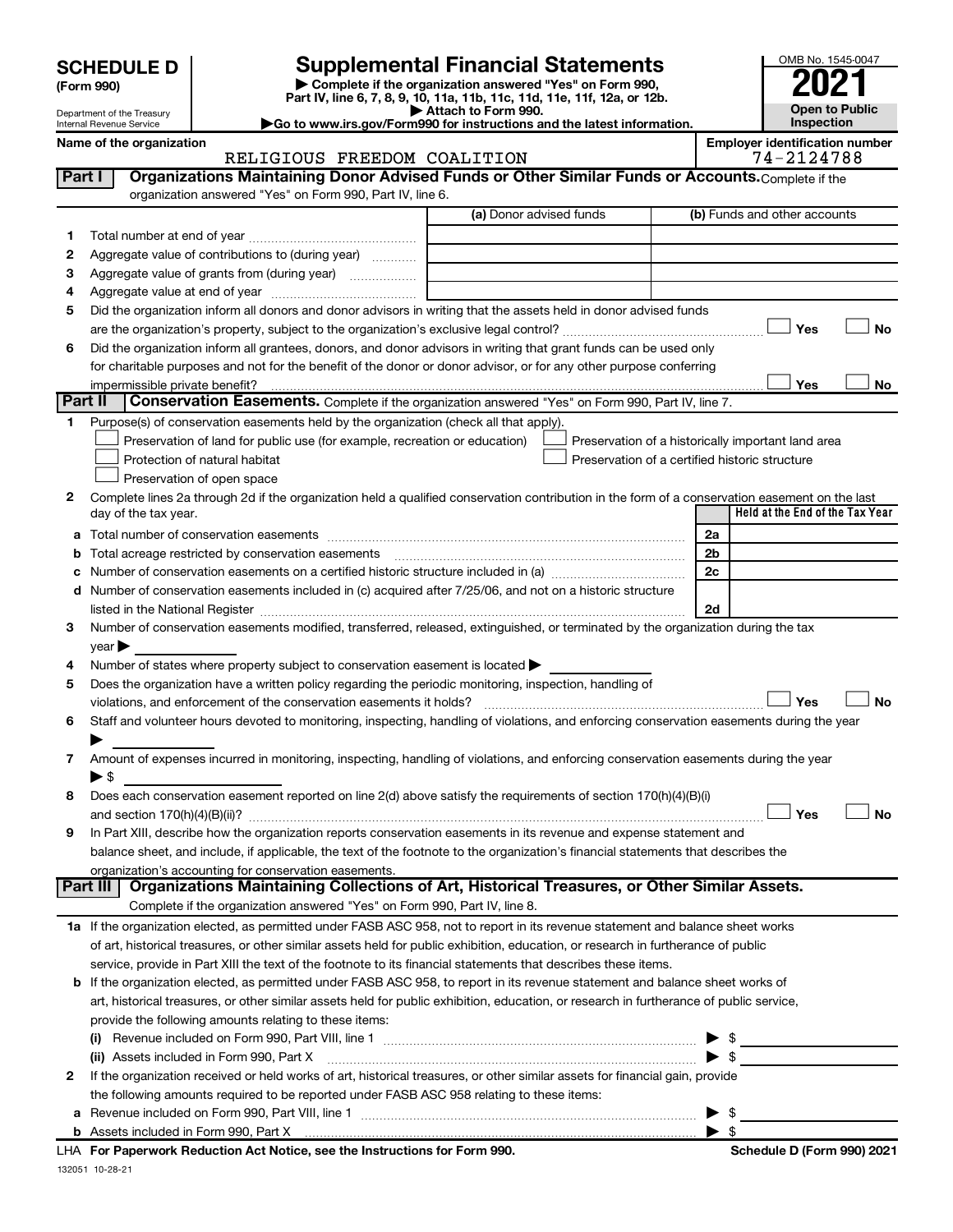|        | Schedule D (Form 990) 2021                                                                                                                                                                                                     | RELIGIOUS FREEDOM COALITION             |                |                                                                                                                                                                                                                               |                                                                 |                | 74-2124788 Page 2 |
|--------|--------------------------------------------------------------------------------------------------------------------------------------------------------------------------------------------------------------------------------|-----------------------------------------|----------------|-------------------------------------------------------------------------------------------------------------------------------------------------------------------------------------------------------------------------------|-----------------------------------------------------------------|----------------|-------------------|
|        | Part III   Organizations Maintaining Collections of Art, Historical Treasures, or Other Similar Assets (continued)                                                                                                             |                                         |                |                                                                                                                                                                                                                               |                                                                 |                |                   |
| 3      | Using the organization's acquisition, accession, and other records, check any of the following that make significant use of its                                                                                                |                                         |                |                                                                                                                                                                                                                               |                                                                 |                |                   |
|        | collection items (check all that apply):                                                                                                                                                                                       |                                         |                |                                                                                                                                                                                                                               |                                                                 |                |                   |
| a      | Public exhibition                                                                                                                                                                                                              | d                                       |                | Loan or exchange program                                                                                                                                                                                                      |                                                                 |                |                   |
| b      | Scholarly research                                                                                                                                                                                                             | e                                       |                | Other and the contract of the contract of the contract of the contract of the contract of the contract of the contract of the contract of the contract of the contract of the contract of the contract of the contract of the |                                                                 |                |                   |
| с      | Preservation for future generations                                                                                                                                                                                            |                                         |                |                                                                                                                                                                                                                               |                                                                 |                |                   |
| 4      | Provide a description of the organization's collections and explain how they further the organization's exempt purpose in Part XIII.                                                                                           |                                         |                |                                                                                                                                                                                                                               |                                                                 |                |                   |
| 5      | During the year, did the organization solicit or receive donations of art, historical treasures, or other similar assets                                                                                                       |                                         |                |                                                                                                                                                                                                                               |                                                                 |                |                   |
|        |                                                                                                                                                                                                                                |                                         |                |                                                                                                                                                                                                                               |                                                                 | Yes            | No                |
|        | <b>Part IV</b><br><b>Escrow and Custodial Arrangements.</b> Complete if the organization answered "Yes" on Form 990, Part IV, line 9, or                                                                                       |                                         |                |                                                                                                                                                                                                                               |                                                                 |                |                   |
|        | reported an amount on Form 990, Part X, line 21.                                                                                                                                                                               |                                         |                |                                                                                                                                                                                                                               |                                                                 |                |                   |
|        | 1a Is the organization an agent, trustee, custodian or other intermediary for contributions or other assets not included                                                                                                       |                                         |                |                                                                                                                                                                                                                               |                                                                 |                |                   |
|        |                                                                                                                                                                                                                                |                                         |                |                                                                                                                                                                                                                               |                                                                 | Yes            | <b>No</b>         |
|        | b If "Yes," explain the arrangement in Part XIII and complete the following table:                                                                                                                                             |                                         |                |                                                                                                                                                                                                                               |                                                                 |                |                   |
|        |                                                                                                                                                                                                                                |                                         |                |                                                                                                                                                                                                                               |                                                                 | Amount         |                   |
|        |                                                                                                                                                                                                                                |                                         |                |                                                                                                                                                                                                                               | 1c                                                              |                |                   |
|        |                                                                                                                                                                                                                                |                                         |                |                                                                                                                                                                                                                               | 1d                                                              |                |                   |
|        | e Distributions during the year manufactured and contained and contained and the year manufactured and contained and the year manufactured and contained and contained and contained and contained and contained and contained |                                         |                |                                                                                                                                                                                                                               | 1е                                                              |                |                   |
|        |                                                                                                                                                                                                                                |                                         |                |                                                                                                                                                                                                                               | 1f                                                              |                |                   |
|        | 2a Did the organization include an amount on Form 990, Part X, line 21, for escrow or custodial account liability?                                                                                                             |                                         |                |                                                                                                                                                                                                                               | .                                                               | Yes            | No                |
|        | <b>b</b> If "Yes," explain the arrangement in Part XIII. Check here if the explanation has been provided on Part XIII                                                                                                          |                                         |                |                                                                                                                                                                                                                               |                                                                 |                |                   |
| Part V | <b>Endowment Funds.</b> Complete if the organization answered "Yes" on Form 990, Part IV, line 10.                                                                                                                             |                                         |                |                                                                                                                                                                                                                               |                                                                 |                |                   |
|        |                                                                                                                                                                                                                                | (a) Current year                        | (b) Prior year |                                                                                                                                                                                                                               | (c) Two years back   (d) Three years back   (e) Four years back |                |                   |
|        |                                                                                                                                                                                                                                |                                         |                |                                                                                                                                                                                                                               |                                                                 |                |                   |
|        |                                                                                                                                                                                                                                |                                         |                |                                                                                                                                                                                                                               |                                                                 |                |                   |
|        | Net investment earnings, gains, and losses                                                                                                                                                                                     |                                         |                |                                                                                                                                                                                                                               |                                                                 |                |                   |
|        |                                                                                                                                                                                                                                |                                         |                |                                                                                                                                                                                                                               |                                                                 |                |                   |
|        | e Other expenditures for facilities                                                                                                                                                                                            |                                         |                |                                                                                                                                                                                                                               |                                                                 |                |                   |
|        |                                                                                                                                                                                                                                |                                         |                |                                                                                                                                                                                                                               |                                                                 |                |                   |
|        |                                                                                                                                                                                                                                |                                         |                |                                                                                                                                                                                                                               |                                                                 |                |                   |
| g      |                                                                                                                                                                                                                                |                                         |                |                                                                                                                                                                                                                               |                                                                 |                |                   |
| 2      | Provide the estimated percentage of the current year end balance (line 1g, column (a)) held as:                                                                                                                                |                                         |                |                                                                                                                                                                                                                               |                                                                 |                |                   |
|        | Board designated or quasi-endowment                                                                                                                                                                                            |                                         | ℅              |                                                                                                                                                                                                                               |                                                                 |                |                   |
|        | Permanent endowment                                                                                                                                                                                                            | %                                       |                |                                                                                                                                                                                                                               |                                                                 |                |                   |
|        | Term endowment $\blacktriangleright$                                                                                                                                                                                           | %                                       |                |                                                                                                                                                                                                                               |                                                                 |                |                   |
|        | The percentages on lines 2a, 2b, and 2c should equal 100%.                                                                                                                                                                     |                                         |                |                                                                                                                                                                                                                               |                                                                 |                |                   |
|        | 3a Are there endowment funds not in the possession of the organization that are held and administered for the organization                                                                                                     |                                         |                |                                                                                                                                                                                                                               |                                                                 |                |                   |
|        | by:                                                                                                                                                                                                                            |                                         |                |                                                                                                                                                                                                                               |                                                                 |                | Yes<br>No         |
|        | (i)                                                                                                                                                                                                                            |                                         |                |                                                                                                                                                                                                                               |                                                                 | 3a(i)          |                   |
|        |                                                                                                                                                                                                                                |                                         |                |                                                                                                                                                                                                                               |                                                                 | 3a(ii)         |                   |
|        |                                                                                                                                                                                                                                |                                         |                |                                                                                                                                                                                                                               |                                                                 | 3b             |                   |
|        | Describe in Part XIII the intended uses of the organization's endowment funds.                                                                                                                                                 |                                         |                |                                                                                                                                                                                                                               |                                                                 |                |                   |
|        | Land, Buildings, and Equipment.<br>Part VI                                                                                                                                                                                     |                                         |                |                                                                                                                                                                                                                               |                                                                 |                |                   |
|        | Complete if the organization answered "Yes" on Form 990, Part IV, line 11a. See Form 990, Part X, line 10.                                                                                                                     |                                         |                |                                                                                                                                                                                                                               |                                                                 |                |                   |
|        | Description of property                                                                                                                                                                                                        | (a) Cost or other<br>basis (investment) |                | (b) Cost or other<br>basis (other)                                                                                                                                                                                            | (c) Accumulated<br>depreciation                                 | (d) Book value |                   |
|        |                                                                                                                                                                                                                                |                                         |                |                                                                                                                                                                                                                               |                                                                 |                |                   |
|        |                                                                                                                                                                                                                                |                                         |                |                                                                                                                                                                                                                               |                                                                 |                |                   |
|        |                                                                                                                                                                                                                                |                                         |                |                                                                                                                                                                                                                               |                                                                 |                |                   |
|        |                                                                                                                                                                                                                                |                                         |                | 40589.                                                                                                                                                                                                                        | 28038.                                                          |                | 12551.            |
|        |                                                                                                                                                                                                                                |                                         |                |                                                                                                                                                                                                                               |                                                                 |                |                   |
|        | Total. Add lines 1a through 1e. (Column (d) must equal Form 990, Part X, column (B), line 10c.)                                                                                                                                |                                         |                |                                                                                                                                                                                                                               |                                                                 |                | 12551.            |

**Schedule D (Form 990) 2021**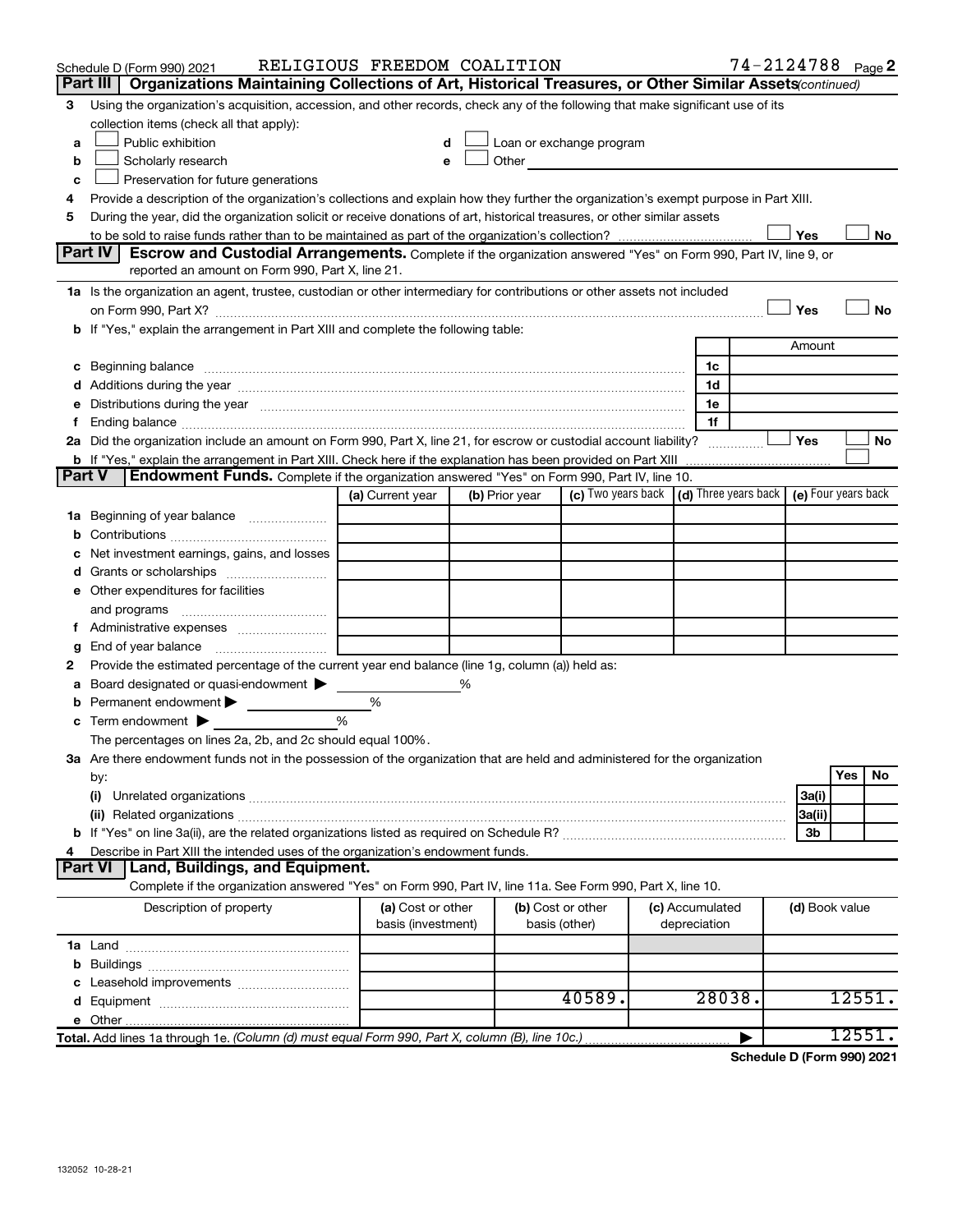| Complete if the organization answered "Yes" on Form 990, Part IV, line 11b. See Form 990, Part X, line 12.        | (b) Book value  |                                                           |                |
|-------------------------------------------------------------------------------------------------------------------|-----------------|-----------------------------------------------------------|----------------|
| (a) Description of security or category (including name of security)                                              |                 | (c) Method of valuation: Cost or end-of-year market value |                |
| (1) Financial derivatives                                                                                         |                 |                                                           |                |
|                                                                                                                   |                 |                                                           |                |
| (3) Other                                                                                                         |                 |                                                           |                |
| (A)                                                                                                               |                 |                                                           |                |
| (B)                                                                                                               |                 |                                                           |                |
| (C)                                                                                                               |                 |                                                           |                |
| (D)                                                                                                               |                 |                                                           |                |
| (E)                                                                                                               |                 |                                                           |                |
| (F)                                                                                                               |                 |                                                           |                |
| (G)                                                                                                               |                 |                                                           |                |
| (H)                                                                                                               |                 |                                                           |                |
| Total. (Col. (b) must equal Form 990, Part X, col. (B) line 12.)                                                  |                 |                                                           |                |
| Part VIII Investments - Program Related.                                                                          |                 |                                                           |                |
| Complete if the organization answered "Yes" on Form 990, Part IV, line 11c. See Form 990, Part X, line 13.        |                 |                                                           |                |
| (a) Description of investment                                                                                     | (b) Book value  | (c) Method of valuation: Cost or end-of-year market value |                |
| (1)                                                                                                               |                 |                                                           |                |
| (2)                                                                                                               |                 |                                                           |                |
| (3)                                                                                                               |                 |                                                           |                |
| (4)                                                                                                               |                 |                                                           |                |
| (5)                                                                                                               |                 |                                                           |                |
| (6)                                                                                                               |                 |                                                           |                |
| (7)                                                                                                               |                 |                                                           |                |
| (8)                                                                                                               |                 |                                                           |                |
| (9)                                                                                                               |                 |                                                           |                |
|                                                                                                                   |                 |                                                           |                |
| Total. (Col. (b) must equal Form 990, Part X, col. (B) line $13$ .)<br>Part IX<br><b>Other Assets.</b>            |                 |                                                           |                |
|                                                                                                                   |                 |                                                           |                |
| Complete if the organization answered "Yes" on Form 990, Part IV, line 11d. See Form 990, Part X, line 15.        | (a) Description |                                                           | (b) Book value |
|                                                                                                                   |                 |                                                           |                |
| (1)                                                                                                               |                 |                                                           |                |
| (2)                                                                                                               |                 |                                                           |                |
| (3)                                                                                                               |                 |                                                           |                |
| (4)                                                                                                               |                 |                                                           |                |
| (5)                                                                                                               |                 |                                                           |                |
| (6)                                                                                                               |                 |                                                           |                |
| (7)                                                                                                               |                 |                                                           |                |
| (8)                                                                                                               |                 |                                                           |                |
| (9)                                                                                                               |                 |                                                           |                |
| Total. (Column (b) must equal Form 990, Part X, col. (B) line 15.)                                                |                 |                                                           |                |
| <b>Other Liabilities.</b><br>Part X                                                                               |                 |                                                           |                |
| Complete if the organization answered "Yes" on Form 990, Part IV, line 11e or 11f. See Form 990, Part X, line 25. |                 |                                                           |                |
| (a) Description of liability                                                                                      |                 |                                                           | (b) Book value |
| (1)<br>Federal income taxes                                                                                       |                 |                                                           |                |
| (2)                                                                                                               |                 |                                                           |                |
| (3)                                                                                                               |                 |                                                           |                |
| (4)                                                                                                               |                 |                                                           |                |
| (5)                                                                                                               |                 |                                                           |                |
| (6)                                                                                                               |                 |                                                           |                |
| (7)                                                                                                               |                 |                                                           |                |
|                                                                                                                   |                 |                                                           |                |
|                                                                                                                   |                 |                                                           |                |
| (8)                                                                                                               |                 |                                                           |                |
| (9)<br>Total. (Column (b) must equal Form 990, Part X, col. (B) line 25.)                                         |                 |                                                           |                |

## Schedule D (Form 990) 2021  $\qquad$  RELIGIOUS FREEDOM COALITION  $\qquad$  74 - 2124788  $\qquad$  Page

# **Part VII Investments - Other Securities.**

organization's liability for uncertain tax positions under FASB ASC 740. Check here if the text of the footnote has been provided in Part XIII ...  $\fbox{\bf X}$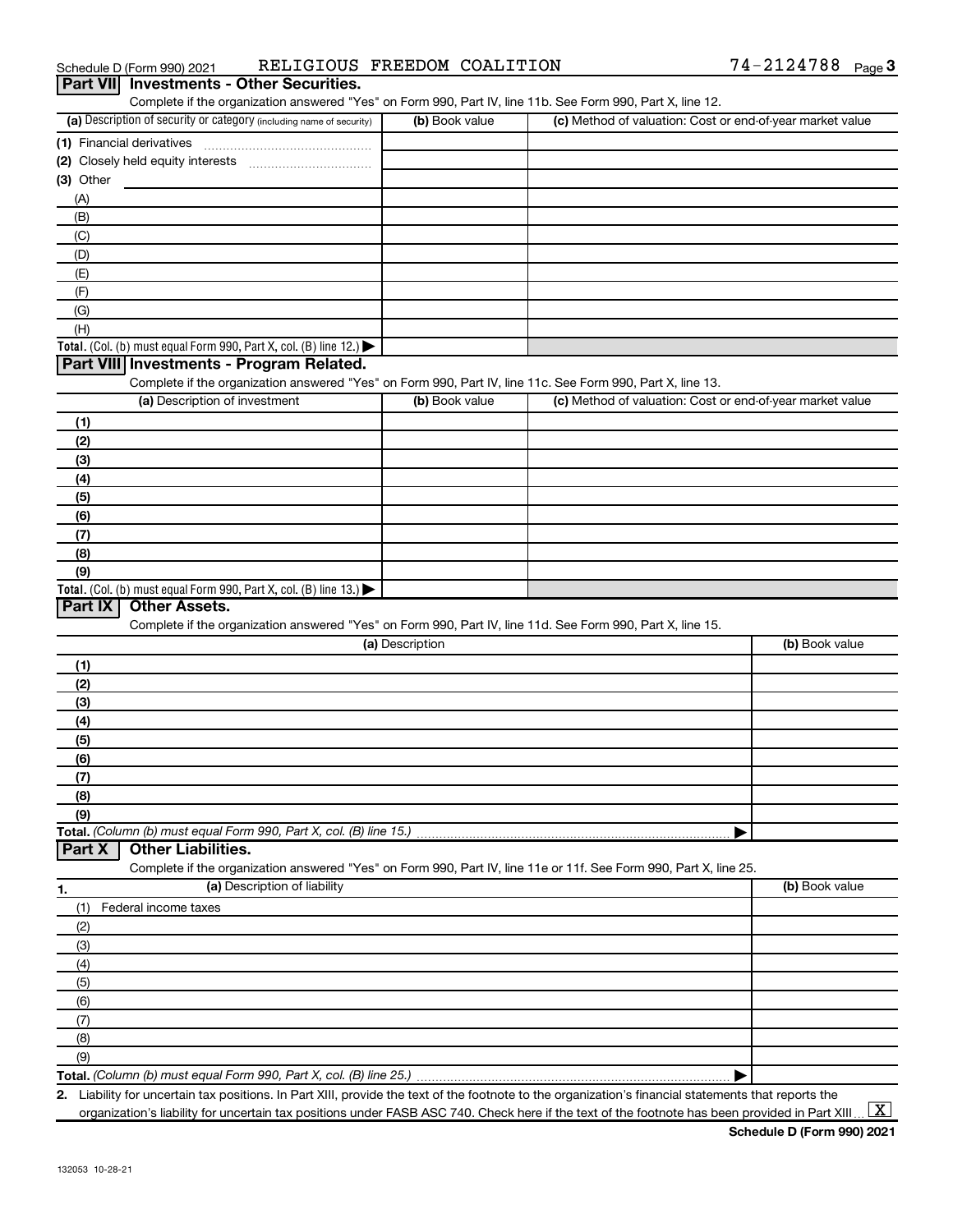|   | RELIGIOUS FREEDOM COALITION<br>Schedule D (Form 990) 2021                                                                                                                                                                            |                |           |                | 74-2124788 Page 4 |
|---|--------------------------------------------------------------------------------------------------------------------------------------------------------------------------------------------------------------------------------------|----------------|-----------|----------------|-------------------|
|   | <b>Part XI</b><br>Reconciliation of Revenue per Audited Financial Statements With Revenue per Return.                                                                                                                                |                |           |                |                   |
|   | Complete if the organization answered "Yes" on Form 990, Part IV, line 12a.                                                                                                                                                          |                |           |                |                   |
| 1 | Total revenue, gains, and other support per audited financial statements [[[[[[[[[[[[[[[[[[[[[[[[[]]]]]]]]]]]                                                                                                                        |                |           | $\mathbf{1}$   | 1704344.          |
| 2 | Amounts included on line 1 but not on Form 990, Part VIII, line 12:                                                                                                                                                                  |                |           |                |                   |
| a | Net unrealized gains (losses) on investments [111] [12] matter contracts and a new metal-                                                                                                                                            | 2a             | $-36345.$ |                |                   |
| b |                                                                                                                                                                                                                                      | 2 <sub>b</sub> |           |                |                   |
| C |                                                                                                                                                                                                                                      | 2c             |           |                |                   |
| d | Other (Describe in Part XIII.)                                                                                                                                                                                                       |                |           |                |                   |
| e | Add lines 2a through 2d <b>[10]</b> University of the state of the state of the state of the state of the state of the state of the state of the state of the state of the state of the state of the state of the state of the stat  |                |           | 2e             | $-36345.$         |
| З |                                                                                                                                                                                                                                      |                |           | 3              | 1740689.          |
|   | Amounts included on Form 990, Part VIII, line 12, but not on line 1:                                                                                                                                                                 |                |           |                |                   |
| a |                                                                                                                                                                                                                                      |                | 4468.     |                |                   |
| b |                                                                                                                                                                                                                                      | 4 <sub>b</sub> |           |                |                   |
| C | Add lines 4a and 4b                                                                                                                                                                                                                  |                |           | 4c             | 4468.             |
| 5 |                                                                                                                                                                                                                                      |                |           | 5              | 1745157.          |
|   | Part XII Reconciliation of Expenses per Audited Financial Statements With Expenses per Return.                                                                                                                                       |                |           |                |                   |
|   | Complete if the organization answered "Yes" on Form 990, Part IV, line 12a.                                                                                                                                                          |                |           |                |                   |
| 1 |                                                                                                                                                                                                                                      |                |           | $\blacksquare$ | 1606571.          |
| 2 | Amounts included on line 1 but not on Form 990, Part IX, line 25:                                                                                                                                                                    |                |           |                |                   |
| a |                                                                                                                                                                                                                                      | 2a             |           |                |                   |
| b |                                                                                                                                                                                                                                      | 2 <sub>b</sub> |           |                |                   |
| C |                                                                                                                                                                                                                                      | 2 <sub>c</sub> |           |                |                   |
|   |                                                                                                                                                                                                                                      |                |           |                |                   |
| е | Add lines 2a through 2d <b>minimum contained a contract of the contract of the contract of the contract of the contract of the contract of the contract of the contract of the contract of the contract of the contract of the c</b> |                |           | 2е             |                   |
| 3 | Subtract line 2e from line 1                                                                                                                                                                                                         |                |           | 3              | 1606571           |
| 4 | Amounts included on Form 990, Part IX, line 25, but not on line 1:                                                                                                                                                                   |                |           |                |                   |
| a |                                                                                                                                                                                                                                      |                | 4468.     |                |                   |
| b |                                                                                                                                                                                                                                      | 4b             |           |                |                   |
|   | Add lines 4a and 4b                                                                                                                                                                                                                  |                |           | 4c             | 4468.             |
| 5 |                                                                                                                                                                                                                                      |                |           | 5              | <u> 1611039.</u>  |
|   | <b>Part XIII Supplemental Information.</b>                                                                                                                                                                                           |                |           |                |                   |

Provide the descriptions required for Part II, lines 3, 5, and 9; Part III, lines 1a and 4; Part IV, lines 1b and 2b; Part V, line 4; Part X, line 2; Part XI, lines 2d and 4b; and Part XII, lines 2d and 4b. Also complete this part to provide any additional information.

# PART X, LINE 2:

| EXPLANATION: ORGANIZATION HAS ADOPTED THE GUIDANCE IN THE INCOME TAX     |
|--------------------------------------------------------------------------|
| STANDARD REGARDING THE RECOGNITION AND MEASUREMENT OF UNCERTAIN TAX      |
| POSITIONS. ORGANIZATION BELIEVES THAT IT HAS NO UNRELATED TAXABLE INCOME |
| NOR IS AWARE OF ANY ACTIVITIES THAT WOULD JEOPARDIZE ITS TAX-EXEMPT      |
| STATUS. SHOULD THAT STATUS BE CHALLENGED IN THE FUTURE, ORGANIZATION'S   |
| 2018, 2019 AND 2020 TAX YEARS ARE OPEN FOR EXAMINATION BY THE IRS.       |
|                                                                          |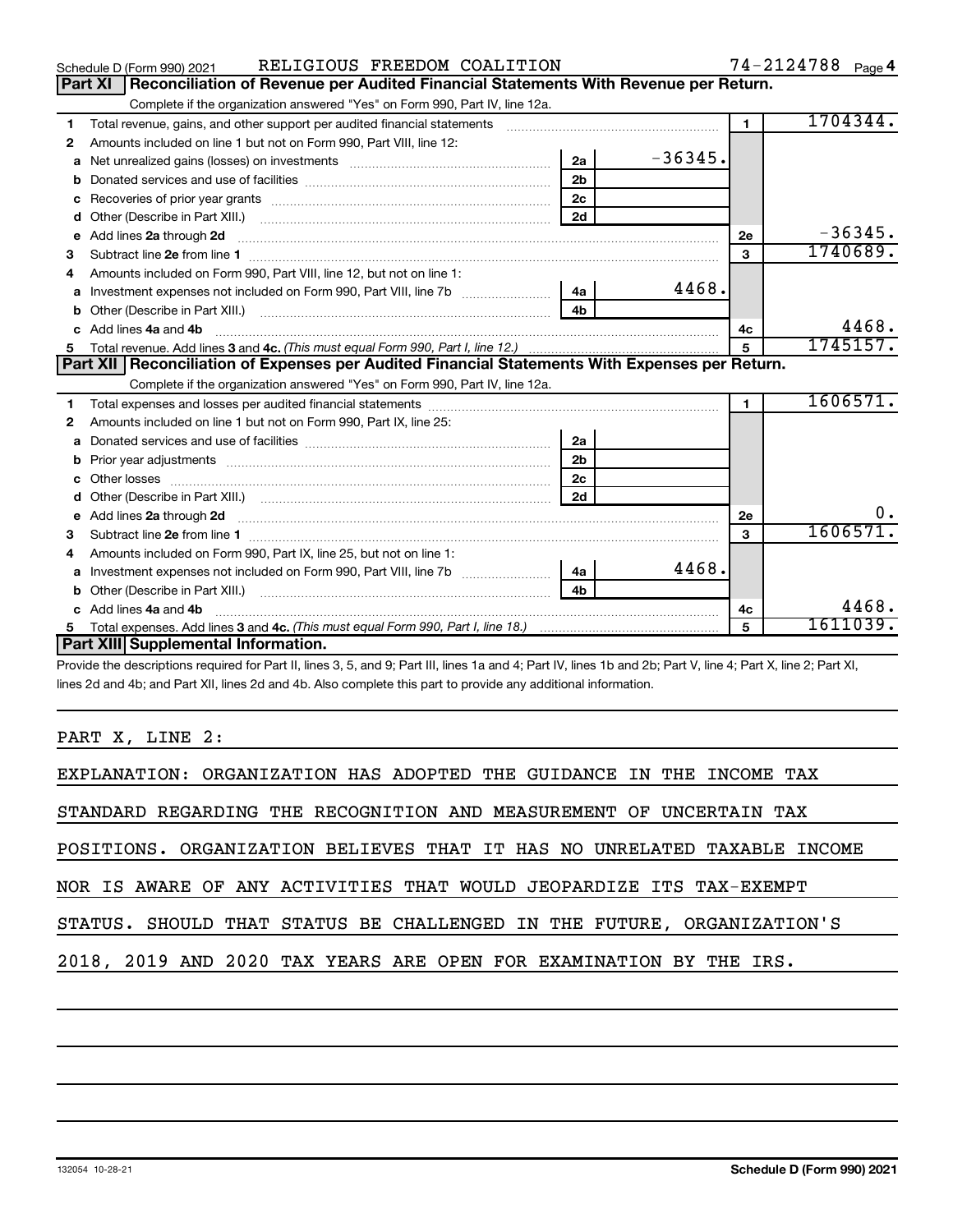| (b) Number of<br>offices<br>in the region | employees,<br>agents, and<br>independent<br>contractors<br>in the region | (c) Number of $\vert$ (d) Activities conducted in the region<br>(by type) (such as, fundraising, pro-<br>gram services, investments, grants to<br>recipients located in the region)<br>GRANT<br>GRANT | (e) If activity listed in (d)<br>is a program service,<br>describe specific type<br>of service(s) in the region | (f) Total<br>expenditures<br>for and<br>investments<br>in the region<br>640472.<br>113103.               |
|-------------------------------------------|--------------------------------------------------------------------------|-------------------------------------------------------------------------------------------------------------------------------------------------------------------------------------------------------|-----------------------------------------------------------------------------------------------------------------|----------------------------------------------------------------------------------------------------------|
|                                           |                                                                          |                                                                                                                                                                                                       |                                                                                                                 |                                                                                                          |
|                                           |                                                                          |                                                                                                                                                                                                       |                                                                                                                 |                                                                                                          |
|                                           |                                                                          |                                                                                                                                                                                                       |                                                                                                                 |                                                                                                          |
|                                           |                                                                          |                                                                                                                                                                                                       |                                                                                                                 |                                                                                                          |
|                                           |                                                                          |                                                                                                                                                                                                       |                                                                                                                 |                                                                                                          |
|                                           |                                                                          |                                                                                                                                                                                                       |                                                                                                                 |                                                                                                          |
|                                           |                                                                          |                                                                                                                                                                                                       |                                                                                                                 |                                                                                                          |
|                                           |                                                                          |                                                                                                                                                                                                       |                                                                                                                 |                                                                                                          |
|                                           |                                                                          |                                                                                                                                                                                                       |                                                                                                                 |                                                                                                          |
|                                           |                                                                          |                                                                                                                                                                                                       |                                                                                                                 |                                                                                                          |
|                                           |                                                                          |                                                                                                                                                                                                       |                                                                                                                 |                                                                                                          |
|                                           |                                                                          |                                                                                                                                                                                                       |                                                                                                                 |                                                                                                          |
|                                           |                                                                          |                                                                                                                                                                                                       |                                                                                                                 |                                                                                                          |
|                                           |                                                                          |                                                                                                                                                                                                       |                                                                                                                 |                                                                                                          |
|                                           |                                                                          |                                                                                                                                                                                                       |                                                                                                                 |                                                                                                          |
|                                           |                                                                          |                                                                                                                                                                                                       |                                                                                                                 |                                                                                                          |
|                                           |                                                                          |                                                                                                                                                                                                       |                                                                                                                 |                                                                                                          |
| $\mathbf 0$                               |                                                                          |                                                                                                                                                                                                       |                                                                                                                 | 753575.                                                                                                  |
| 0                                         |                                                                          |                                                                                                                                                                                                       |                                                                                                                 | 0.                                                                                                       |
| 0                                         |                                                                          |                                                                                                                                                                                                       |                                                                                                                 | 753575.                                                                                                  |
|                                           |                                                                          |                                                                                                                                                                                                       | ol<br>0<br>0                                                                                                    | LHA For Paperwork Reduction Act Notice, see the Instructions for Form 990.<br>Schedule F (Form 990) 2021 |

- **1 For grantmakers.**  Does the organization maintain records to substantiate the amount of its grants and other assistance, **Yes No** the grantees' eligibility for the grants or assistance, and the selection criteria used to award the grants or assistance? ~~ † † X
- 
- Part I | General Information on Activities Outside the United States. Complete if the organization answered "Yes" on Form 990, Part IV, line 14b. RELIGIOUS FREEDOM COALITION 74-2124788

# **SCHEDULE F Statement of Activities Outside the United States 2021**

**| Complete if the organization answered "Yes" on Form 990, Part IV, line 14b, 15, or 16. | Attach to Form 990.**

**| Go to www.irs.gov/Form990 for instructions and the latest information. Open to Public** 

**Employer identification number**

**(Form 990)**

Department of the Treasury Internal Revenue Service

Name of the organization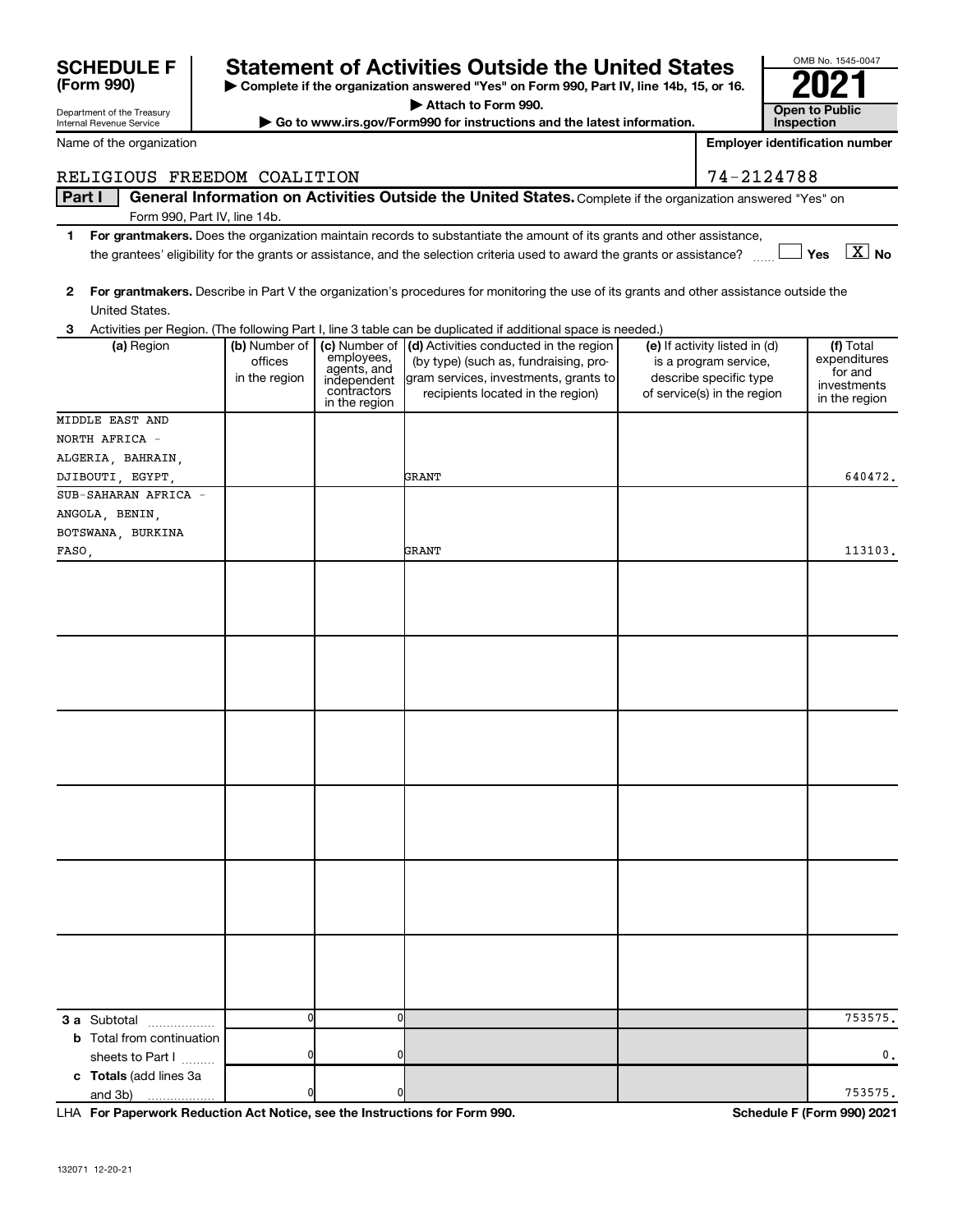Part II | Grants and Other Assistance to Organizations or Entities Outside the United States. Complete if the organization answered "Yes" on Form 990, Part IV, line 15, for any recipient who received more than \$5,000. Part II can be duplicated if additional space is needed.

| $\mathbf{1}$<br>(a) Name of organization                   | (b) IRS code section<br>and EIN (if applicable) | (c) Region        | (d) Purpose of<br>grant                                                                                                                 | (e) Amount<br>of cash grant | (f) Manner of<br>cash disbursement | (g) Amount of<br>noncash<br>assistance | (h) Description<br>of noncash<br>assistance | (i) Method of<br>valuation (book, FMV,<br>appraisal, other) |
|------------------------------------------------------------|-------------------------------------------------|-------------------|-----------------------------------------------------------------------------------------------------------------------------------------|-----------------------------|------------------------------------|----------------------------------------|---------------------------------------------|-------------------------------------------------------------|
|                                                            |                                                 | MIDDLE EAST AND   | CHRISTMAS FOR                                                                                                                           |                             |                                    |                                        |                                             |                                                             |
|                                                            |                                                 | NORTH AFRICA -    | REFUGEES: THIS                                                                                                                          |                             |                                    |                                        |                                             |                                                             |
|                                                            |                                                 | ALGERIA, BAHRAIN, | PROGRAM PROVIDES                                                                                                                        |                             | CASH/WIRE                          |                                        |                                             |                                                             |
|                                                            |                                                 | DJIBOUTI, EGYPT,  | <b>CHRISTMAS</b>                                                                                                                        |                             | 412690.TRANSFER                    | 0.                                     |                                             | N/A                                                         |
|                                                            |                                                 | MIDDLE EAST AND   | DIAPERS FOR REFUGEES:                                                                                                                   |                             |                                    |                                        |                                             |                                                             |
|                                                            |                                                 | NORTH AFRICA -    | THROUGH THIS PROGRAM,                                                                                                                   |                             |                                    |                                        |                                             |                                                             |
|                                                            |                                                 | ALGERIA, BAHRAIN, | THE RELIGIOUS FREEDOM                                                                                                                   |                             |                                    |                                        |                                             |                                                             |
|                                                            |                                                 | DJIBOUTI, EGYPT,  | COALITION DISTRIBUTES                                                                                                                   |                             | 227782. WIRE TRANSFER              | $\mathbf{0}$ .                         |                                             | N/A                                                         |
|                                                            |                                                 | SUB-SAHARAN       | NIGERIA OUTREACH:                                                                                                                       |                             |                                    |                                        |                                             |                                                             |
|                                                            |                                                 | AFRICA - ANGOLA,  | CHRISTIAN ORPHANAGE                                                                                                                     |                             |                                    |                                        |                                             |                                                             |
|                                                            |                                                 | BENIN, BOTSWANA,  | SUPPORTED BY THE RFC                                                                                                                    |                             | CASH/WIRE                          |                                        |                                             |                                                             |
|                                                            |                                                 | BURKINA FASO,     | IN PLATEAU STATE,                                                                                                                       |                             | 113103.TRANSFER                    | 0                                      |                                             | N/A                                                         |
|                                                            |                                                 |                   |                                                                                                                                         |                             |                                    |                                        |                                             |                                                             |
|                                                            |                                                 |                   |                                                                                                                                         |                             |                                    |                                        |                                             |                                                             |
|                                                            |                                                 |                   |                                                                                                                                         |                             |                                    |                                        |                                             |                                                             |
|                                                            |                                                 |                   |                                                                                                                                         |                             |                                    |                                        |                                             |                                                             |
|                                                            |                                                 |                   |                                                                                                                                         |                             |                                    |                                        |                                             |                                                             |
|                                                            |                                                 |                   |                                                                                                                                         |                             |                                    |                                        |                                             |                                                             |
|                                                            |                                                 |                   |                                                                                                                                         |                             |                                    |                                        |                                             |                                                             |
|                                                            |                                                 |                   |                                                                                                                                         |                             |                                    |                                        |                                             |                                                             |
|                                                            |                                                 |                   |                                                                                                                                         |                             |                                    |                                        |                                             |                                                             |
|                                                            |                                                 |                   |                                                                                                                                         |                             |                                    |                                        |                                             |                                                             |
|                                                            |                                                 |                   |                                                                                                                                         |                             |                                    |                                        |                                             |                                                             |
|                                                            |                                                 |                   |                                                                                                                                         |                             |                                    |                                        |                                             |                                                             |
|                                                            |                                                 |                   |                                                                                                                                         |                             |                                    |                                        |                                             |                                                             |
|                                                            |                                                 |                   |                                                                                                                                         |                             |                                    |                                        |                                             |                                                             |
|                                                            |                                                 |                   |                                                                                                                                         |                             |                                    |                                        |                                             |                                                             |
|                                                            |                                                 |                   |                                                                                                                                         |                             |                                    |                                        |                                             |                                                             |
|                                                            |                                                 |                   |                                                                                                                                         |                             |                                    |                                        |                                             |                                                             |
|                                                            |                                                 |                   |                                                                                                                                         |                             |                                    |                                        |                                             |                                                             |
|                                                            |                                                 |                   |                                                                                                                                         |                             |                                    |                                        |                                             |                                                             |
|                                                            |                                                 |                   |                                                                                                                                         |                             |                                    |                                        |                                             |                                                             |
| 2                                                          |                                                 |                   | Enter total number of recipient organizations listed above that are recognized as charities by the foreign country, recognized as a tax |                             |                                    |                                        |                                             |                                                             |
|                                                            |                                                 |                   |                                                                                                                                         |                             |                                    |                                        |                                             |                                                             |
| Enter total number of other organizations or entities<br>3 |                                                 |                   |                                                                                                                                         |                             |                                    |                                        |                                             |                                                             |

SEE PART V FOR COLUMN (D) DESCRIPTIONS

**Schedule F (Form 990) 2021**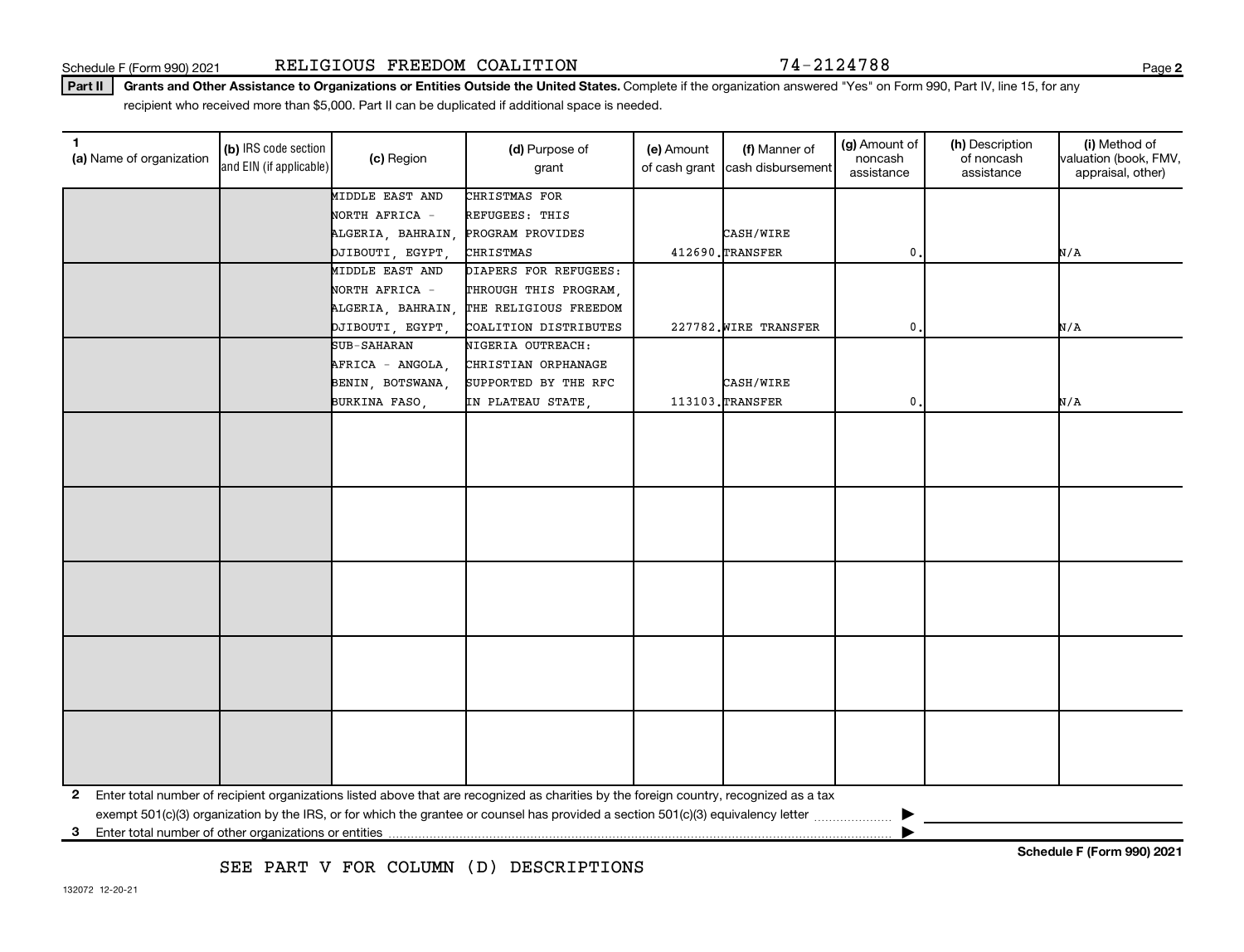74-2124788

**3**

Part III Grants and Other Assistance to Individuals Outside the United States. Complete if the organization answered "Yes" on Form 990, Part IV, line 16. Part III can be duplicated if additional space is needed.

| r art in carr be duplicated in additional space is riceded.<br>(a) Type of grant or assistance | (b) Region | recipients | (c) Number of $\vert$ (d) Amount of $\vert$<br>cash grant | (e) Manner of<br>cash disbursement | (f) Amount of<br>noncash<br>assistance | (g) Description of<br>noncash assistance | (h) Method of<br>valuation<br>(book, FMV,<br>appraisal, other) |
|------------------------------------------------------------------------------------------------|------------|------------|-----------------------------------------------------------|------------------------------------|----------------------------------------|------------------------------------------|----------------------------------------------------------------|
|                                                                                                |            |            |                                                           |                                    |                                        |                                          |                                                                |
|                                                                                                |            |            |                                                           |                                    |                                        |                                          |                                                                |
|                                                                                                |            |            |                                                           |                                    |                                        |                                          |                                                                |
|                                                                                                |            |            |                                                           |                                    |                                        |                                          |                                                                |
|                                                                                                |            |            |                                                           |                                    |                                        |                                          |                                                                |
|                                                                                                |            |            |                                                           |                                    |                                        |                                          |                                                                |
|                                                                                                |            |            |                                                           |                                    |                                        |                                          |                                                                |
|                                                                                                |            |            |                                                           |                                    |                                        |                                          |                                                                |
|                                                                                                |            |            |                                                           |                                    |                                        |                                          |                                                                |
|                                                                                                |            |            |                                                           |                                    |                                        |                                          |                                                                |

**Schedule F (Form 990) 2021**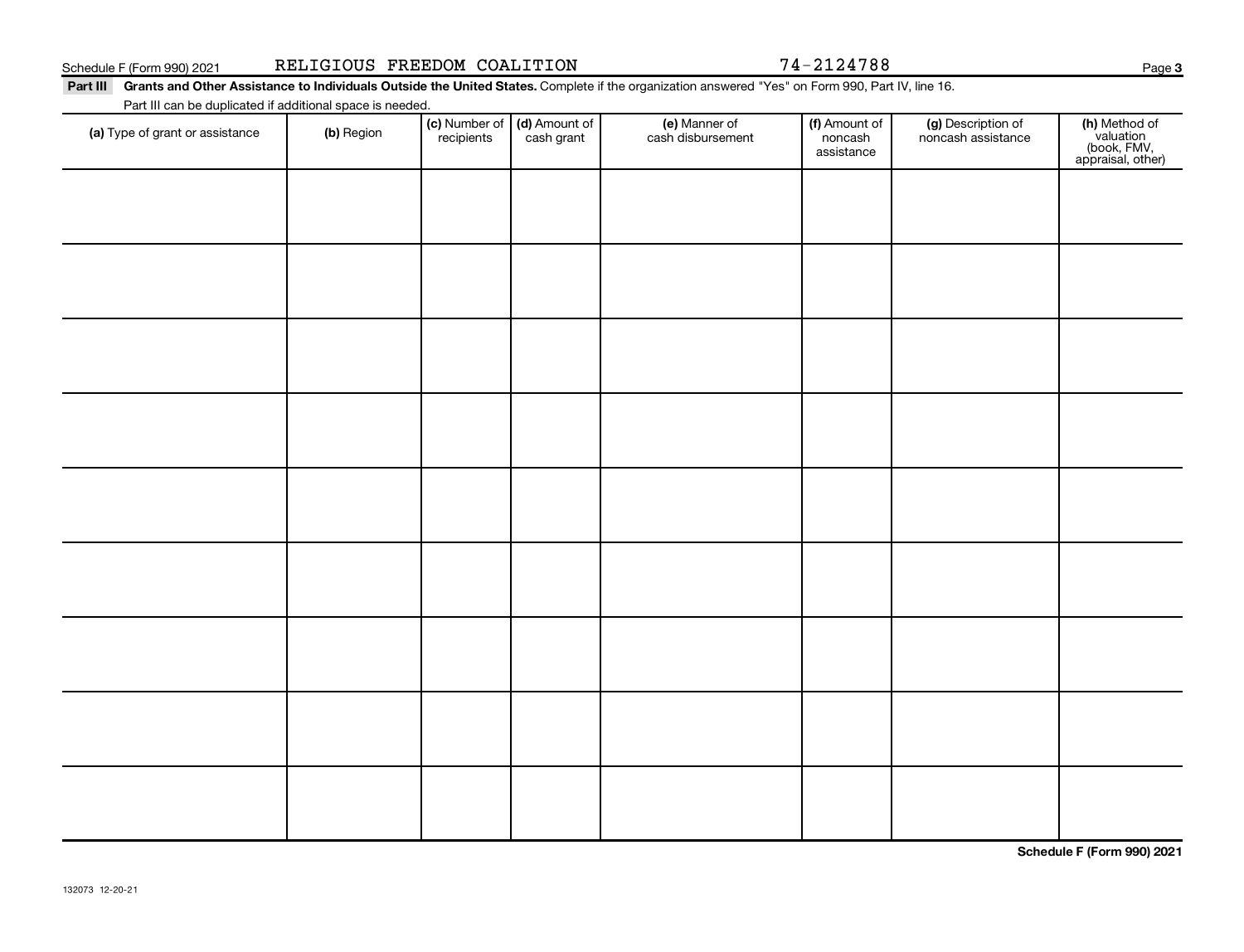### Schedule F (Form 990) 2021 RELIGIOUS FREEDOM COALITION 74-2124788 Page **Part IV F** (Form 990) 2021 **I**<br>**Part IV Foreign Forms**

| $\mathbf{1}$ | Was the organization a U.S. transferor of property to a foreign corporation during the tax year? If "Yes,"<br>the organization may be required to file Form 926, Return by a U.S. Transferor of Property to a Foreign<br>Corporation (see Instructions for Form 926) manufactured control and the control of the control of the control of the control of the control of the control of the control of the control of the control of the control of the | Yes | $X _{N_{\Omega}}$ |
|--------------|---------------------------------------------------------------------------------------------------------------------------------------------------------------------------------------------------------------------------------------------------------------------------------------------------------------------------------------------------------------------------------------------------------------------------------------------------------|-----|-------------------|
| $\mathbf{2}$ | Did the organization have an interest in a foreign trust during the tax year? If "Yes," the organization may<br>be required to separately file Form 3520, Annual Return To Report Transactions With Foreign Trusts and<br>Receipt of Certain Foreign Gifts, and/or Form 3520-A, Annual Information Return of Foreign Trust With a                                                                                                                       | Yes | ΧI<br><b>No</b>   |
| 3            | Did the organization have an ownership interest in a foreign corporation during the tax year? If "Yes,"<br>the organization may be required to file Form 5471, Information Return of U.S. Persons With Respect to<br>Certain Foreign Corporations (see Instructions for Form 5471) [11] [12] Certain Foreign Corporations (see Instructions for Form 5471)                                                                                              | Yes | ΧI<br><b>No</b>   |
| 4            | Was the organization a direct or indirect shareholder of a passive foreign investment company or a<br>qualified electing fund during the tax year? If "Yes," the organization may be required to file Form 8621,<br>Information Return by a Shareholder of a Passive Foreign Investment Company or Qualified Electing                                                                                                                                   | Yes | ΧI<br><b>No</b>   |
| 5            | Did the organization have an ownership interest in a foreign partnership during the tax year? If "Yes,"<br>the organization may be required to file Form 8865, Return of U.S. Persons With Respect to Certain<br>Foreign Partnerships (see Instructions for Form 8865)                                                                                                                                                                                  | Yes | ΧI<br><b>No</b>   |
| 6            | Did the organization have any operations in or related to any boycotting countries during the tax year? If<br>"Yes," the organization may be required to separately file Form 5713, International Boycott Report (see                                                                                                                                                                                                                                   | Yes |                   |

**Schedule F (Form 990) 2021**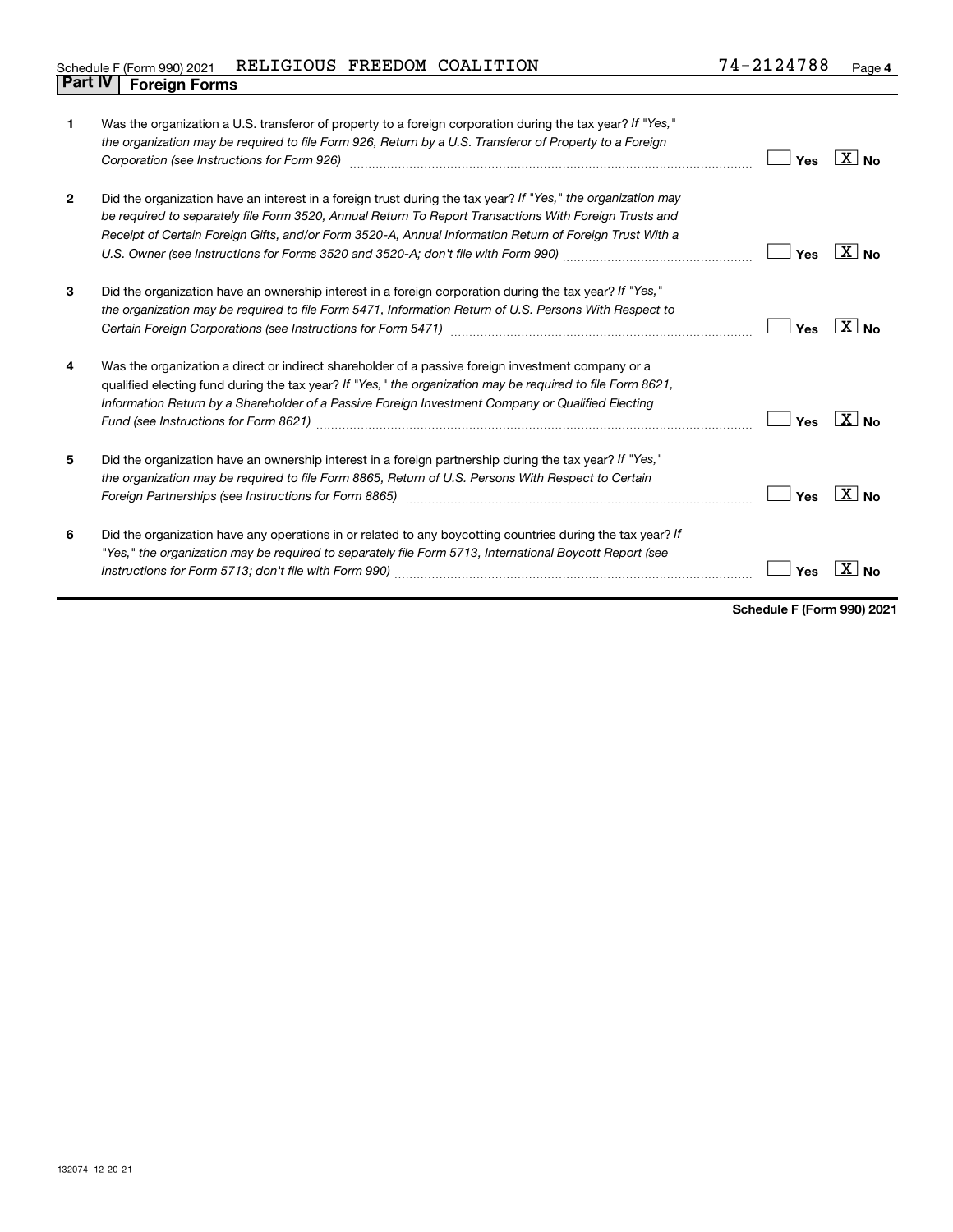| RELIGIOUS FREEDOM COALITION<br>Schedule F (Form 990) 2021                                                                             | 74-2124788             | Page 5 |
|---------------------------------------------------------------------------------------------------------------------------------------|------------------------|--------|
| <b>Supplemental Information</b><br><b>Part V</b>                                                                                      |                        |        |
| Provide the information required by Part I, line 2 (monitoring of funds); Part I, line 3, column (f) (accounting method; amounts of   |                        |        |
| investments vs. expenditures per region); Part II, line 1 (accounting method); Part III (accounting method); and Part III, column (c) |                        |        |
| (estimated number of recipients), as applicable. Also complete this part to provide any additional information. See instructions.     |                        |        |
| PART II, COLUMN (D):                                                                                                                  |                        |        |
| REGION:<br>(A)                                                                                                                        |                        |        |
| MIDDLE EAST AND NORTH AFRICA - ALGERIA, BAHRAIN, DJIBOUTI, EGYPT,                                                                     |                        |        |
| PURPOSE OF GRANT: CHRISTMAS FOR REFUGEES: THIS PROGRAM PROVIDES<br>(D)                                                                |                        |        |
| CHRISTMAS CELEBRATIONS FOR THE CHILDREN OF CHRISTIAN FAMILIES WHO HAVE                                                                |                        |        |
| BEEN DRIVEN FROM THEIR HOMES IN SEVERAL NATIONS                                                                                       | IN THE MIDDLE EAST AND |        |
| NIGERIA. CHILDREN AT THESE EVENTS ENJOY SINGING, DANCING, COLORING                                                                    |                        |        |
| CONTESTS, A WARM MEAL AND A GIFT, BUT DURING 2021                                                                                     | THE COVID-19 PANDEMIC  |        |
| PRECAUTIONS REDUCED SERVICES AND INCREASED COSTS.                                                                                     | IN MANY AREAS CHILDREN |        |
| HAD TO WALK THROUGH THE VENUE SINGLE FILE TO PICK UP                                                                                  | THEIR MEAL AND         |        |
| GIFTS.                                                                                                                                |                        |        |

(A) REGION:

MIDDLE EAST AND NORTH AFRICA - ALGERIA, BAHRAIN, DJIBOUTI, EGYPT, (D) PURPOSE OF GRANT: DIAPERS FOR REFUGEES: THROUGH THIS PROGRAM, THE RELIGIOUS FREEDOM COALITION DISTRIBUTES MILLIONS OF DIAPERS TO DISPLACED AND PERSECUTED CHRISTIAN REFUGEE FAMILIES EACH YEAR. DURING THE COVID-19 PANDEMIC, DISTRIBUTION TO FAMILIES WITH INFANTS WAS DECREASED. THERE WAS A MARKEDLY LARGE INCREASE IN NEED FOR ADULT DIAPERS DURING THE PANDEMIC, WITH A HIGHER UNIT COST. ADULT DIAPERS WERE SUPPLIED TO SPECIAL NEEDS ADULT REFUGEES AND IDP'S IN JORDAN AND IRAQ.

132075 12-20-21 **Schedule F (Form 990) 2021** REGION: SUB-SAHARAN AFRICA - ANGOLA, BENIN, BOTSWANA, BURKINA FASO, (D) PURPOSE OF GRANT: NIGERIA OUTREACH: CHRISTIAN ORPHANAGE SUPPORTED BY THE RFC IN PLATEAU STATE, NIGERIA WAS BURNED TO THE GROUND BY SUNNI MUSLIM FULANI HERDSMEN. EVEN THE CHILDREN'S CLOTHING BURNED. THE RFC RENTED A TEMPORARY FACILITY IN JOS CITY, PURCHASED ALL NEW BEDS, CLOTHES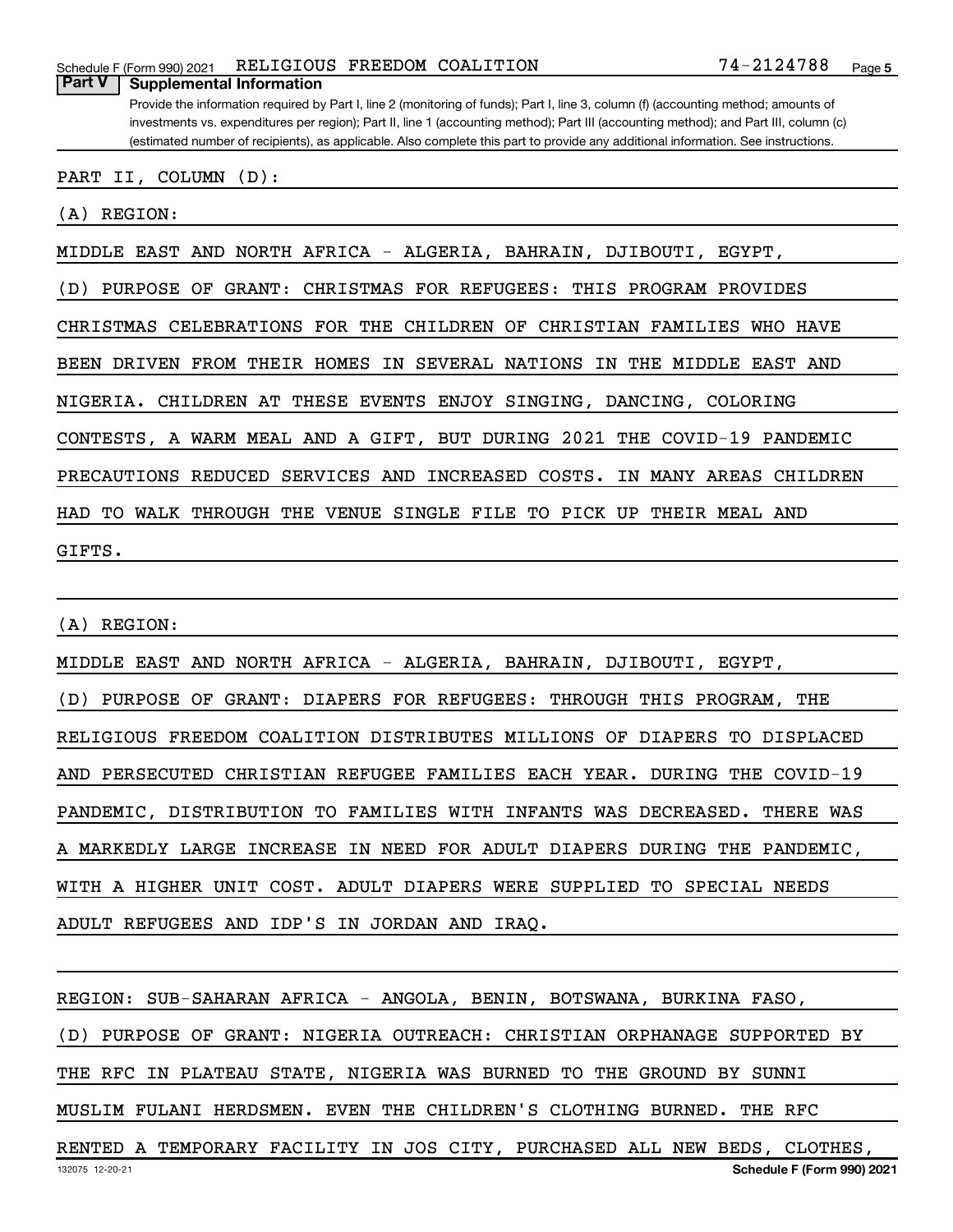| RELIGIOUS FREEDOM COALITION<br>Schedule F (Form 990) 2021                                                                                                                        | 74-2124788      | Page 5 |
|----------------------------------------------------------------------------------------------------------------------------------------------------------------------------------|-----------------|--------|
| Part V<br><b>Supplemental Information</b><br>Provide the information required by Part I, line 2 (monitoring of funds); Part I, line 3, column (f) (accounting method; amounts of |                 |        |
| investments vs. expenditures per region); Part II, line 1 (accounting method); Part III (accounting method); and Part III, column (c)                                            |                 |        |
| (estimated number of recipients), as applicable. Also complete this part to provide any additional information. See instructions.                                                |                 |        |
| BOOKS AND BIBLES FOR THE CHILDREN. THE FOOD PROGRAM CONTINUES. THE FARM                                                                                                          |                 |        |
| THE CHILDREN LEARN TO PROVIDE FOR THEMSELVES WAS DESTROYED.<br>THAT HELPED                                                                                                       |                 |        |
| THE RFC IS NEGOTIATING THE PURCHASE OF A NEW LOCATION.                                                                                                                           | IN BENUE STATE, |        |
| THE RFC PROVIDED HYGIENE PACKAGES FOR IDP CAMPS FULL OF DISPLACED                                                                                                                |                 |        |
| CONSTRUCTION OF A SCHOOL BUILDING WAS COMPLETED AT AN IDP<br>CHRISTIANS.                                                                                                         |                 |        |
| NEAR MAKURDI IN BENUE STATE. ADDITIONAL AID WAS PROVIDED TO VILLAGES<br>CAMP                                                                                                     |                 |        |
| THAT HAD BEEN ATTACKED BY SUNNI MUSLIM FULANI HERDSMEN.                                                                                                                          |                 |        |
|                                                                                                                                                                                  |                 |        |
|                                                                                                                                                                                  |                 |        |
|                                                                                                                                                                                  |                 |        |
|                                                                                                                                                                                  |                 |        |
|                                                                                                                                                                                  |                 |        |
|                                                                                                                                                                                  |                 |        |
|                                                                                                                                                                                  |                 |        |
|                                                                                                                                                                                  |                 |        |
|                                                                                                                                                                                  |                 |        |
|                                                                                                                                                                                  |                 |        |
|                                                                                                                                                                                  |                 |        |
|                                                                                                                                                                                  |                 |        |
|                                                                                                                                                                                  |                 |        |
|                                                                                                                                                                                  |                 |        |
|                                                                                                                                                                                  |                 |        |
|                                                                                                                                                                                  |                 |        |
|                                                                                                                                                                                  |                 |        |
|                                                                                                                                                                                  |                 |        |
|                                                                                                                                                                                  |                 |        |
|                                                                                                                                                                                  |                 |        |
|                                                                                                                                                                                  |                 |        |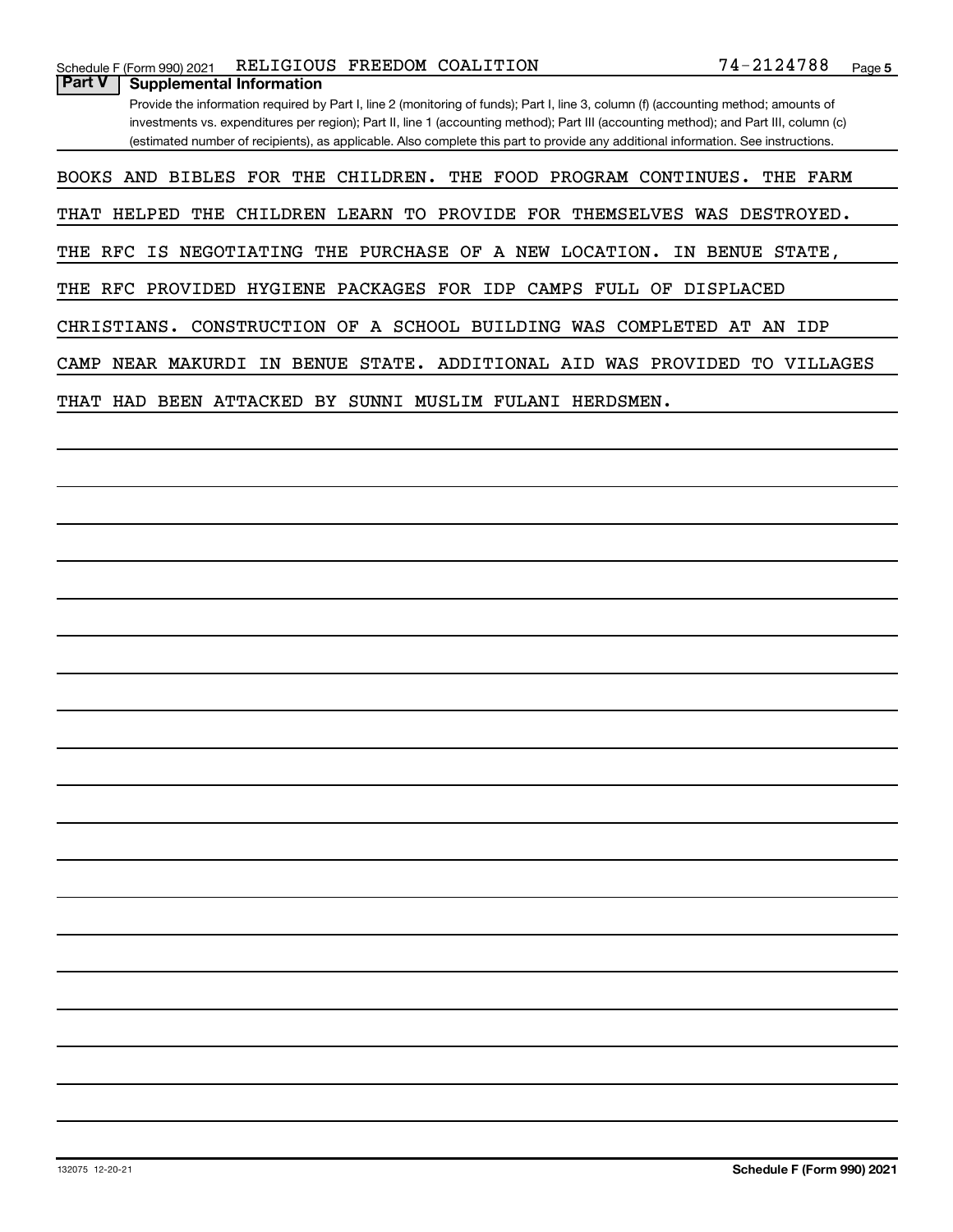**(Form 990)**

Department of the Treasury Internal Revenue Service

Name of the organization

**Complete to provide information for responses to specific questions on Form 990 or 990-EZ or to provide any additional information. SCHEDULE O Supplemental Information to Form 990 or 990-EZ**  $\frac{100000}{2}$ 

**| Attach to Form 990 or Form 990-EZ. | Go to www.irs.gov/Form990 for the latest information.**

**Open to Public Inspection Employer identification number**

OMB No. 1545-0047

RELIGIOUS FREEDOM COALITION 74-2124788

FORM 990, PART I, LINE 1, DESCRIPTION OF ORGANIZATION MISSION:

CHRISTIANS WORLDWIDE; ALERTING ELECTED OFFICIALS AND THE PUBLIC TO THE

PLIGHT OF PERSECUTED CHRISTIANS.

FORM 990, PART III, LINE 4A, PROGRAM SERVICE ACCOMPLISHMENTS:

SECURITY WAS PROVIDED TO STOP VANDALISM OR THEFT DURING THE 2020

LOCKDOWNS FOR COVID-19. IN LEBANON, A DEVASTATING EXPLOSION OCCURRED AT

A PORT WAREHOUSE IN BEIRUT CAUSING DAMAGE AND LOSS OF LIVES IN A

PREDOMINANTLY CHRISTIAN AREA. HELP WAS GIVEN TO REPLACE DOZENS OF

BROKEN WINDOWS AT A CHURCH SCHOOL. FOOD PACKAGES WERE ALSO SUPPLIED TO

CHRISTIAN FAMILIES PUT OUT OF WORK BY THE EXPLOSION.

NIGERIA OUTREACH: CHRISTIAN ORPHANAGE SUPPORTED BY THE RFC IN PLATEAU

STATE, NIGERIA WAS BURNED TO THE GROUND BY SUNNI MUSLIM FULANI

HERDSMEN. EVEN THE CHILDREN'S CLOTHING BURNED. THE RFC RENTED A

TEMPORARY FACILITY IN JOS CITY, PURCHASED ALL NEW BEDS, CLOTHES, BOOKS

AND BIBLES FOR THE CHILDREN. THE FOOD PROGRAM CONTINUES. THE FARM THAT

HELPED THE CHILDREN LEARN TO PROVIDE FOR THEMSELVES WAS DESTROYED. THE

RFC IS NEGOTIATING THE PURCHASE OF A NEW LOCATION. IN BENUE STATE, THE

RFC PROVIDED HYGIENE PACKAGES FOR IDP CAMPS FULL OF DISPLACED

CHRISTIANS. CONSTRUCTION OF A SCHOOL BUILDING WAS COMPLETED AT AN IDP

CAMP NEAR MAKURDI IN BENUE STATE. ADDITIONAL AID WAS PROVIDED TO

VILLAGES THAT HAD BEEN ATTACKED BY SUNNI MUSLIM FULANI HERDSMEN.

FORM 990, PART III, LINE 4D, OTHER PROGRAM SERVICES:

OTHER: SPREADING OF THE GOSPEL TO THE MASSES AND PROMOTING CHRISTIAN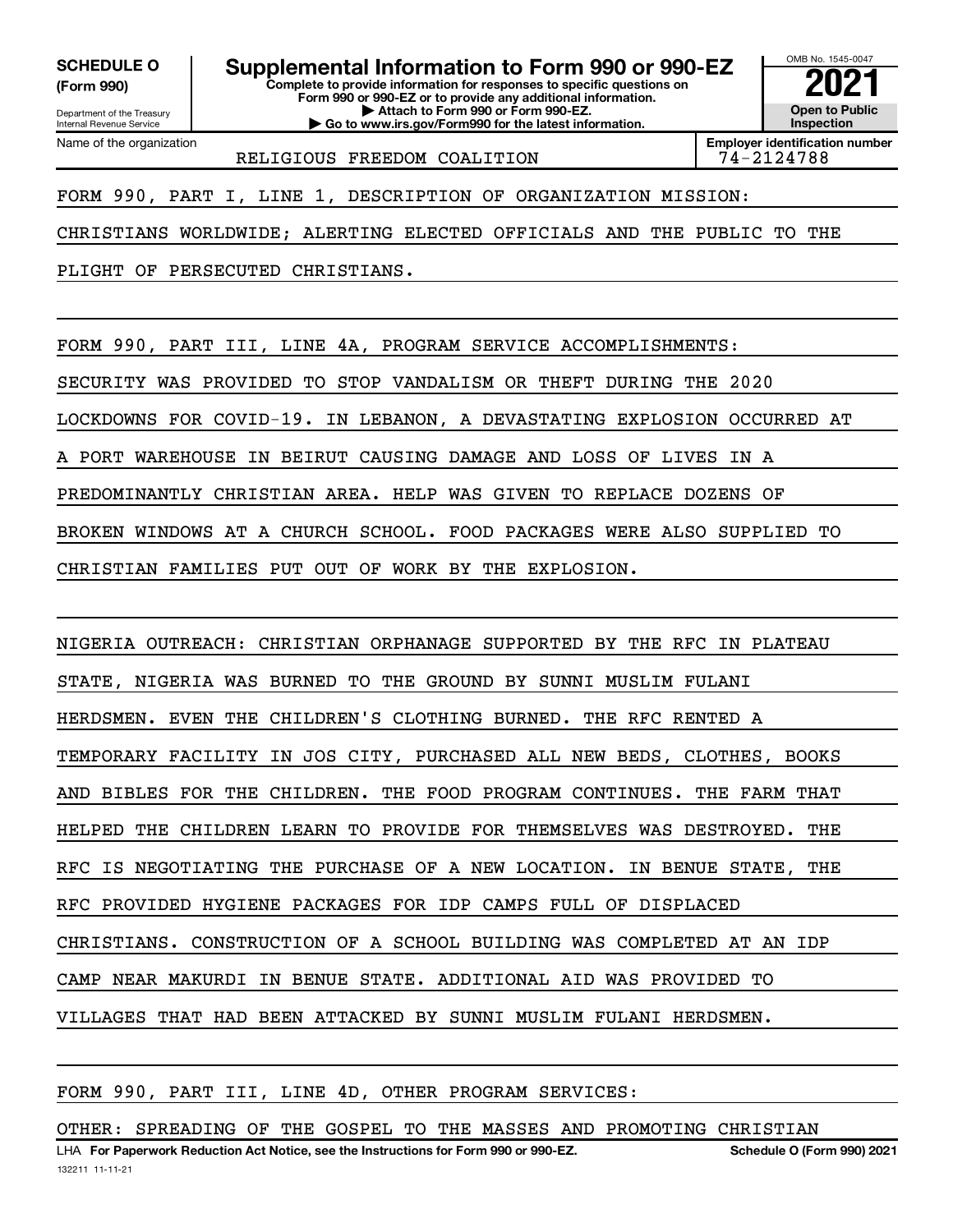Name of the organization

RELIGIOUS FREEDOM COALITION 74-2124788

**Employer identification number**

#### IDEALS AND FOSTERING RELIGIOUS FREEDOM THROUGH PUBLICATIONS AND

LECTURE.

FORM 990, PART VI, SECTION A, LINE 2:

THE PRESIDENT AND TREASURER ARE MARRIED.

FORM 990, PART VI, SECTION B, LINE 11B:

EACH MEMBER OF THE BOARD OF DIRECTORS IS PROVIDED A COPY OF THE FORM 990 AND ALLOWED TO COMMENT. ADDITIONALLY, THE PRESIDENT AND ACCOUNTANT REVIEW THE FORM 990 IN DETAIL AND ISSUE AN APPROVAL PRIOR TO ITS SUBMISSION.

FORM 990, PART VI, SECTION B, LINE 12C:

THE ORGANIZATION HAS AN ESTABLISHED CONFLICT OF INTEREST POLICY THAT ALL OFFICERS ARE REQUIRED TO READ AND ACKNOWLEDGE THROUGH SIGNATURE. COPIES OF THE CONFLICT POLICY ACKNOWLEDGEMENTS ARE MAINTAINED BY THE ORGANIZATION.

FORM 990, PART VI, SECTION B, LINE 15A:

THE POLICY REQUIRES THAT ALL CHANGES IN COMPENSATION FOR THE OFFICERS ARE MADE AFTER REVIEWING COMPARABILITY DATA.

FORM 990, PART VI, LINE 17, LIST OF STATES RECEIVING COPY OF FORM 990: AL,AK,AR,CA,CO,CT,DC,FL,GA,HI,IL,KS,KY,LA,ME,MD,MA,MI,MN,MS,NV,NH,NJ,NM,NY NC,ND,OK,OR,OH,PA,RI,SC,TN,UT,VA,WA,WV,WI

FORM 990, PART VI, SECTION C, LINE 19:

THE ORGANIZATION MAKES ITS GOVERNING DOCUMENTS, CONFLICT OF INTEREST POLICY AND FINANCIAL STATEMENTS AVAILABLE FOR INSPECTION UPON REQUEST.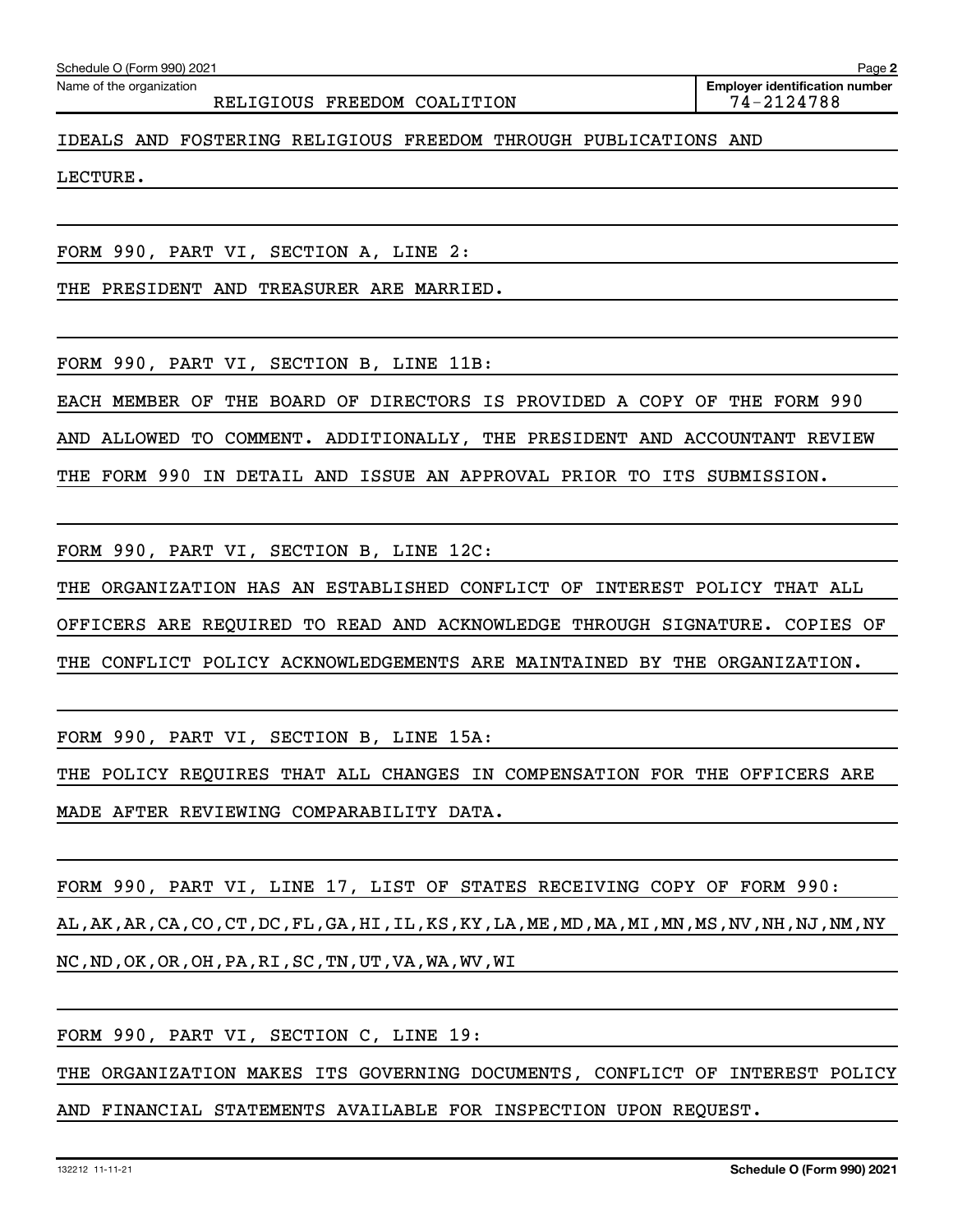| <b>SCHEDULE R</b> |  |
|-------------------|--|
|                   |  |

# Department of the Treasury Internal Revenue Service

# **Related Organizations and Unrelated Partnerships**

**(Form 990) Complete if the organization answered "Yes" on Form 990, Part IV, line 33, 34, 35b, 36, or 37.** |

▶ Attach to Form 990. **Open to Public** 

**2021**<br>Open to Public

**Employer identification number**

OMB No. 1545-0047

**| Go to www.irs.gov/Form990 for instructions and the latest information. Inspection**

Name of the organization

### RELIGIOUS FREEDOM COALITION

Part I ldentification of Disregarded Entities. Complete if the organization answered "Yes" on Form 990, Part IV, line 33.

| (a)<br>Name, address, and EIN (if applicable)<br>of disregarded entity | (b)<br>Primary activity | (c)<br>Legal domicile (state or<br>foreign country) | (d)<br>Total income | (e)<br>End-of-year assets | (f)<br>Direct controlling<br>entity |
|------------------------------------------------------------------------|-------------------------|-----------------------------------------------------|---------------------|---------------------------|-------------------------------------|
|                                                                        |                         |                                                     |                     |                           |                                     |
|                                                                        |                         |                                                     |                     |                           |                                     |
|                                                                        |                         |                                                     |                     |                           |                                     |
|                                                                        |                         |                                                     |                     |                           |                                     |

#### **Part II** Identification of Related Tax-Exempt Organizations. Complete if the organization answered "Yes" on Form 990, Part IV, line 34, because it had one or more related tax-exempt<br>Part II acconizations during the tax ye organizations during the tax year.

| (a)<br>Name, address, and EIN<br>of related organization | (b)<br>Primary activity | (c)<br>Legal domicile (state or<br>foreign country) | (d)<br><b>Exempt Code</b><br>section | (e)<br>Public charity<br>status (if section | (f)<br>Direct controlling<br>entity |     | $(g)$<br>Section 512(b)(13)<br>controlled<br>entity? |  |
|----------------------------------------------------------|-------------------------|-----------------------------------------------------|--------------------------------------|---------------------------------------------|-------------------------------------|-----|------------------------------------------------------|--|
|                                                          |                         |                                                     |                                      | 501(c)(3))                                  |                                     | Yes | No                                                   |  |
| RELIGIOUS FREEDOM ACTION COALITION -                     |                         |                                                     |                                      |                                             |                                     |     |                                                      |  |
| 31-1802364, PO BOX 7066, FREDERICKSBURG, VA              |                         |                                                     |                                      |                                             |                                     |     |                                                      |  |
| 22407                                                    | POLITICAL ACTIVISM      | VIRGINIA                                            | 501(C)(4)                            |                                             |                                     |     | X                                                    |  |
|                                                          |                         |                                                     |                                      |                                             |                                     |     |                                                      |  |
|                                                          |                         |                                                     |                                      |                                             |                                     |     |                                                      |  |
|                                                          |                         |                                                     |                                      |                                             |                                     |     |                                                      |  |

**For Paperwork Reduction Act Notice, see the Instructions for Form 990. Schedule R (Form 990) 2021**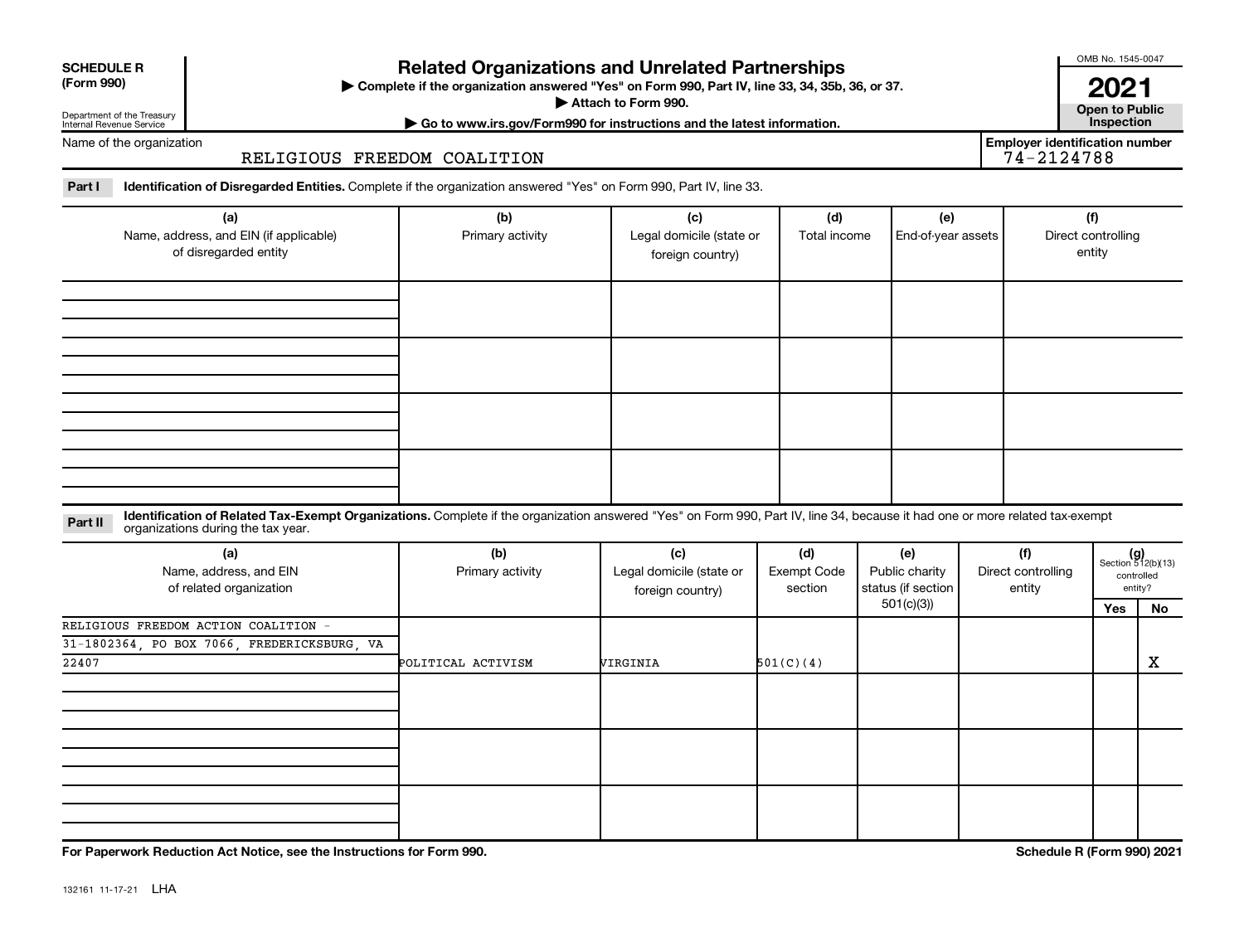**2**

Disproportionate allocations? Legal domicile (state or foreign country) General or Percentage managing partner? Section 512(b)(13) controlled entity? Legal domicile (state or foreign country) Part III Identification of Related Organizations Taxable as a Partnership. Complete if the organization answered "Yes" on Form 990, Part IV, line 34, because it had one or more related<br>Read to the organizations tracted as **(a) (b) (c) (d) (e) (f) (g) (h) (i) (j) (k) Yes No Yes No** K-1 (Form 1065) Part IV Identification of Related Organizations Taxable as a Corporation or Trust. Complete if the organization answered "Yes" on Form 990, Part IV, line 34, because it had one or more related **(a) (b) (c) (d) (e) (f) (g) (h) (i) Yes No** Predominant income<br>(related, unrelated, excluded from tax under sections 512-514) Schedule R (Form 990) 2021 RELIGIOUS FREEDOM COALITION 74-2124788 Page organizations treated as a partnership during the tax year. Name, address, and EIN of related organization Primary activity  $\left| \begin{array}{c} \text{Legal} \\ \text{demi} \end{array} \right|$  Direct controlling entity Share of total income Share of end-of-year assets Code V-UBI<br>amount in box 20 of Schedule ownership organizations treated as a corporation or trust during the tax year. Name, address, and EIN of related organization Primary activity |Legal domicile | Direct controlling entity Type of entity (C corp, S corp, or trust) Share of total income Share of end-of-year assets Percentage ownership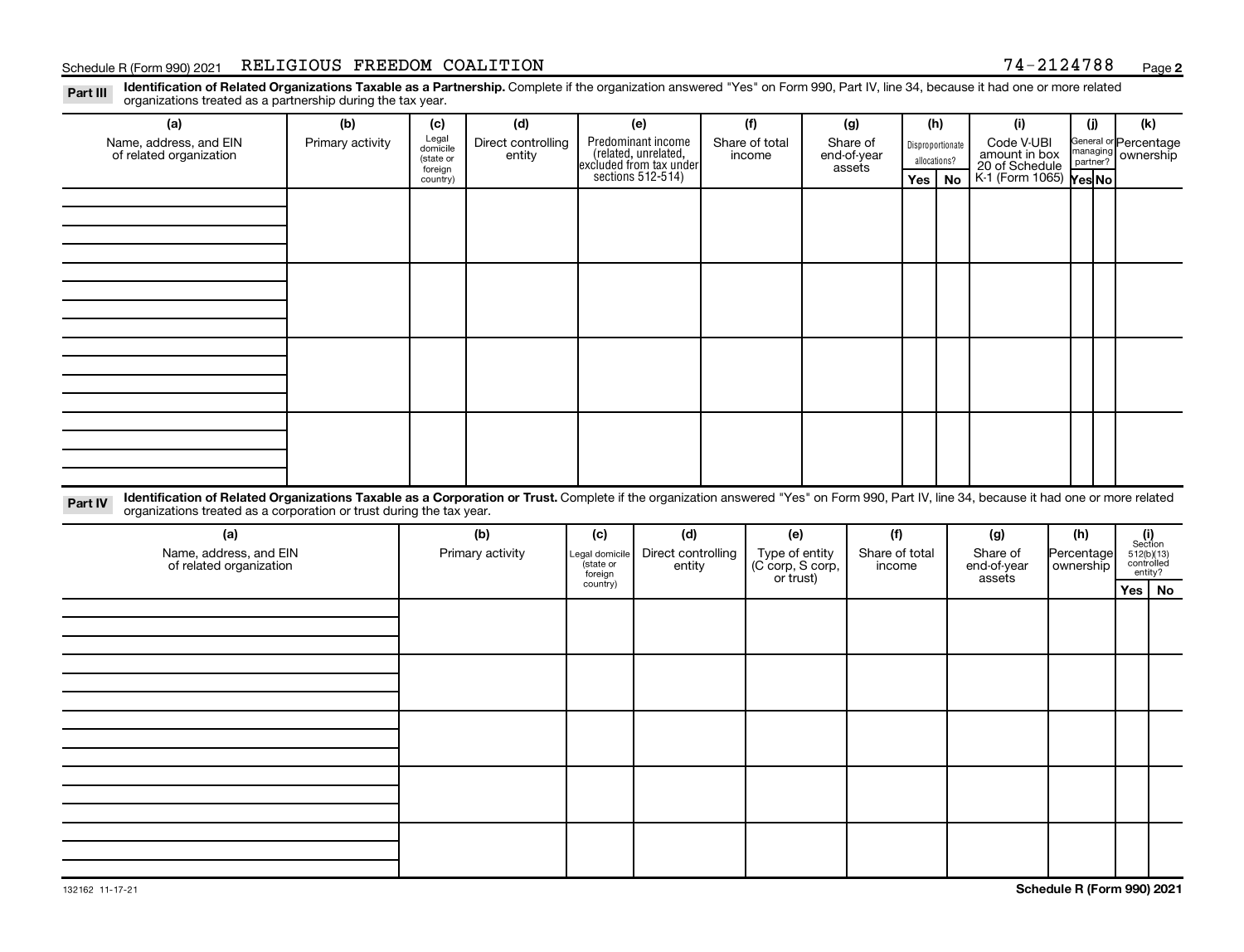### Schedule R (Form 990) 2021 RELIGIOUS FREEDOM COALITION 74-2124788 Page

| Part V Transactions With Related Organizations. Complete if the organization answered "Yes" on Form 990, Part IV, line 34, 35b, or 36. |  |  |
|----------------------------------------------------------------------------------------------------------------------------------------|--|--|
|                                                                                                                                        |  |  |

| Note: Complete line 1 if any entity is listed in Parts II, III, or IV of this schedule.<br>During the tax year, did the organization engage in any of the following transactions with one or more related organizations listed in Parts II-IV?<br>1a<br>1 <sub>b</sub><br>1 <sub>c</sub><br>1 <sub>d</sub><br>d Loans or loan guarantees to or for related organization(s) mature content to the content of the content of the content of the content of the content of the content of the content of the content of the content of the cont<br>1e<br>e Loans or loan guarantees by related organization(s) material contents and content to content the content of the content of the content of the content of the content of the content of the content of the content of the con<br>Dividends from related organization(s) machinesis and contract and contract and contract and contract and contract and contract and contract and contract and contract and contract and contract and contract and contract and<br>1f<br>Sale of assets to related organization(s) www.assets.com/www.assets.com/www.assets.com/www.assets.com/www.assets.com/www.assets.com/www.assets.com/www.assets.com/www.assets.com/www.assets.com/www.assets.com/www.assets.com/<br>1 <sub>q</sub><br>a<br>h Purchase of assets from related organization(s) www.assettion.com/www.assettion.com/www.assettion.com/www.assettion.com/www.assettion.com/www.assettion.com/www.assettion.com/www.assettion.com/www.assettion.com/www.assett<br>1h<br>1i.<br>Exchange of assets with related organization(s) macrocommutation material control and a set of the control of the control of the control of the control of the control of the control of the control of the control of the con<br>11<br>Lease of facilities, equipment, or other assets to related organization(s) manufaction content and content and content and content and content and content and content and content and content and content and content and con<br>1k<br>11<br>1 <sub>m</sub><br>1n<br>o Sharing of paid employees with related organization(s) manufactured and content to the content of the content of the content of the content of the content of the content of the content of the content of the content of th<br>10 <sub>o</sub><br>1 <sub>p</sub><br>1q<br>1r |                             |
|---------------------------------------------------------------------------------------------------------------------------------------------------------------------------------------------------------------------------------------------------------------------------------------------------------------------------------------------------------------------------------------------------------------------------------------------------------------------------------------------------------------------------------------------------------------------------------------------------------------------------------------------------------------------------------------------------------------------------------------------------------------------------------------------------------------------------------------------------------------------------------------------------------------------------------------------------------------------------------------------------------------------------------------------------------------------------------------------------------------------------------------------------------------------------------------------------------------------------------------------------------------------------------------------------------------------------------------------------------------------------------------------------------------------------------------------------------------------------------------------------------------------------------------------------------------------------------------------------------------------------------------------------------------------------------------------------------------------------------------------------------------------------------------------------------------------------------------------------------------------------------------------------------------------------------------------------------------------------------------------------------------------------------------------------------------------------------------------------------------------------------------------------------------------------------------------------------------------------------------------------------------------------------------------------------------------------------------|-----------------------------|
|                                                                                                                                                                                                                                                                                                                                                                                                                                                                                                                                                                                                                                                                                                                                                                                                                                                                                                                                                                                                                                                                                                                                                                                                                                                                                                                                                                                                                                                                                                                                                                                                                                                                                                                                                                                                                                                                                                                                                                                                                                                                                                                                                                                                                                                                                                                                       | Yes  <br>l No               |
|                                                                                                                                                                                                                                                                                                                                                                                                                                                                                                                                                                                                                                                                                                                                                                                                                                                                                                                                                                                                                                                                                                                                                                                                                                                                                                                                                                                                                                                                                                                                                                                                                                                                                                                                                                                                                                                                                                                                                                                                                                                                                                                                                                                                                                                                                                                                       |                             |
|                                                                                                                                                                                                                                                                                                                                                                                                                                                                                                                                                                                                                                                                                                                                                                                                                                                                                                                                                                                                                                                                                                                                                                                                                                                                                                                                                                                                                                                                                                                                                                                                                                                                                                                                                                                                                                                                                                                                                                                                                                                                                                                                                                                                                                                                                                                                       | X                           |
|                                                                                                                                                                                                                                                                                                                                                                                                                                                                                                                                                                                                                                                                                                                                                                                                                                                                                                                                                                                                                                                                                                                                                                                                                                                                                                                                                                                                                                                                                                                                                                                                                                                                                                                                                                                                                                                                                                                                                                                                                                                                                                                                                                                                                                                                                                                                       | $\overline{\mathbf{x}}$     |
|                                                                                                                                                                                                                                                                                                                                                                                                                                                                                                                                                                                                                                                                                                                                                                                                                                                                                                                                                                                                                                                                                                                                                                                                                                                                                                                                                                                                                                                                                                                                                                                                                                                                                                                                                                                                                                                                                                                                                                                                                                                                                                                                                                                                                                                                                                                                       | $\overline{\texttt{x}}$     |
|                                                                                                                                                                                                                                                                                                                                                                                                                                                                                                                                                                                                                                                                                                                                                                                                                                                                                                                                                                                                                                                                                                                                                                                                                                                                                                                                                                                                                                                                                                                                                                                                                                                                                                                                                                                                                                                                                                                                                                                                                                                                                                                                                                                                                                                                                                                                       | $\overline{\mathbf{x}}$     |
|                                                                                                                                                                                                                                                                                                                                                                                                                                                                                                                                                                                                                                                                                                                                                                                                                                                                                                                                                                                                                                                                                                                                                                                                                                                                                                                                                                                                                                                                                                                                                                                                                                                                                                                                                                                                                                                                                                                                                                                                                                                                                                                                                                                                                                                                                                                                       | $\overline{\textnormal{x}}$ |
|                                                                                                                                                                                                                                                                                                                                                                                                                                                                                                                                                                                                                                                                                                                                                                                                                                                                                                                                                                                                                                                                                                                                                                                                                                                                                                                                                                                                                                                                                                                                                                                                                                                                                                                                                                                                                                                                                                                                                                                                                                                                                                                                                                                                                                                                                                                                       |                             |
|                                                                                                                                                                                                                                                                                                                                                                                                                                                                                                                                                                                                                                                                                                                                                                                                                                                                                                                                                                                                                                                                                                                                                                                                                                                                                                                                                                                                                                                                                                                                                                                                                                                                                                                                                                                                                                                                                                                                                                                                                                                                                                                                                                                                                                                                                                                                       | X                           |
|                                                                                                                                                                                                                                                                                                                                                                                                                                                                                                                                                                                                                                                                                                                                                                                                                                                                                                                                                                                                                                                                                                                                                                                                                                                                                                                                                                                                                                                                                                                                                                                                                                                                                                                                                                                                                                                                                                                                                                                                                                                                                                                                                                                                                                                                                                                                       | $\overline{\texttt{x}}$     |
|                                                                                                                                                                                                                                                                                                                                                                                                                                                                                                                                                                                                                                                                                                                                                                                                                                                                                                                                                                                                                                                                                                                                                                                                                                                                                                                                                                                                                                                                                                                                                                                                                                                                                                                                                                                                                                                                                                                                                                                                                                                                                                                                                                                                                                                                                                                                       | $\overline{\texttt{x}}$     |
|                                                                                                                                                                                                                                                                                                                                                                                                                                                                                                                                                                                                                                                                                                                                                                                                                                                                                                                                                                                                                                                                                                                                                                                                                                                                                                                                                                                                                                                                                                                                                                                                                                                                                                                                                                                                                                                                                                                                                                                                                                                                                                                                                                                                                                                                                                                                       | $\overline{\texttt{x}}$     |
|                                                                                                                                                                                                                                                                                                                                                                                                                                                                                                                                                                                                                                                                                                                                                                                                                                                                                                                                                                                                                                                                                                                                                                                                                                                                                                                                                                                                                                                                                                                                                                                                                                                                                                                                                                                                                                                                                                                                                                                                                                                                                                                                                                                                                                                                                                                                       | X                           |
|                                                                                                                                                                                                                                                                                                                                                                                                                                                                                                                                                                                                                                                                                                                                                                                                                                                                                                                                                                                                                                                                                                                                                                                                                                                                                                                                                                                                                                                                                                                                                                                                                                                                                                                                                                                                                                                                                                                                                                                                                                                                                                                                                                                                                                                                                                                                       |                             |
|                                                                                                                                                                                                                                                                                                                                                                                                                                                                                                                                                                                                                                                                                                                                                                                                                                                                                                                                                                                                                                                                                                                                                                                                                                                                                                                                                                                                                                                                                                                                                                                                                                                                                                                                                                                                                                                                                                                                                                                                                                                                                                                                                                                                                                                                                                                                       | $\mathbf{x}$                |
|                                                                                                                                                                                                                                                                                                                                                                                                                                                                                                                                                                                                                                                                                                                                                                                                                                                                                                                                                                                                                                                                                                                                                                                                                                                                                                                                                                                                                                                                                                                                                                                                                                                                                                                                                                                                                                                                                                                                                                                                                                                                                                                                                                                                                                                                                                                                       | $\overline{\mathbf{x}}$     |
|                                                                                                                                                                                                                                                                                                                                                                                                                                                                                                                                                                                                                                                                                                                                                                                                                                                                                                                                                                                                                                                                                                                                                                                                                                                                                                                                                                                                                                                                                                                                                                                                                                                                                                                                                                                                                                                                                                                                                                                                                                                                                                                                                                                                                                                                                                                                       | $\overline{\texttt{x}}$     |
|                                                                                                                                                                                                                                                                                                                                                                                                                                                                                                                                                                                                                                                                                                                                                                                                                                                                                                                                                                                                                                                                                                                                                                                                                                                                                                                                                                                                                                                                                                                                                                                                                                                                                                                                                                                                                                                                                                                                                                                                                                                                                                                                                                                                                                                                                                                                       | $\overline{\mathbf{x}}$     |
|                                                                                                                                                                                                                                                                                                                                                                                                                                                                                                                                                                                                                                                                                                                                                                                                                                                                                                                                                                                                                                                                                                                                                                                                                                                                                                                                                                                                                                                                                                                                                                                                                                                                                                                                                                                                                                                                                                                                                                                                                                                                                                                                                                                                                                                                                                                                       | $\overline{\mathbf{x}}$     |
|                                                                                                                                                                                                                                                                                                                                                                                                                                                                                                                                                                                                                                                                                                                                                                                                                                                                                                                                                                                                                                                                                                                                                                                                                                                                                                                                                                                                                                                                                                                                                                                                                                                                                                                                                                                                                                                                                                                                                                                                                                                                                                                                                                                                                                                                                                                                       |                             |
|                                                                                                                                                                                                                                                                                                                                                                                                                                                                                                                                                                                                                                                                                                                                                                                                                                                                                                                                                                                                                                                                                                                                                                                                                                                                                                                                                                                                                                                                                                                                                                                                                                                                                                                                                                                                                                                                                                                                                                                                                                                                                                                                                                                                                                                                                                                                       | X                           |
|                                                                                                                                                                                                                                                                                                                                                                                                                                                                                                                                                                                                                                                                                                                                                                                                                                                                                                                                                                                                                                                                                                                                                                                                                                                                                                                                                                                                                                                                                                                                                                                                                                                                                                                                                                                                                                                                                                                                                                                                                                                                                                                                                                                                                                                                                                                                       | $\overline{\texttt{x}}$     |
|                                                                                                                                                                                                                                                                                                                                                                                                                                                                                                                                                                                                                                                                                                                                                                                                                                                                                                                                                                                                                                                                                                                                                                                                                                                                                                                                                                                                                                                                                                                                                                                                                                                                                                                                                                                                                                                                                                                                                                                                                                                                                                                                                                                                                                                                                                                                       |                             |
| Other transfer of cash or property to related organization(s) COLOGY CONSERVINTS OF THE RESERVINTS OF THE RESERVINTS OF THE RESERVINTS OF THE RESERVINTS OF THE RESERVINTS OF THE RESERVINTS OF THE RESERVINTS OF THE RESERVIN                                                                                                                                                                                                                                                                                                                                                                                                                                                                                                                                                                                                                                                                                                                                                                                                                                                                                                                                                                                                                                                                                                                                                                                                                                                                                                                                                                                                                                                                                                                                                                                                                                                                                                                                                                                                                                                                                                                                                                                                                                                                                                        | X                           |
| 1s                                                                                                                                                                                                                                                                                                                                                                                                                                                                                                                                                                                                                                                                                                                                                                                                                                                                                                                                                                                                                                                                                                                                                                                                                                                                                                                                                                                                                                                                                                                                                                                                                                                                                                                                                                                                                                                                                                                                                                                                                                                                                                                                                                                                                                                                                                                                    | $\overline{\mathbf{x}}$     |
| 2 If the answer to any of the above is "Yes," see the instructions for information on who must complete this line, including covered relationships and transaction thresholds.                                                                                                                                                                                                                                                                                                                                                                                                                                                                                                                                                                                                                                                                                                                                                                                                                                                                                                                                                                                                                                                                                                                                                                                                                                                                                                                                                                                                                                                                                                                                                                                                                                                                                                                                                                                                                                                                                                                                                                                                                                                                                                                                                        |                             |
| (b)<br>(c)<br>(d)<br>(a) (a<br>the contract of the contract of the                                                                                                                                                                                                                                                                                                                                                                                                                                                                                                                                                                                                                                                                                                                                                                                                                                                                                                                                                                                                                                                                                                                                                                                                                                                                                                                                                                                                                                                                                                                                                                                                                                                                                                                                                                                                                                                                                                                                                                                                                                                                                                                                                                                                                                                                    |                             |

|     | (a)<br>Name of related organization | (b)<br>Transaction<br>type (a-s) | (c)<br>Amount involved | (d)<br>Method of determining amount involved |
|-----|-------------------------------------|----------------------------------|------------------------|----------------------------------------------|
| (1) |                                     |                                  |                        |                                              |
| (2) |                                     |                                  |                        |                                              |
| (3) |                                     |                                  |                        |                                              |
| (4) |                                     |                                  |                        |                                              |
| (5) |                                     |                                  |                        |                                              |
| (6) |                                     |                                  |                        |                                              |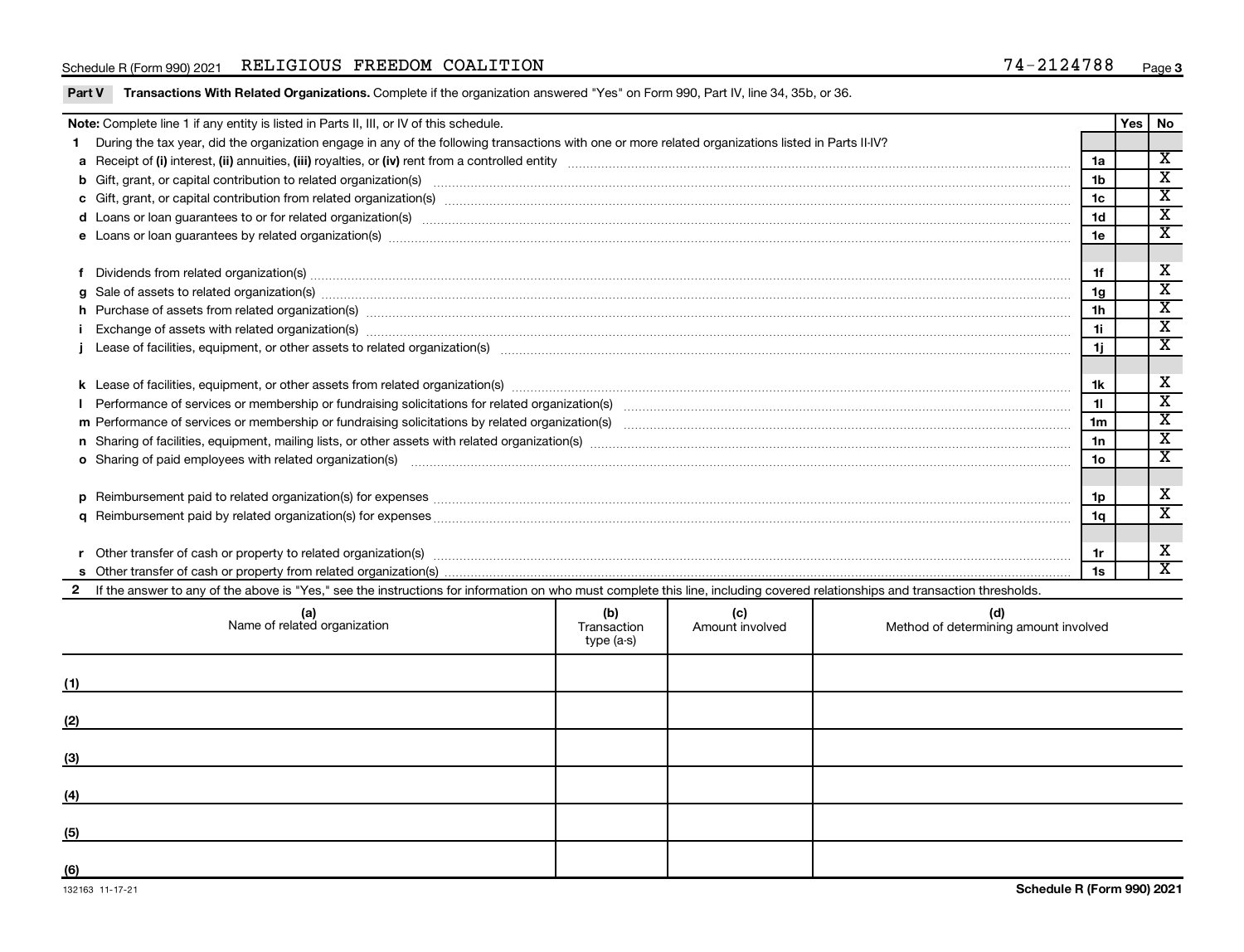### Schedule R (Form 990) 2021 RELIGIOUS FREEDOM COALITION 74-2124788 Page

Part VI Unrelated Organizations Taxable as a Partnership. Complete if the organization answered "Yes" on Form 990, Part IV, line 37.

Provide the following information for each entity taxed as a partnership through which the organization conducted more than five percent of its activities (measured by total assets or gross revenue) that was not a related organization. See instructions regarding exclusion for certain investment partnerships.

| (a)<br>Name, address, and EIN<br>of entity | ۔ ت<br>- -- - - - - -<br>(b)<br>Primary activity | (c)<br>Legal domicile<br>(state or foreign<br>country) | . <b>.</b><br>(d)<br>Predominant income<br>(related, unrelated,<br>excluded from tax under<br>sections 512-514) | (e)<br>Are all<br>partners sec.<br>$501(c)(3)$<br>orgs.?<br>Yes No | (f)<br>Share of<br>total<br>income | (g)<br>Share of<br>end-of-year<br>assets | (h)<br>Dispropor-<br>tionate<br>allocations?<br>Yes No | (i)<br>Code V-UBI<br>amount in box 20 managing<br>of Schedule K-1<br>(Form 1065)<br>$\overline{Yes}$ No | (i)<br>Yes NO | (k) |
|--------------------------------------------|--------------------------------------------------|--------------------------------------------------------|-----------------------------------------------------------------------------------------------------------------|--------------------------------------------------------------------|------------------------------------|------------------------------------------|--------------------------------------------------------|---------------------------------------------------------------------------------------------------------|---------------|-----|
|                                            |                                                  |                                                        |                                                                                                                 |                                                                    |                                    |                                          |                                                        |                                                                                                         |               |     |
|                                            |                                                  |                                                        |                                                                                                                 |                                                                    |                                    |                                          |                                                        |                                                                                                         |               |     |
|                                            |                                                  |                                                        |                                                                                                                 |                                                                    |                                    |                                          |                                                        |                                                                                                         |               |     |
|                                            |                                                  |                                                        |                                                                                                                 |                                                                    |                                    |                                          |                                                        |                                                                                                         |               |     |
|                                            |                                                  |                                                        |                                                                                                                 |                                                                    |                                    |                                          |                                                        |                                                                                                         |               |     |
|                                            |                                                  |                                                        |                                                                                                                 |                                                                    |                                    |                                          |                                                        |                                                                                                         |               |     |
|                                            |                                                  |                                                        |                                                                                                                 |                                                                    |                                    |                                          |                                                        |                                                                                                         |               |     |
|                                            |                                                  |                                                        |                                                                                                                 |                                                                    |                                    |                                          |                                                        |                                                                                                         |               |     |

**Schedule R (Form 990) 2021**